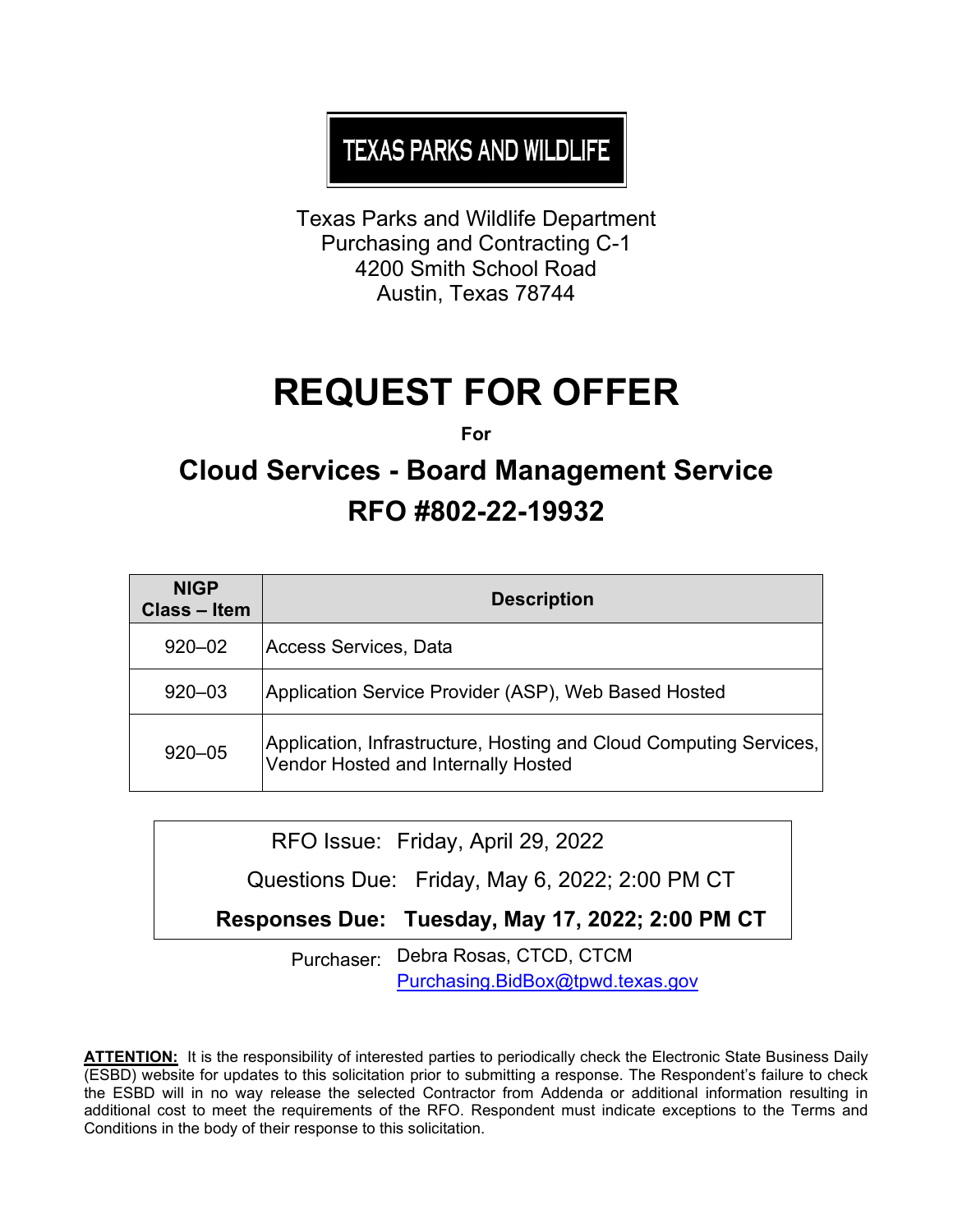# Table of Contents

| $\mathbf{1}$       |  |
|--------------------|--|
| 2.                 |  |
| 3.                 |  |
| 4.                 |  |
| 5.                 |  |
| 6.                 |  |
| 7.                 |  |
| 8.                 |  |
| 9.                 |  |
| 10 <sub>1</sub>    |  |
|                    |  |
| 1.                 |  |
| 2.                 |  |
| 3.                 |  |
| $\boldsymbol{4}$ . |  |
| 5.                 |  |
|                    |  |
|                    |  |
|                    |  |
|                    |  |
|                    |  |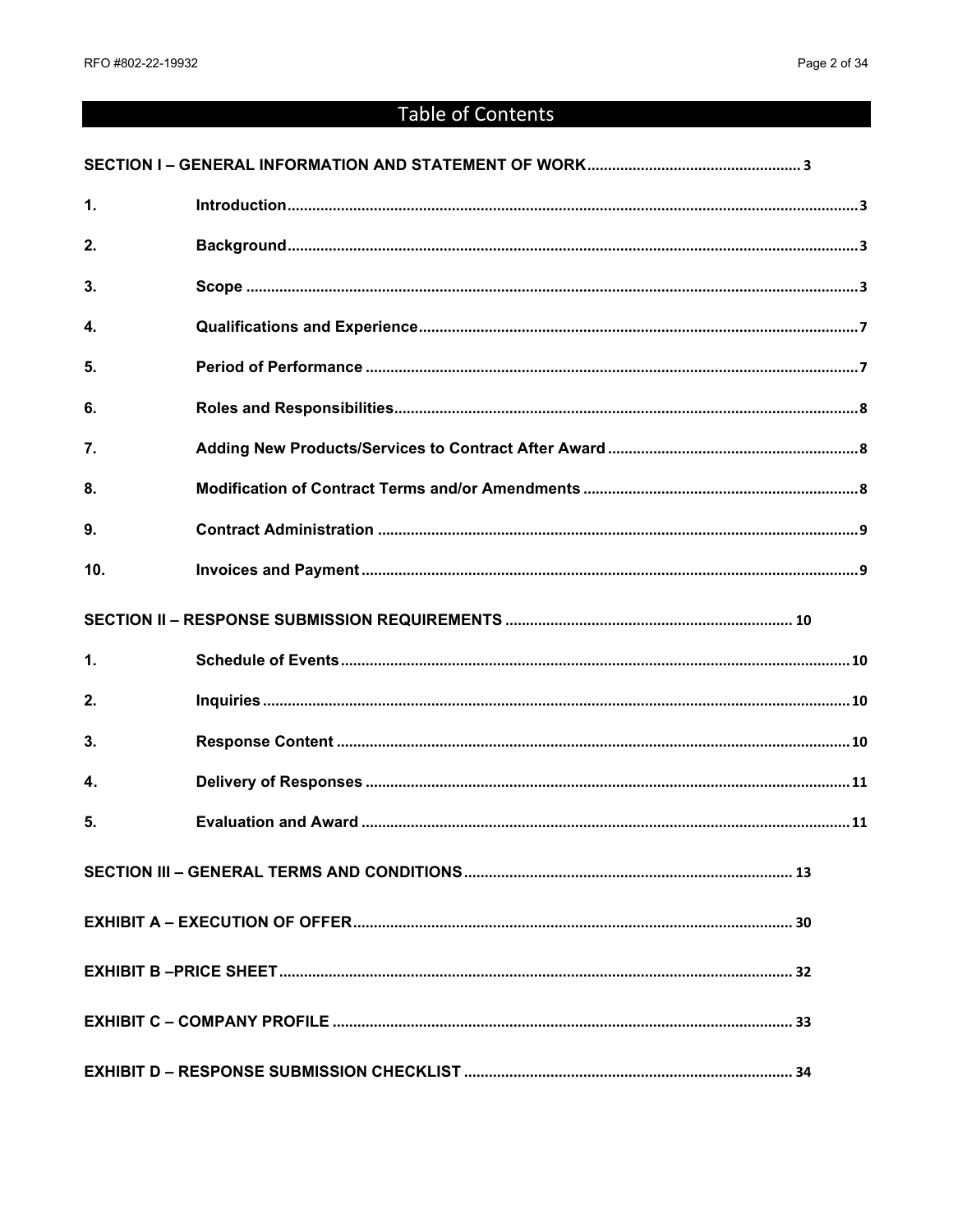### <span id="page-2-0"></span>**SECTION I – GENERAL INFORMATION AND STATEMENT OF WORK**

#### <span id="page-2-1"></span>**1. INTRODUCTION**

Texas Parks and Wildlife Department ("TPWD") is seeking a board management turnkey solution to streamline the agenda management of the Texas Parks and Wildlife (TPW) Commission meetings. The solution should provide a virtual platform to conduct TPW Commission meetings, schedule meetings, create electronic board books, keep records of relevant historical board documents and more.

#### <span id="page-2-2"></span>**2. BACKGROUND**

The TPW Commission is comprised of nine members appointed by the Governor of Texas and confirmed by the Texas Senate. Meetings are held approximately five times a year at TPWD Headquarters located in Austin, Texas. The Commission adopts policies and rules to carry out all programs of the TPWD . Every August, the Commission conducts an annual public hearing to receive input from TPWD partners, stakeholders, and constituents concerning any issues relating to TPWD goals, policies, programs and responsibilities.

#### <span id="page-2-3"></span>**3. SCOPE**

The solution will be used to manage preparation for meetings of the TPW Commission and other specific committee and board groups within TPWD. Preparation includes scheduling, communication, drafting materials to include the meeting agenda and associated documentation, agenda items, and background materials. Materials may also include PowerPoint presentations and/or videos.

#### **3.1. Requested Services**

- **A.** Manage meeting agenda, attachments, board meeting discussions, and board meeting minutes securely.
- **B.** Manage online board books, approvals, scheduling, and archives.
- **C.** Real-time updates to board materials using a laptop, mobile phone, tablet, or workstation.
- **D.** Secure environment to allow for collaboration and notes to share with the board, in whole or individually.
- **E.** Video conferencing.
- **F.** Voting facilitate approval and decision-making by casting votes instantly.
- **G.** Data export to print to Microsoft Office.
- **3.2. Related Services** any value-added services that Respondent may perform as related to the proposed services. Related services include, but are not limited to, maintenance and support, managed services, and product training. Respondent offering product-related services must submit a description of those services and the related pricing in the Pricing Sheet, Exhibit B.

#### **3.3. TX-RAMP**

In the 87th Legislative Session, the Texas Legislature passed [Senate Bill 475,](https://capitol.texas.gov/tlodocs/87R/billtext/pdf/SB00475F.pdf#navpanes=0) requiring the Texas Department of Information Resources (DIR) to establish a state risk and authorization management program that provides "a standardized approach for security assessment, authorization, and continuous monitoring of cloud computing services that process the data of a state agency." To comply, DIR established a framework for collecting information about cloud services security posture and assessing responses for compliance with required controls and documentation. Texas Government Code 2054.0593 mandates that state agencies as defined by Texas Government Code 2054.003(13) must only enter or renew contracts to receive cloud computing services that comply with TX-RAMP requirements beginning January 1, 2022.

The proposed solution to the services described herein must be TX-RAMP certified prior to award and must remain certified throughout the term of the Contract.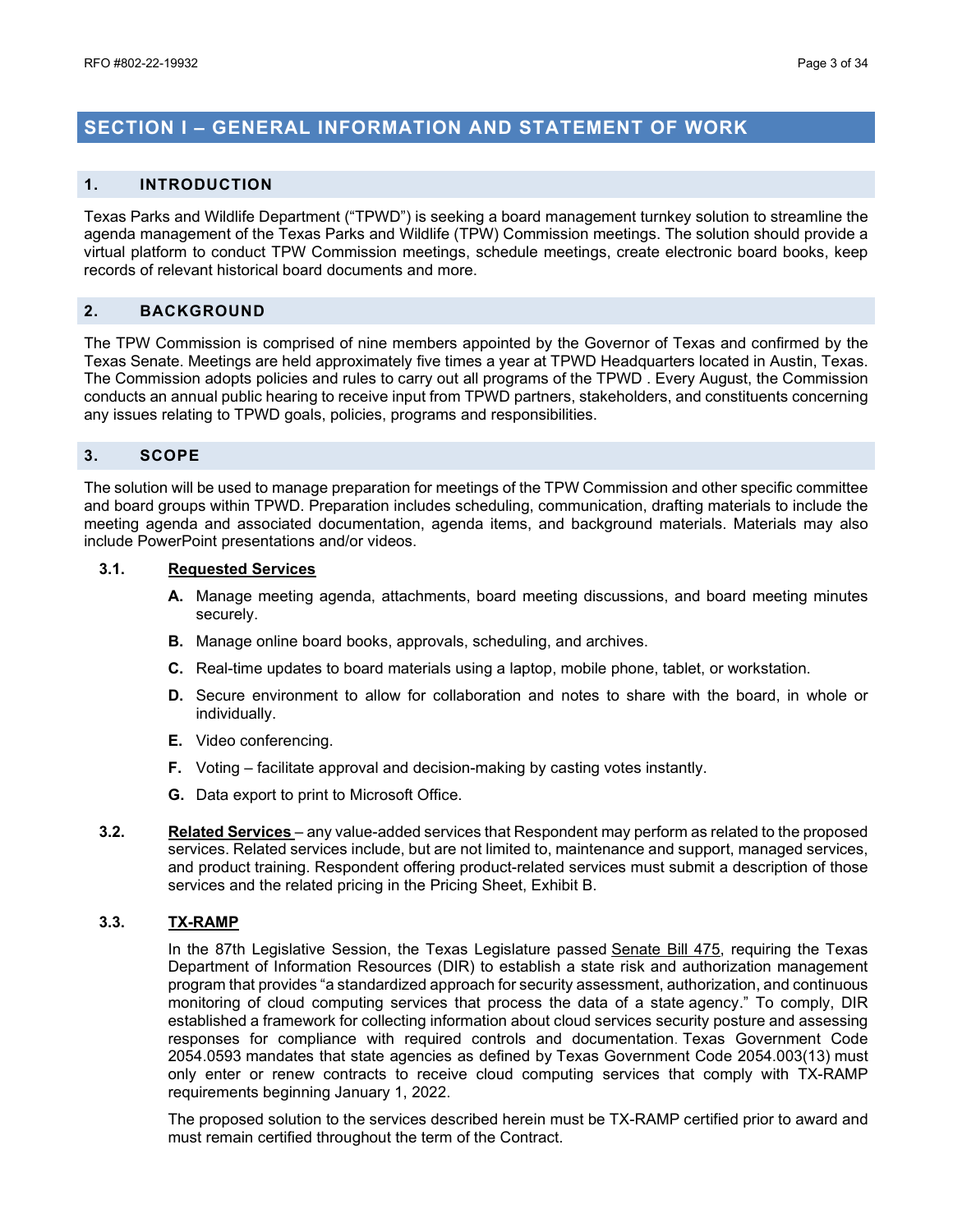Respondents are highly encouraged to visit the DIR website [https://dir.texas.gov/texas-risk-and](https://dir.texas.gov/texas-risk-and-authorization-management-program-tx-ramp)[authorization-management-program-tx-ramp](https://dir.texas.gov/texas-risk-and-authorization-management-program-tx-ramp) for additional information on TX-RAMP and certification process.

#### **3.4. Technical Specifications**

- **A.** Delivered as a cloud-based, software as a service (SaaS).
- **B.** Operable on all standard internet browsers e.g., Google Chrome, Internet Explorer, Edge, Firefox, Safari, including current and recent prior versions.
- **C.** Able to operate and render consistently on common operating systems, including Windows, Mac OS.

#### **3.5. Accessibility Requirements**

- **A.** Meets State and Federal accessibility standards and reporting requirements:
	- 1) ADA Title II/Section 504 of the Rehabilitation Act. Title II Regulations for State and Local Governments [https://www.ada.gov/ada\\_title\\_II.htm](https://www.ada.gov/ada_title_II.htm)
	- 2) Texas Accessibility Standards (TAS). 2012 Texas Accessibility Standards (TAS) <https://www.tdlr.texas.gov/ab/abtas.htm>
	- 3) Data Security Standards for Texas State Agencies Texas Administrative Code, Title 1, Part 10, Chapter 202 (TAC 202) [https://texreg.sos.state.tx.us/public/readtac\\$ext.ViewTAC?tac\\_view=4&ti=1&pt=10&ch=202](https://texreg.sos.state.tx.us/public/readtac$ext.ViewTAC?tac_view=4&ti=1&pt=10&ch=202)

#### **3.6. Training Requirements**

- **A.** Provide appropriate end-user training.
- **B.** Deliver up-to-date user documentation: User guides and other support documentation should be available through the platform. This includes navigation support, reporting support, and any other information that is necessary to ensure successful use of the application. Prior to implementation, technology requirements for successful use of the tool including, but not limited to, login and access information, access permissions by user group, and browser requirements should be provided to end-users.

#### **3.7. Escalation Procedure:**

TPWD will make every effort to resolve disputes with project staff before escalating to executive-level management. If a dispute arises, TPWD project staff will meet with Contractor to identify, discuss, and resolve the issue(s). If the dispute remains unresolved, the dispute resolution process will be escalated in the following manner:

- **A.** If the project staff cannot resolve the conflict within a reasonable time, the TPWD Contract Manager and Contractor Project Manager will meet to discuss the issue(s).
- **B.** If the TPWD Contract Manager and Contractor Project Manager cannot resolve the dispute, the TPWD Executive Sponsor will meet with the Contractor Project Executive in an attempt to resolve the dispute.

Throughout the dispute resolution process, the parties should make a good faith effort to work together towards a mutually beneficial resolution.

#### **3.8. Security and Disaster Plan**

#### **A. Security Plan**

- 1) Controls
	- a. Vendor shall ensure security controls are in place to provide safeguards against unauthorized access and to protect and uphold the confidentiality, integrity and availability of all Vendor controlled systems and data.
	- b. Appropriate security mechanisms, such as firewalls and physical access, must be functional at all times to ensure that only authorized persons gain access to any part of the system and use it for authorized purposes only.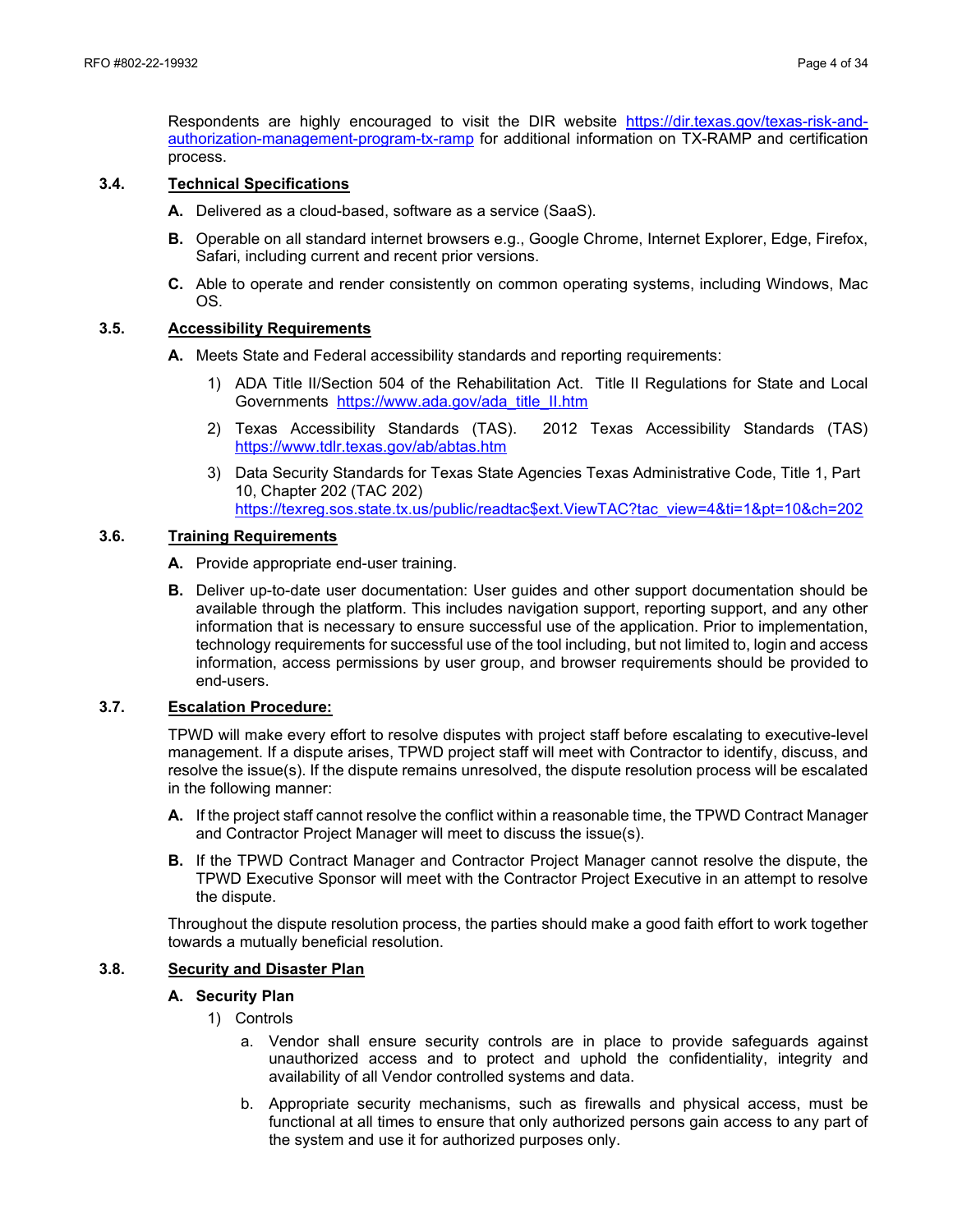- c. Solution must ensure that when a user logs out of the system, all session information associated with the user (cached data) is removed to prevent it from being carried over to a new session when the next user logs in.
- d. Vendor will encrypt all confidential, sensitive, and regulated data that is stored, backed up and in transit.
- e. System shall require secure logon and communications to the system for all users. This should be protected from automatic account creation (e.g., use of captcha) and other hacking attempts (e.g., SQL injection, phishing) by using appropriate control measures.
- f. Vendor shall perform security penetration and web application scans annually and mitigate and remediate any findings.
- g. Vendor will confirm application works in latest versions of the Microsoft Edge, Google Chrome and Mozilla Firefox browsers.
- h. For sending mail on behalf of TPWD the Awarded Vendor will configure DMARC with SPF and DKIM.
- 2) Passwords:
	- a. Password complexity requirements shall be kept in accordance with TAC 202 and TPWD Policies and Standards to ensure best practices standards to provide for sufficient user and customer account protection.
	- b. Ensure access to the system requires role-based security, controlling privileges to users based on predefined roles.
	- c. Ensure access to the system uses authentication mechanisms associated with usernames, IDs and passwords for all user and customers.
	- d. Ensure password renewals, resets and new password creation processes do NOT include the transmittal of passwords and IDs in plain text.
	- e. Ensure passwords and IDs are NOT sent together in the same e-mail.
	- f. Ensure temporary passwords are sent to users and customers and they are challenged to ensure authenticity.
	- g. Upon successful password reset, an email should be sent to the user or customer informing them that their password has been changed.
	- h. Automated processes shall exist to permit users and customers to create, renew, retrieve change and reset or unlock their passwords without manual intervention.
	- i. Automated processes shall exist to permit users and customers to retrieve their ID's without manual intervention. Users and customers shall be challenged via confirmation of e-mail addresses and answers to security questions to ensure authenticity.
	- j. Server system event logs will be monitored routinely within agreed upon time frames for malicious activity such as Brute Force and Dictionary attacks to protect agency data and against unauthorized access.
	- k. Application must be capable of Active Directory Authentication for accounts and access control. State employees will authenticate on Active Directory. If not available, the system must meet all other authentication active directory requirements. Other users are not anticipated at this time.
	- l. User accounts need to be role based to allow more control of the user's access
- 3) Personal Identifiable Information (PII):
	- a. Ensure all form all form entry boxes for entering confidential information use masking to hide the information from view and or malicious capturing capabilities to protect the information.
	- b. Ensure all confidential information and personally identifiable information (PII) is encrypted in transit and when stored in system databases to prevent malicious capturing of such information.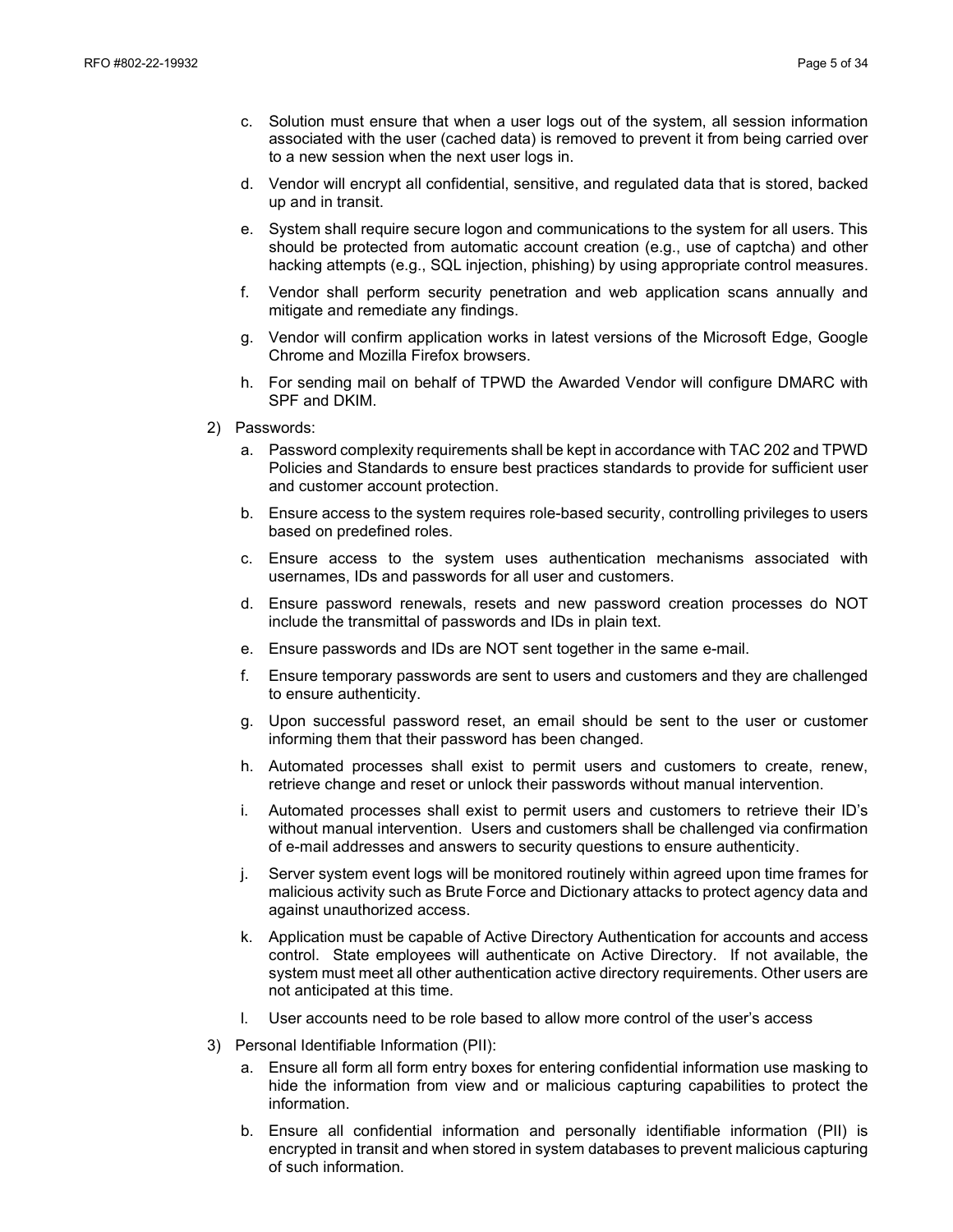- c. All customer information obtained from any source shall be kept private and not shared or distributed to anyone other than authorized TPWD personnel or at the direction of authorized TPWD personnel. Prohibited actions include, but are not limited to, adding names to any mailing lists, utilizing any third-party services to report customers' buying habits, sharing information internally or with affiliates, and any other actions that could compromise the privacy of customers.
- 4) Breach:
	- a. In the event of a security breach, Vendor must provide TPWD with an Incident Response Report / Security Breach Analysis no later than 30-60 days (or sooner) upon confirmed breach.
	- b. Vendor is financially responsible for any data breach.
	- c. Report the cause of the breach to TPWD upon completion of the breach investigation.

#### **B. Disaster Recovery**

- 1) Vendor shall supply TPWD with documentation of their Disaster Recovery Plan and Disaster Recovery testing results per specifics of the Texas Legislative mandates of Title 1, Texas Administrative Code, Part 10, Chapter 202 for Texas State Agencies.
- 2) Initial Disaster Recovery Plan shall be submitted to TPWD in draft form for TPWD's review and comments at least 60 days prior to when the system is projected to go live.
- 3) Vendor will work with TPWD to ensure that the Disaster Recovery Plan is approved by TPWD prior to the system going live.
- 4) Disaster Recovery Plan will be reviewed annually, with review completed no later than 60 days after submittal, by TPWD stakeholders and will require review by Vendor and TPWD with a sign-off upon completion of the review process.
- 5) Vendor must provide a Disaster Recovery site that allows the system to be back online and fully operational within 24 hours in the event of a major system disaster at the primary processing site.
- 6) Primary and Disaster Recovery sites should be geographically stationed in low-risk earthquake, flood zones, inclement weather environments, etc. and are within short distances of district fire and emergency response stations.
- 7) Primary and Disaster Recovery sites shall be located within an optimal distance (industry standard is a minimum 100 miles) of each other in order to minimize risk to the business processes and shall ensure continued business continuity.
- 8) Disaster Recovery Plan shall be a living document. All updates should be tracked accordingly and shall include revision control mechanisms and to include appropriate sign-off from Vendor and Agency.
- 9) Disaster Recovery Plan approval process shall include appropriate sign-off from Vendor and Agency.
- 10) Disaster Recovery and Business Continuity testing results shall be provided to TPWD validating systems have been tested, and all risks have been identified and plans to mitigate identified risks are in place.
- 11) In the event of a disaster, the Vendor shall provide concurrent file backups with 100% fail safe capability.

#### **3.9. Service Level Agreements**

Vendor shall submit a sample Service Level Agreement (SLA) for TPWD to review and consider. Below is an example of what may be included in the SLA. Once finalized, the SLA will be incorporated into and attached as an exhibit to the final Contract.

1) Achievement of Budget Goals (total and subtotals)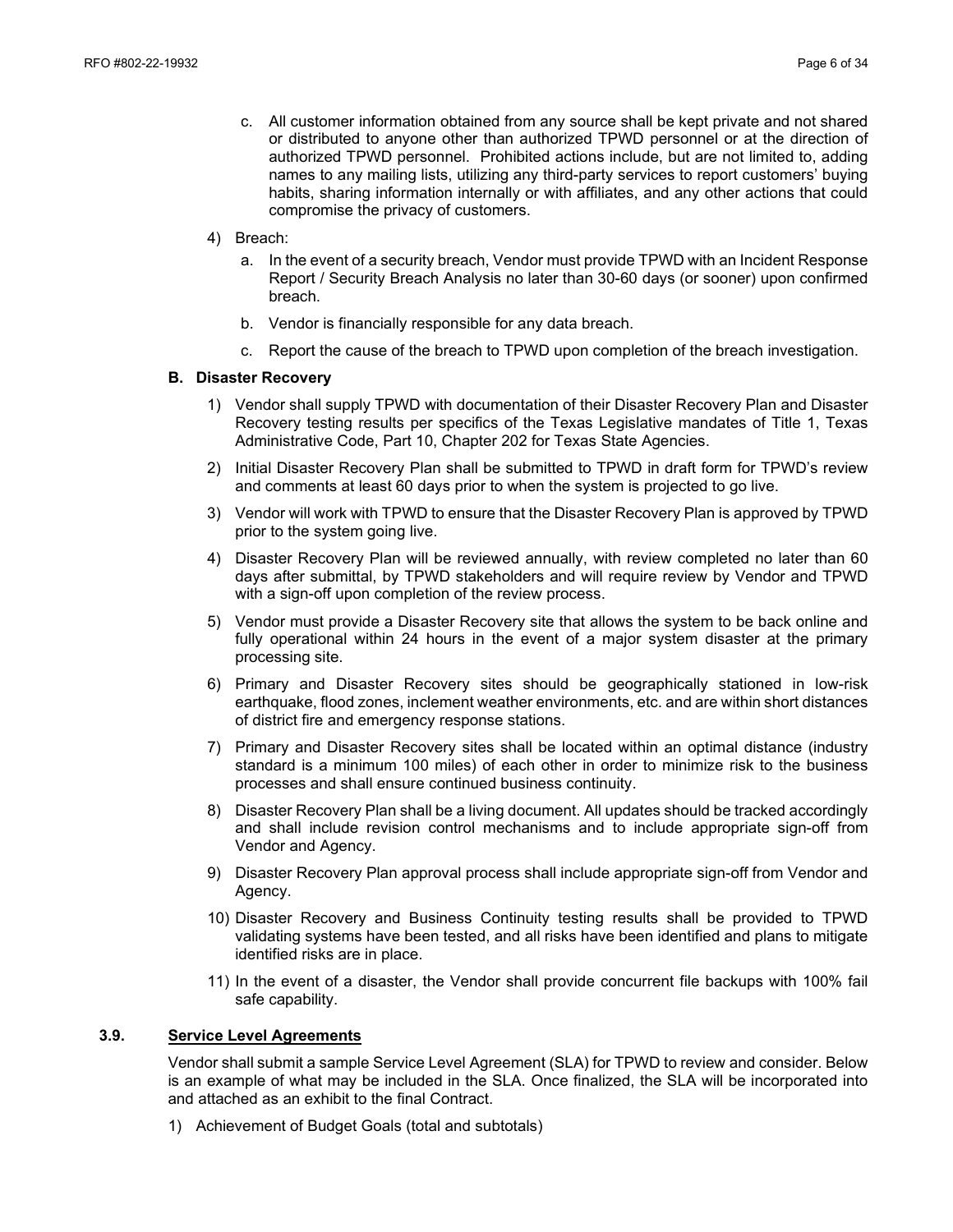- 2) Achievement of Schedule Goals (final and interim)
- 3) Security (as defined by TPWD)
- 4) Quality (as defined by TPWD)
- 5) Availability (data, system, and components)
- 6) Performance (transmission, response, or completion times
- 7) Meantime to Resolution (MTR)
- 8) Business Continuity
- 9) ISO/ANSI standards
- 10) IEEE standards
- 11) Required communications (meetings, reports, calls, emails)
- 12) Required documents (plans, estimates, schedules, analyses)
- 13) Degree of accuracy of estimates (schedule, budget, resources, total)
- 14) Effective risk management and response (adherence to plans)
- 15) Effective scope management and change control (adherence to plans)
- 16) Data quality (fitness for use, accuracy, precision, completeness)
- 17) Ad hoc query response (usually written in terms of averages)
- 18) Reliability (queries generate same valid results)
- 19) Consistency (calculations and definitions are consistent regardless of source or function)
- 20) Acceptable usage (query controls)
- 21) Correct mapping of old to new (no functions or data lost that were not planned to retire)
- 22) Previous software, system, or service retired on time

#### **3.10. Pricing**

Respondent must clearly identify proposed prices related to each proposed service for the initial Contract period and each optional renewal period. Payment will be made upon satisfactory performance of services, receipt, acceptance of specified service, and receipt of a properly prepared invoice.

#### <span id="page-6-0"></span>**4. QUALIFICATIONS AND EXPERIENCE**

- **4.1. Minimum Qualifications and Experience:** Respondent must provide evidence of its services capabilities, including but not limited to:
	- **A.** Outline capability to deliver the services, including process, functional and technical expertise.
	- **B.** Qualifications more than three (3) years providing services.
	- **C.** Available necessary qualified personnel, skills, qualifications, organization, facilities, equipment, and supplies required to fulfill all requirements under this RFO and resulting Contract.
	- **D.** Shall be in good financial standing. TPWD reserves the right to requires a copy of the Respondent's audited or un-audited financial statement.
- **4.2. Supporting Documentation:** Respondent shall complete and submit *Exhibit C Company Profile,*  with response submission to provide documentation to support the above qualifications.

#### <span id="page-6-1"></span>**5. PERIOD OF PERFORMANCE**

**5.1. Initial Contract Term:** Contract shall commence on Date of Award and continue through August 31, 2024, unless sooner terminated under the terms of the Contract.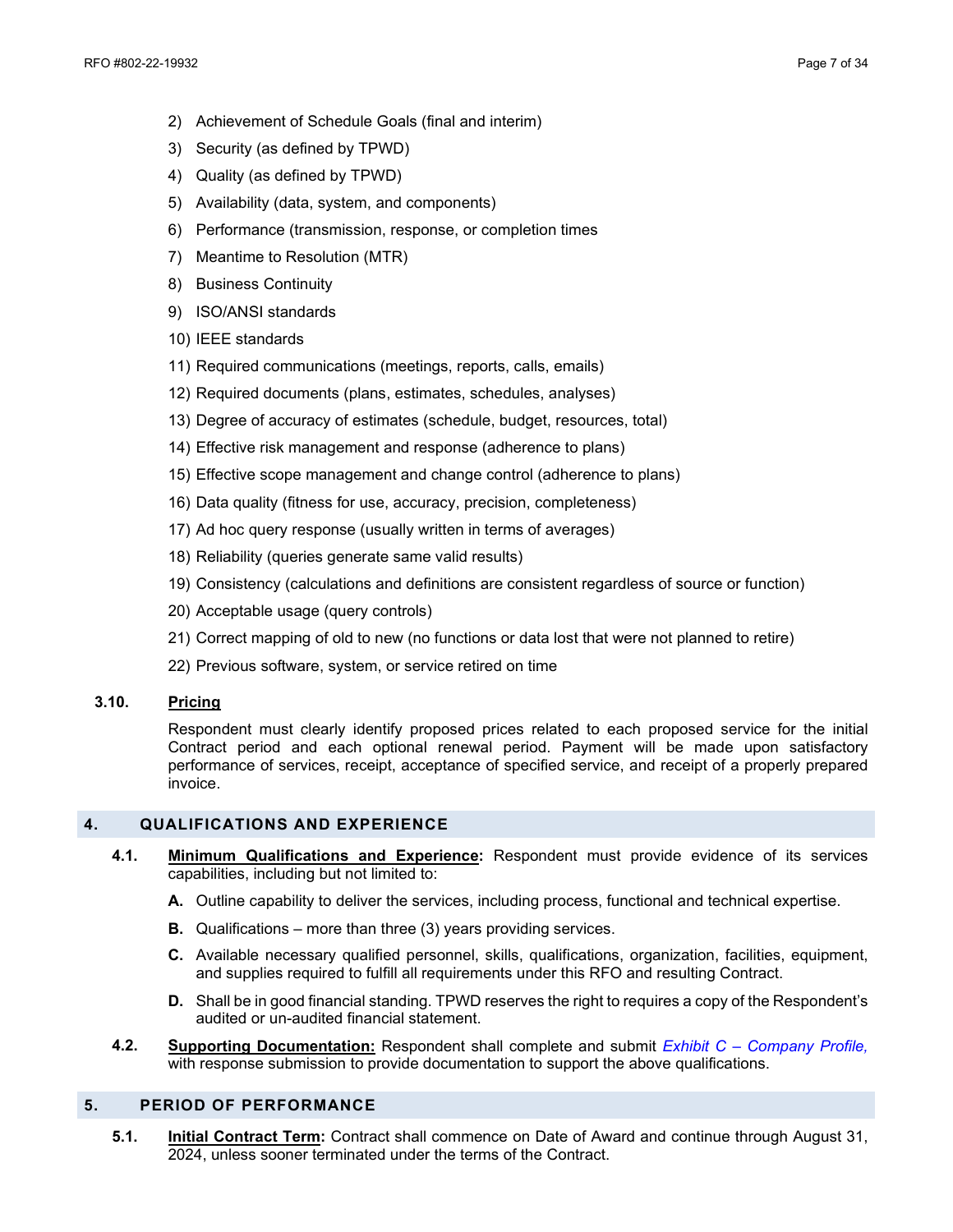- **5.2. Renewal Option:** Contract may be renewed for up to two (2) additional one-year periods, provided both parties agree in writing prior to Contract expiration date. Any extensions shall be in accordance with the original terms and conditions plus any approved changes. If renewal options are exercised, TPWD will provide the new timeline and delivery schedule to the Contractor.
- **5.3. Contract Extensions:** In the event that the Contract, if any, resulting from the award of this RFO shall terminate or be likely to terminate prior to the making of an award for a new Contract for the identified products and/or services, TPWD may, with the written consent of the Contractor, extend the Contract for a period of time as may be necessary to permit TPWD continued use of the identified products and/or services (not to exceed twelve month extension period). Any extensions shall be at the same terms and conditions, plus any approved changes.
- **5.4. Termination:** Contract shall terminate upon full performance of all requirements contained in the Contract, unless otherwise extended or renewed, as provided in accordance with the Contract terms and conditions.
- **5.5. Amendments:** The Contract may be amended in writing by mutual consent of the parties.
- **5.6. Quantities/Services:** Unless this RFO states otherwise, the resulting Contract does not guarantee volume or a commitment of funds.

#### <span id="page-7-0"></span>**6. ROLES AND RESPONSIBILITIES**

- **6.1.** Upon award, TPWD and Contractor will each designate a Contract and Project Manager.
- **6.2.** Contractor shall provide service in accordance with requirements specified herein and the resulting Contract and adhere to the TPWD Terms and Conditions.
- **6.3.** Contractor shall provide all labor and services necessary to meet requirements of the specified services throughout the term of the Contract.
- **6.4.** Contractor is responsible for all costs incurred in the performance of the Contract.
- **6.5.** Contractor shall comply with all laws, ordinances, statutes and regulations pertaining to the services requested herein, and shall obtain such permits, licenses or other authorizations as may be required.

### <span id="page-7-1"></span>**7. ADDING NEW PRODUCTS/SERVICES TO CONTRACT AFTER AWARD**

Following the award, additional products/services of the same general category that could have been encompassed in the award of this Contract, and that are not already on the Contract, may be added. A formal written request will be sent to successful Respondent to quote on the proposed additional products/services. Respondent shall submit offers to TPWD as instructed. All prices are subject to negotiation with the Best and Final Offer ("BAFO"). TPWD may accept or reject any or all offers and may issue a separate solicitation for the products/services after rejecting some or all of the RFOs. The products covered under this provision shall conform to the specifications as outlined in the request.

#### <span id="page-7-2"></span>**8. MODIFICATION OF CONTRACT TERMS AND/OR AMENDMENTS**

- **8.1.** The terms and conditions of the Contract shall govern all transactions under the Contract.
- **8.2.** The Contract may only be modified or amended upon mutual written agreement of Texas Parks and Wildlife Administrative Resources Division Purchaser(s) and the Contractor. An Amendment or Purchase Order Change Notice will be issued to document any changes to the Contract such as statement of work, pricing, terms, delivery, etc.
- **8.3.** Terms and Conditions that do not conflict with the Contract and are acceptable to the Contractor may be added in a Purchase Order and given effect. No additional Term or Condition added in a Purchase Order can conflict with or diminish a Term or Condition of the Contract. In the event of a conflict between Purchase Order and the Contract, the Contract term shall control.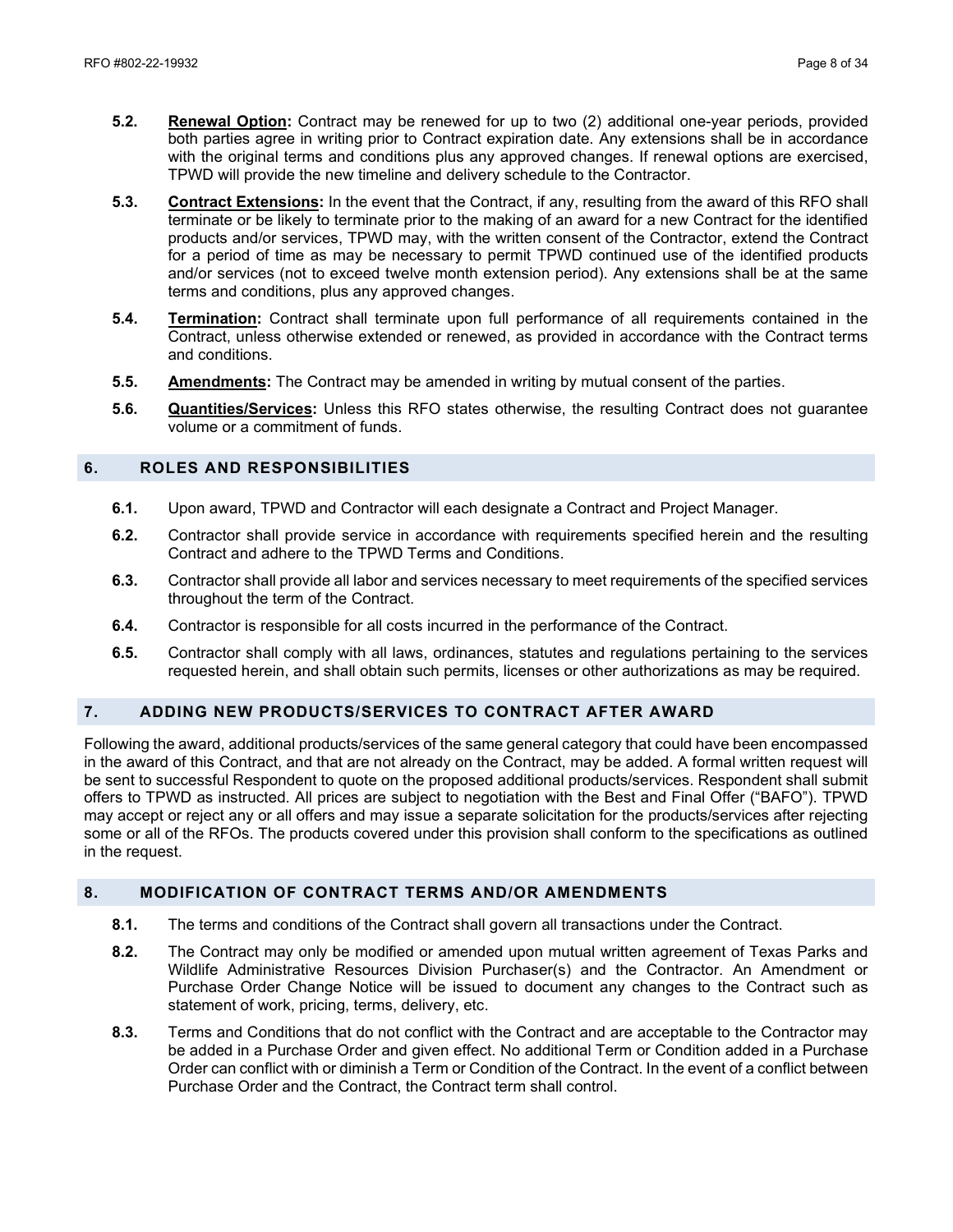#### <span id="page-8-0"></span>**9. CONTRACT ADMINISTRATION**

Administration of the Contract is a joint responsibility of TPWD Executive Office Division and the TPWD Purchasing and Contracting section. TPWD Purchasing staff will be responsible for administering the contractual business relationship with the Contractor. Upon issuance of a Contract, TPWD will designate an individual who will serve as the Project Manager and point-of-contact between the agency and the Contractor. The Project Manager does not have any express or implied authority to vary the terms of the Contract, amend the Contract in any way or waive strict performance of the Terms or Conditions of the Contract. This individual's Contract management and Contract administration responsibilities include, but are not limited to:

- **9.1.** Monitoring the Contractor's progress and performance and ensuring services conform to established specification requirements.
- **9.2.** Managing the financial aspects of the Contract including approval of payments.
- **9.3.** Meeting with the Contractor to schedule service, and as needed to review progress, discuss problems, and consider necessary action.
- **9.4.** Identifying a breach of Contract by assessing the difference between Contract performance and nonperformance.
- **9.5.** Other areas as identified by the State of Texas Contract Management Guide, latest edition.

#### <span id="page-8-1"></span>**10. INVOICES AND PAYMENT**

The following procedures apply to invoicing and payment in addition to those listed in *Section III, General Terms and Conditions, Para. 9:*

- **10.1.** Contractor must submit invoice(s) to Texas Parks & Wildlife, Accounts Payable, by E-mail [Accounts.Payable@tpwd.texas.gov](mailto:Accounts.Payable@tpwd.texas.gov), or mail - 4200 Smith School Road, Austin, Texas 78744.
- **10.2.** Invoices must show:
	- 1) Contractor name, exactly as shown on the Contract, Texas Payee Identification Number, and "Remit To" address.
	- 2) Name of Receiving entity.
	- 3) Contract and Purchase Order number.
	- 4) Description, Quantity, Unit of Measure, Unit Price, Extended Price of each service, Total Price
	- 5) Discount, if applicable, extended and deducted to arrive at a Net Total for Invoice.
	- 6) Attach supporting documents, if required.
- **10.3.** Payment will be made in accordance with the Texas Prompt Payment law, TGC, Subtitle F, Chapter 2251. Payment normally will be made to the Contractor within 30 days after receipt of a properly prepared invoice or the receipt of and the acceptance of services ordered, whichever is later. State agencies are required by state law to pay properly submitted invoices within thirty days or the Contractor may charge a late payment fee established by law. (Ref: Section III, General Terms and Conditions, Subsection 9.) Any contract resulting from this solicitation is contingent upon the continued availability of lawful appropriations by the Texas Legislature. See Section 2.24 Excess Obligations Prohibited.
- **10.4.** Payments for services purchased with state appropriated funds will be made through state warrants issued by the Comptroller of Public Accounts. Payments by qualified ordering entities will be made through the entities local payment system.
- **10.5.** Electronic payment may be available through some ordering entities. Contact Accounts Payable at 512- 389-4833 for additional information.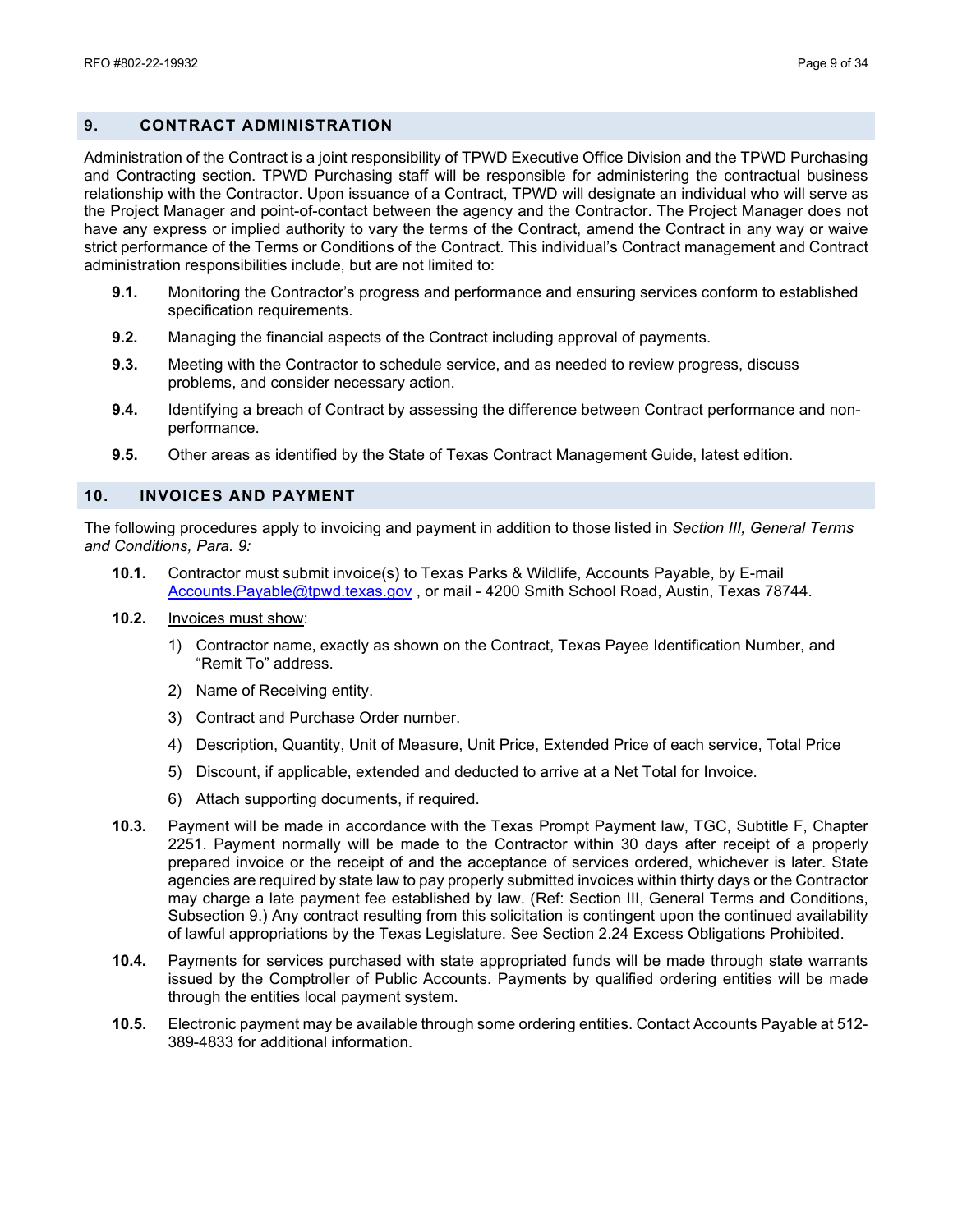# <span id="page-9-0"></span>**SECTION II – RESPONSE SUBMISSION REQUIREMENTS**

#### <span id="page-9-1"></span>**1. SCHEDULE OF EVENTS**

TPWD intends to proceed according to the following schedule for this RFO. These dates represent a tentative schedule of events. TPWD reserves the right to change the dates, upon written notification to Respondents through a posting on the Electronic State Business Daily as an Addendum.

| Event                                                     | Date/Time                      |  |
|-----------------------------------------------------------|--------------------------------|--|
| RFO Publication on Electronic State Business Daily:       | Friday, April 29, 2022         |  |
| Questions Due:                                            | Friday, May 6, 2022; 2:00 PM   |  |
| Questions and Answers Posted on ESBD:                     | Monday, May 9, 2022            |  |
| Response Due Date:                                        | Tuesday, May 17, 2022; 2:00 PM |  |
| Evaluation, Presentations and Negotiations, as applicable | May 17, 2022 - June 3, 2022    |  |
| <b>Estimated Contract Award Date:</b>                     | June 13, 2022                  |  |

#### <span id="page-9-2"></span>**2. INQUIRIES**

**2.1. Contact:** All requests, questions, or other communications about this RFO must be made in writing to TPWD's Purchasing and Contracting office, addressed to the following person:

> Debra Rosas, Purchasing Manager E-mail: [Purchasing.BidBox@tpwd.texas.gov](mailto:Purchasing.BidBox@tpwd.texas.gov) Texas Parks and Wildlife Department 4200 Smith School Road Austin, Texas 78744

**2.2. Questions and Request for Additional Information:** To ensure no Respondent obtains a competitive advantage because of acquisition of information unknown to other Respondents, only written inquiries are allowed. Written requests for clarification of this RFO must be E-mailed to the point-of-contact listed above. Questions should be submitted in the following format: a) Reference the Solicitation number; b) Reference the Section number, Page number, Paragraph number, and Text of passage being questioned; and c) Question.

Inquiries and the written answers will be posted as an Addendum to the RFO on the Electronic State Business Daily at<http://www.txsmartbuy.com/sp>. TPWD reserves the right to amend answers prior to the offer submission deadline. If Respondents do not have internet access, copies may be obtained through the point of contact listed in Section II, Subsection 2.1.

*Note: It is the responsibility of interested parties to periodically check the ESBD for updates to the solicitation prior to submitting a response. Respondent's failure to check the ESBD will in no way release the selected Vendor from "Addenda or additional information" resulting in additional costs to meet the RFO requirements.*

**2.3. Prohibited Communications:** Upon publication of this solicitation, TPWD, its representative(s), or partners will not answer questions or otherwise discuss the contents of this RFO with any potential Respondent or their representative(s), except for the written inquires described in *Section II, Subsection 2.2*. Attempts to ask questions by phone or in person will not be allowed or recognized as valid. Respondent shall rely only on written statements issued through or by TPWD's Purchasing office. This restriction does not preclude discussions between affected parties for the purposes of conducting business unrelated to this RFO. **Failure to observe this restriction may disqualify Respondent.**

#### <span id="page-9-3"></span>**3. RESPONSE CONTENT**

Below is a summary of required and requested information. Responses submitted without this information will be evaluated accordingly. TPWD reserves the right, in its sole judgment and discretion, to waive minor technicalities and errors in the best interest of the State.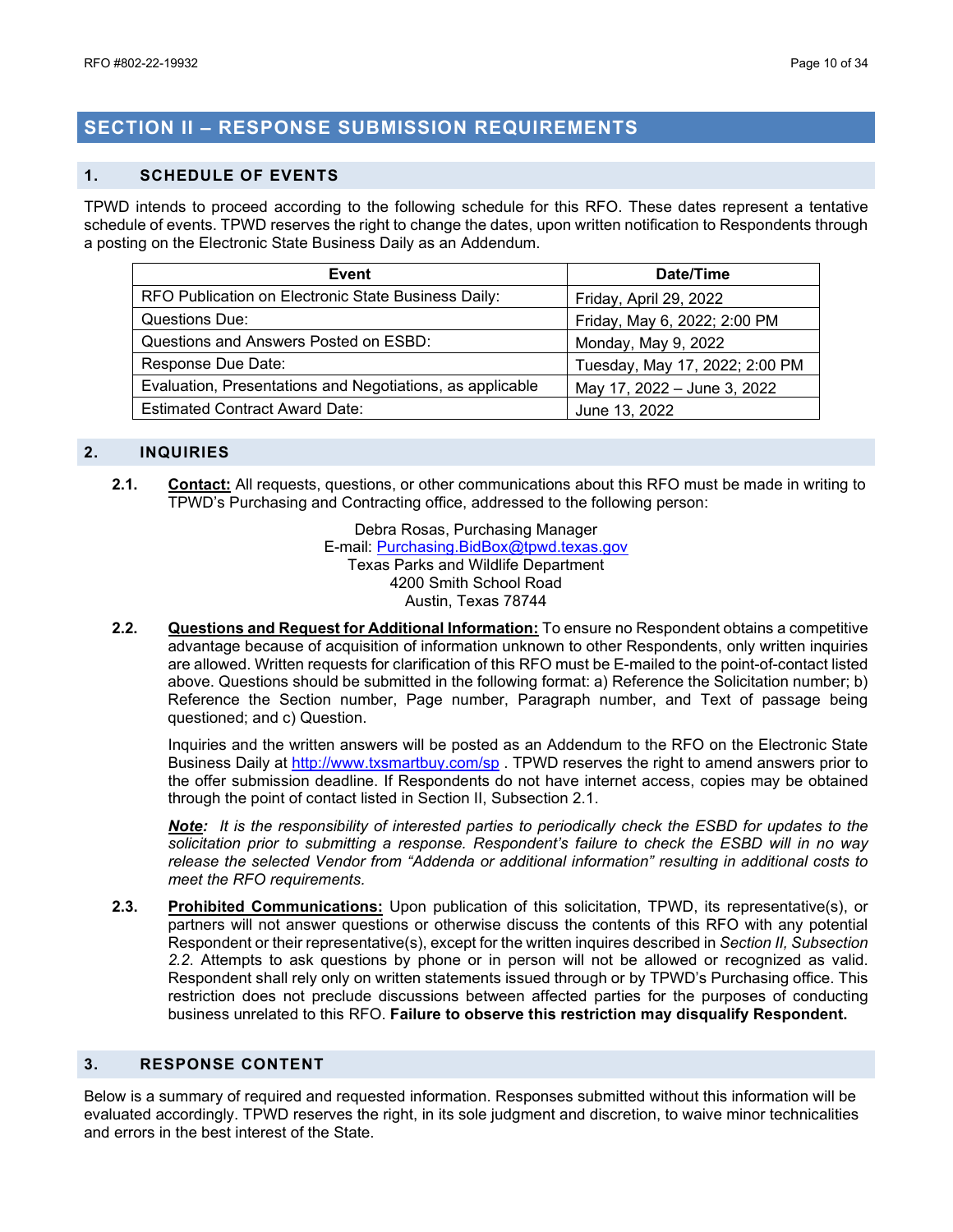- **3.1. General Response Format:** Respondents shall submit **one (1) original** response signed marked 'Original'. In addition, Respondents should submit **two (2) copies** marked 'Copy' of the response. *Pricing should not be included in the submitted copies.* Submissions should be on 8-1/2 x 11-inch paper and tab-indexed corresponding to the sections/exhibits listed below.
- **3.2. Required Response Content:** Respondent MUST include the following documentation in their response submission. *Failure to submit with response will result in disqualification of the offer*.
	- **A. Exhibit A – Execution of Offer:** Respondent must submit original signed, dated and completed.
	- **B. Exhibit B Price Sheet:** Pricing should not be included in the submitted copies.
	- **C. Exhibit C Company Profile:** Include completed *Exhibit C.*
- **3.3. Additional Response Content:** Respondent must include the following additional documentation in their response submission, or within two business days of TPWD request. Failure to submit this additional documentation by TPWD designated deadline will result in disqualification of the offer.
	- **A. Addenda:** Respondent shall acknowledge receipt of any Addendums generated as part of this solicitation. The Respondents should include the signed and dated Addendum(s) with response submission.

Offers may be withdrawn by written notice at any time prior to award. An e-mail to [Purchasing.BidBox@tpwd.texas.gov](mailto:Purchasing.BidBox@tpwd.texas.gov) will be acceptable as a written notice for withdrawn. No responses will be returned.

#### <span id="page-10-0"></span>**4. DELIVERY OF RESPONSES**

**4.1.** Responses may be returned via E-mail to [Purchasing.BidBox@tpwd.texas.gov.](mailto:Purchasing.BidBox@tpwd.texas.gov) E-mail submittals are preferred and highly encouraged for this solicitation. However, if Respondent is unable to submit electronically, hard copies may be sent to the address below. Late responses will not be considered under any circumstance.

| <b>U.S. Postal Service</b>                                                                             | <b>Overnight/Express Mail</b>                  |  |  |
|--------------------------------------------------------------------------------------------------------|------------------------------------------------|--|--|
| Texas Parks and Wildlife Dept.                                                                         | TPWD - Mail Room                               |  |  |
| <b>Executive Office</b>                                                                                | Attn: EO - Purchasing and Contracting Section, |  |  |
| <b>Purchasing and Contracting</b>                                                                      | Bldg. C                                        |  |  |
| 4200 Smith School Road                                                                                 | 4200 Smith School Road                         |  |  |
| Austin, TX 78744                                                                                       | Austin, TX 78744                               |  |  |
|                                                                                                        | Hours - 8:00 AM to 5:00 PM                     |  |  |
| NOTE: Poenanege must be date stamped (electronic or bard stamp) by TDWD prior to the due date and time |                                                |  |  |

**NOTE: Responses must be date stamped (electronic or hard stamp) by TPWD prior to the due date and time.**

- **4.2.** E-mailed responses should include the following information in the E-mail "Subject" line: RFO number, submittal deadline date and time. It is the Contractor's responsibility to E-mail the response to TPWD by the specified date and time.
- **4.3.** Receipt of all Addenda to this RFO should be acknowledged by returning a signed copy of each Addendum to the response. Contractors are responsible for all costs of response preparation.
- **4.4.** Telephone and facsimile responses are NOT acceptable. All submitted responses become the property of TPWD after the RFO submittal due date/ deadline. Responses submitted shall constitute an offer for a period of ninety (90) days or until selection is made by TPWD, whichever is earlier.

#### <span id="page-10-1"></span>**5. EVALUATION AND AWARD**

**5.1.** TPWD will review Responses as soon as practical after receipt. At any time during the evaluation process, TPWD may request, in writing, clarification or Respondent to elaborate on their response. A contract will be awarded to the Respondent who submits the offer determined to be the Best Value to the State and who meet all requirements included in this RFO.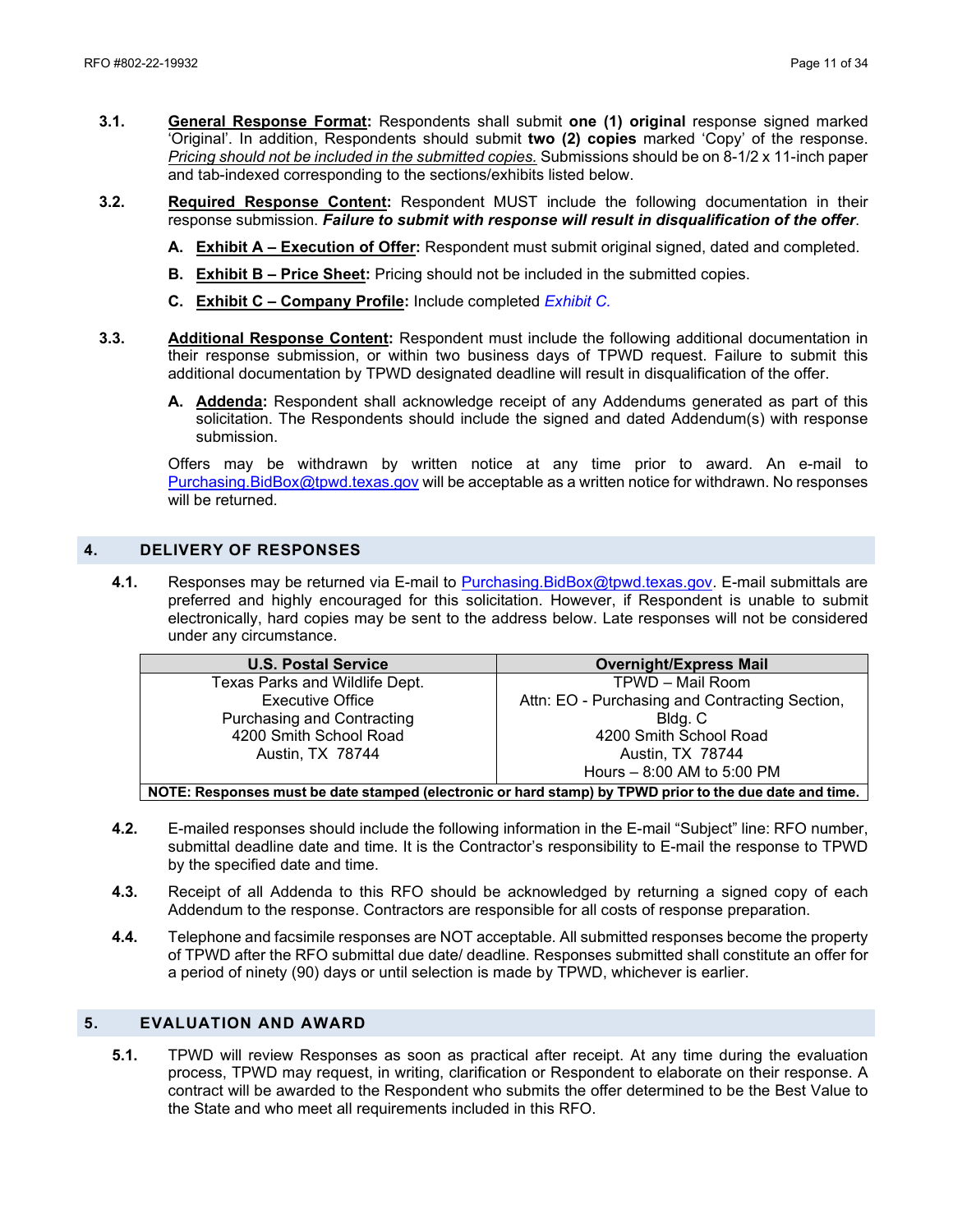- **5.2. Step 1 Administrative Review by Purchasing:** Response submissions will be checked to make sure all required documents were submitted. Only Responses with the listed required submittal documents and meeting minimum qualifications will be considered. Failure to meet the minimum qualifications and submit the required documents will result in Response being declared nonresponsive. Responses that do not conform to the instructions included in this solicitation may be rejected by TPWD and declared non-responsive. TPWD reserves the right to reject any or all offers and to waive informalities and minor irregularities in offers received.
- **5.3. Step 2 Initial Evaluation:** A TPWD Evaluation committee will evaluate and score each Response based on established criteria. Respondents shall not contact members of the evaluation team. Respondent's submission is evaluated and scored on a weighted system to determine the Best Value as follows:

| <b>Evaluation Criteria</b>          | Weight  |
|-------------------------------------|---------|
| <b>Qualification and Experience</b> | 40%     |
| Cost                                | 60%     |
| Total                               | $100\%$ |

- **5.4. Step 3 – Short List:** At TPWD's sole discretion, a short-list may be developed, and Respondent may be asked to provide a presentation/demonstration of the solution.
- **5.5. Step 4 Negotiations:** At the conclusion of the evaluation, TPWD will determine the number of Respondents with whom to start negotiations. Negotiations will continue until TPWD, in its sole discretion, determines that the Best Value for the State has been obtained.
- **5.6. Award:** TPWD reserves the right to award a Contract to a single Vendor, or award to more than one Vendor, whichever provides the Best Value to TPWD. Any award for this RFO shall be posted on the Electronic Business Daily upon execution of a Contract.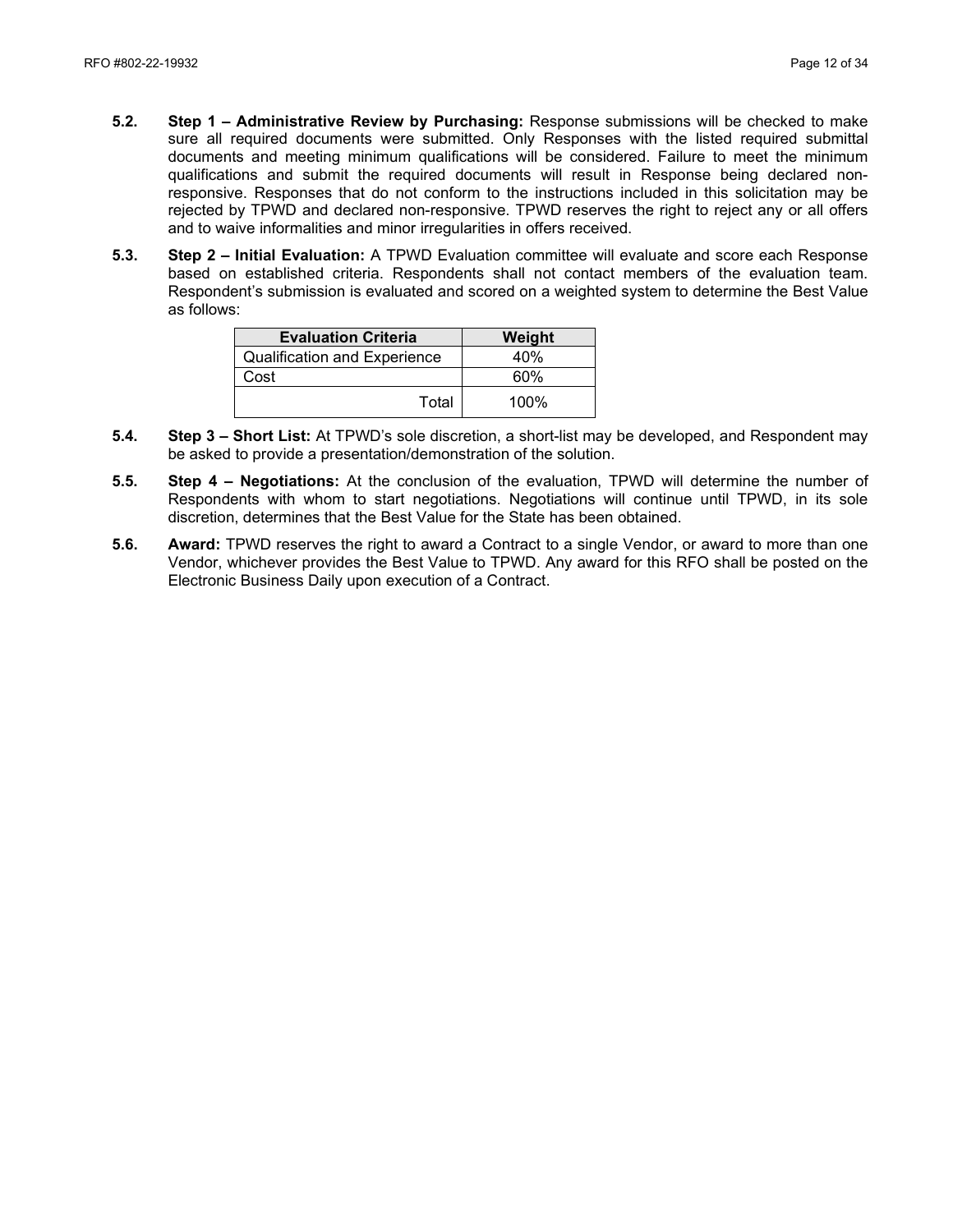## <span id="page-12-0"></span>**SECTION III – GENERAL TERMS AND CONDITIONS**

#### **GENERAL TERMS AND CONDITIONS**

#### MARCH 2022

#### (ITEMS BELOW APPLY TO AND BECOME A PART OF THE CONTRACT)

Any Contract awarded as a result of this solicitation will contain the General Terms and Conditions listed below in this Section. Subcontractors are also obliged to comply with these provisions.

- **1. DEFINITIONS:** As used throughout this solicitation, the following terms have the meaning set forth below. All other terms have the meaning set forth in Webster's II New College Dictionary.
	- 1.1. Bidder: An individual or entity that submits a bid. The term includes anyone acting on behalf of the individual or entity that submits a bid, such as an agent, employee and representative. See Respondent.
	- 1.2. Contractor: The individual, corporation, company, partnership, firm, or organization that has to furnish the materials and has to perform the work as stated in the solicitation.
	- 1.3. **ESBD:** The Electronic State Business Daily, which is available online at <http://www.txsmartbuy.com/esbd>.
	- 1.4. Gov't Code: The Texas Government Code.
	- 1.5. Owner: Texas Parks and Wildlife Department, an agency of the State of Texas.
	- 1.6. Party/Parties: Either the TPWD and Respondent separately or collectively.
	- 1.7. Respondent: Any person or Vendor who submits a Bid/Proposal/Offer in response to this solicitation.
	- 1.8. Services: Includes the use of labor, materials, facilities, equipment, and any other need that is necessary or incidental to the successful completion of the Contract.
	- 1.9. Subcontractor: Any supplier, distributor, Contractor, person, or firm furnishing to the Contractor, materials or services necessary or incidental to the performance of the Contract between TPWD and Contractor.
	- 1.10. TAC: The Texas Administrative Code, which is the publication for administrative rules.
	- 1.11. Texas Identification Number: A unique 11-digit number assigned by the Texas Comptroller of Public Accounts. When a Payee first contracts with a state agency, that Payee must provide either a federal Employer Identification Number (EIN) or a Social Security number (SSN). The Texas Identification Number (TIN) is based on this number. (Note: If Respondent does not have a TIN, or does not know their TIN, they may list their EIN or SSN on the "Texas Identification Number" line of the Vendor Information Block of their RFP, RFO, IFB or RFQ response.)
	- 1.12. TPWD: Texas Parks and Wildlife Department acting on behalf of the State of Texas.

#### **2. SPECIFICATIONS:**

- 2.1. The goods/services provided shall be in accordance with the purchase specifications herein. TPWD will decide the answers to all questions that may arise as to the interpretation of the specifications and the quality, or acceptability of goods/services provided. TPWD will decide the rate of progress of the work and the acceptable fulfillment of the goods/service on the part of the Contractor.
- 2.2. Catalogs, brand names or manufacturer's references are descriptive only, and indicate type and quality desired. Bids/Proposals on brands of like nature and quality will be considered unless advertised under Texas Gov't Code §2155.067. If the Respondent is offering brands other than the references, response should show manufacturer, brand or trade name, and other description of product offered. If Respondent is offering brand(s) other than brand(s) specified, illustrations and complete description of product offered are requested to be made part of the bid. Failure to take exception to specifications or reference data will require Respondent to furnish specified brand names, numbers, etc.
- 2.3. Unless otherwise specified, items shall be new and unused and of current production.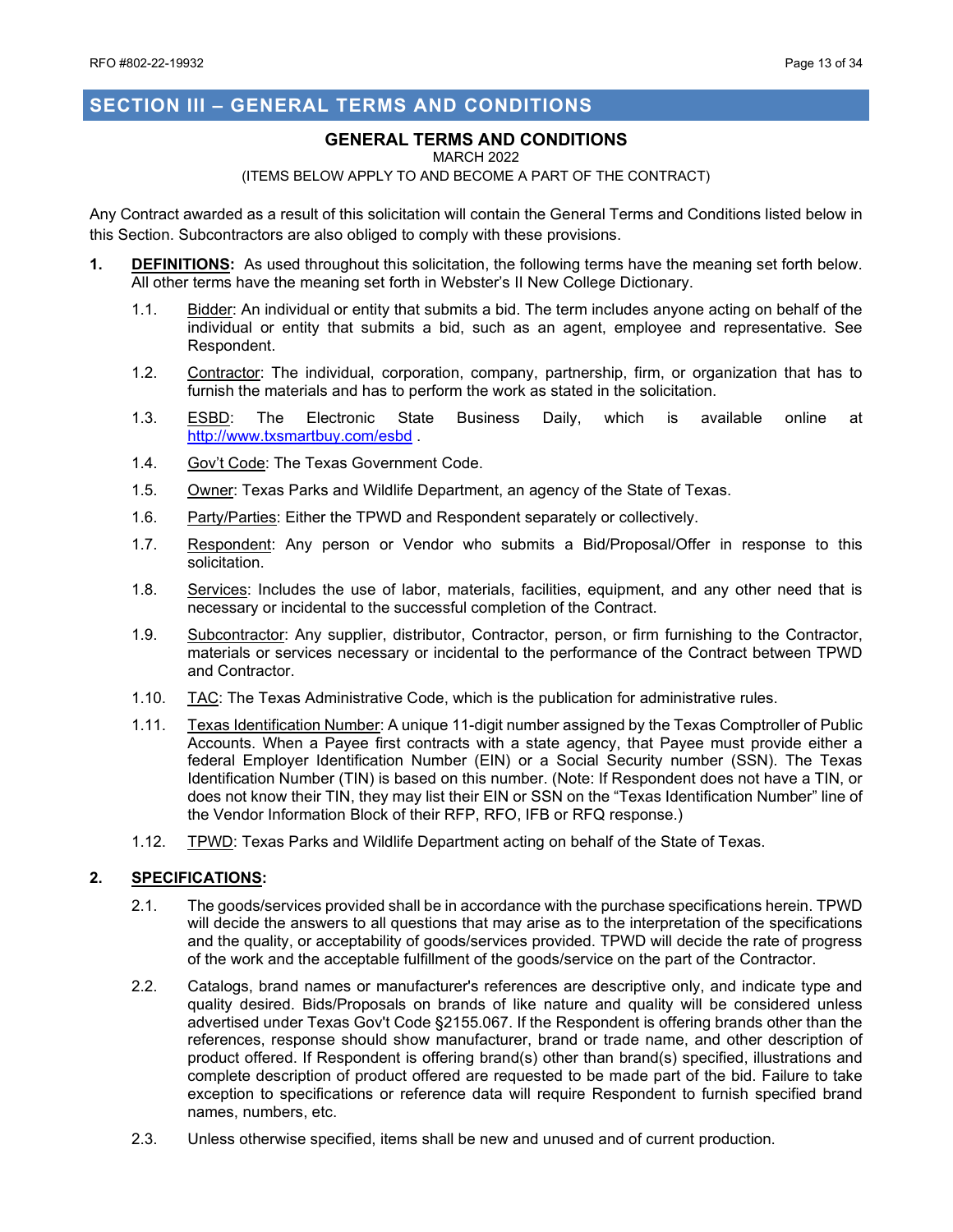- 2.4. Samples, when requested, must be furnished free of expense to the State. If not destroyed in examination, they will be returned to the Respondent, on request, at Respondent's expense. Each sample should be marked with Respondent's name and address, and requisition number. Do not enclose in or attach response submission to sample.
- 2.5. The State will not be bound by any oral statement or representation contrary to the written specifications of this Solicitation.
- 2.6. Manufacturer's standard warranty shall apply unless otherwise stated in the solicitation.
- **3. AWARD OF A PURCHASE ORDER:** Standard Purchase Order Terms and Conditions apply. If a conflict exists between the standard Purchase Order Terms and Conditions and specific language in this solicitation, the language in the solicitation shall prevail.
	- 3.1. A response to a solicitation is an offer to Contract with TPWD based on the terms, conditions and specifications contained in the solicitation. Responses do not become Contracts unless and until they are accepted through an authorized TPWD designee by issuance of a Purchase Order.
	- 3.2. This procurement will be conducted in accordance with the State Purchasing Act, Title 10, Subtitle D, Chapters 2151 through 2177 of the Texas Gov't Code (TGC) and TPWD rules. Any Contract resulting from this procurement shall consist of one (1) document. This document will contain all of the rights and duties of the parties extracted from the relevant terms and conditions of this solicitation (including its attachments, exhibits, supplements, and addenda); the successful Contractor's response; any TPWD request for a Best and Final Offer; and any successful Contractor's Best and Final Offer, if applicable.
	- 3.3. Best Value TPWD will be the sole judge of best value. Award will be based on Best Value criteria and may include, but is not limited to:
		- 3.3.1. Best meets the goals and objectives of the solicitation as stated above.
		- 3.3.2. Best meets the quality and reliability of the proposed services.
		- 3.3.3. Effect of the proposed solution on agency productivity.
		- 3.3.4. Provides the most customer focused solution that will best meet the needs of the public.
		- 3.3.5. Experience in successfully providing services in this solicitation.
		- 3.3.6. Past Performance: A Respondent's past performance will be measured based upon pass/fail criteria in compliance with applicable provisions of Gov't Code §§2155.074, 2155.075, 2156.007, 2157.003, and 2157.125. Respondents may fail this selection criterion for any of the following conditions:
			- The Vendor has a score less than C or Legacy Unsatisfactory in the Vendor Performance System,
			- Currently under a Corrective Action Plan through the Texas Comptroller of Public Accounts (CPA),
			- Having repeated negative Vendor Performance Reports for the same reason,
			- Having Purchase Orders that have been cancelled in the previous 12 months for nonperformance (i.e., late delivery, etc.).
		- 3.3.7. Contractor performance information is located on the CPA web site at: [www.txsmartbuy.com/vpts.](http://www.txsmartbuy.com/vpts) CPA may conduct reference checks with other entities regarding past performance. In addition to evaluating performance through the Vendor Performance Tracking System (as authorized by 34 Texas Administrative Code §20.115), CPA may examine other sources of vendor performance including, but not limited to, notices of termination, cure notices, assessments of liquidated damages, litigation, audit reports, and non-renewals of Contracts. Any such investigations shall be at the sole discretion of CPA, and any negative findings, as determined by CPA, may result in nonaward to the Respondent.
- **4. UNIT PRICES:** Respondents must price per unit shown. Unit prices shall govern in the event of extension errors.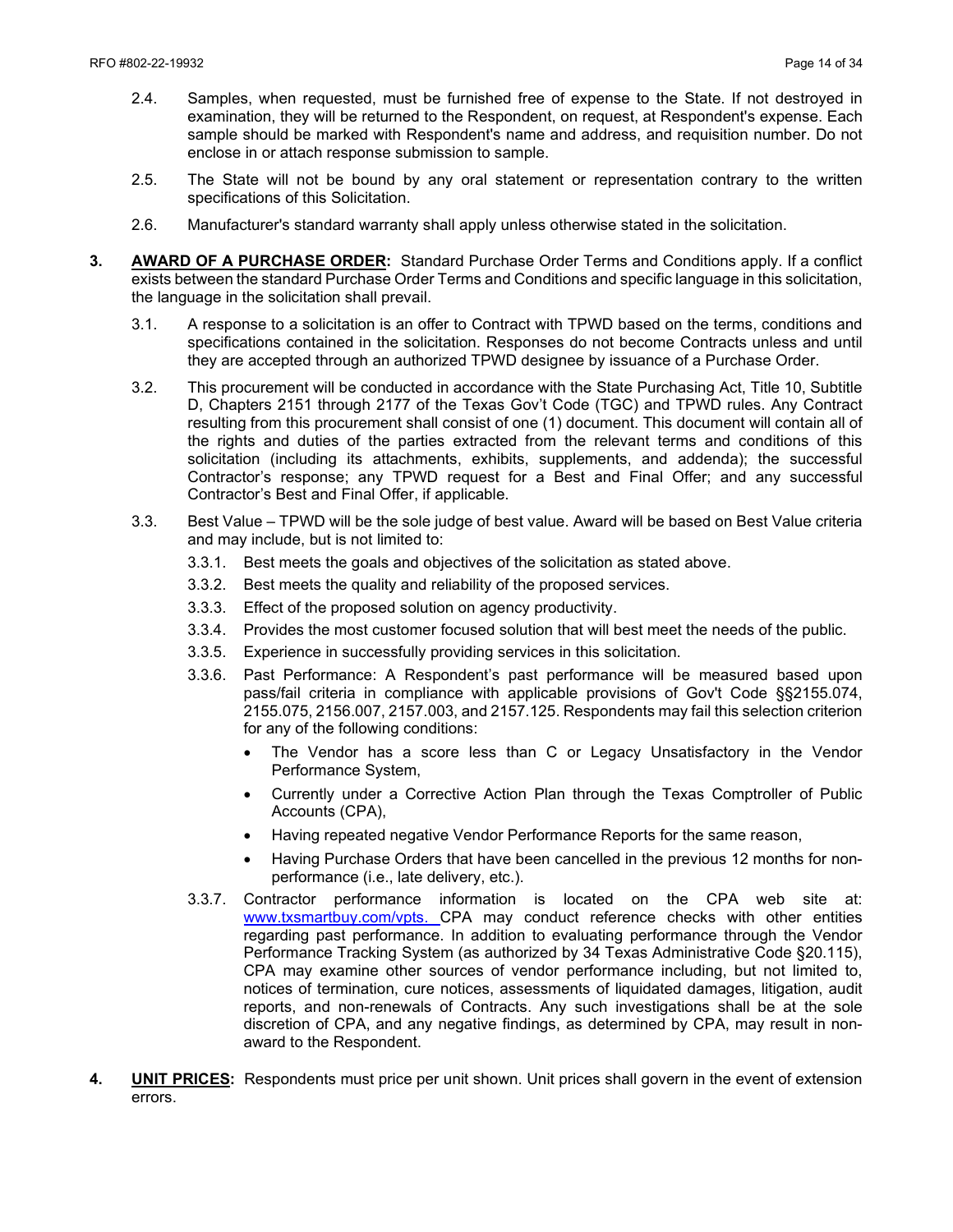**5. FREIGHT:** Quote FOB destination, freight prepaid and allowed unless otherwise stated within the specifications.

#### **6. DELIVERY:**

- 6.1. Show number of days required to place material in receiving agency's designated location under normal conditions. Delivery days mean calendar days, unless otherwise specified. Failure to state delivery time obligates Respondent to deliver in 14 calendar days. Unrealistic delivery promises may cause solicitation to be disregarded.
- 6.2. If delay is foreseen, Contractor shall give written notice to the TPWD. Contractor must keep the TPWD advised at all times of status of order.
- 6.3. Default in promised delivery (without accepted reasons) or failure to meet specifications authorizes the TPWD to purchase supplies elsewhere and charge full increase, if any, in cost and handling to defaulting Contractor.
- 6.4. Substitutions: No substitutions permitted without written approval of TPWD.
- 6.5. Delivery shall be made during normal working hours only unless prior approval has been obtained from ordering agency. Normal working hours are 8:00 AM until 5:00 PM Monday through Friday except State and National holidays.

#### **7. TESTING AND INSPECTION:**

- 7.1. TPWD may test and inspect goods and services purchased under the Contract to ensure compliance with the specifications of this solicitation and the Contract. TPWD may also test and inspect goods and services before they are purchased under the Contract. Authorized TPWD personnel shall have access to the Respondent's place of business for the purpose of inspecting the goods. To the extent practical, TPWD inspections will not disrupt the Respondent's daily operations. Tests shall be performed on samples submitted with the Bid/Proposal or on samples taken from regular shipments. All costs of testing and inspection shall be borne by the Respondent. In the event the goods tested fail to meet or exceed all conditions and requirements of the solicitation and Contract, the goods will be rejected in whole or in part, at the State's option, and returned to the Respondent or held for disposition at the Respondent's expense. Latent defects may result in cancellation of the Contract at no expense to the state.
- 7.2. If material fails to meet specifications, the Respondent will be notified by fax, mail, or e-mail. The Respondent will have ten (10) working days after receipt of the notification to remove the rejected material from state property. Material will be removed at the Respondent's expense. Material not removed in the allotted time period will be disposed by TPWD. The Respondent will be charged for all disposable expenses conducted by TPWD.
- **8. CHANGES:** TPWD may at any time, by a written order, make changes within the general scope of this Contract, in the definition of services to be performed, and the time (i.e., hours of the day, days of the week, etc.) and place of performance thereof. If any such change causes an increase or decrease in the cost of, or the time required for the performance of any part of the services under this Contract, whether changed or not changed by any such order, an equitable adjustment shall be made in the Contract price or time of performance or both and the Contract shall be modified in writing accordingly. Any claim by the Contractor for adjustment under this clause must be asserted within 30 days from the date of receipt by the Contractor of the notification of change, provided, however, that TPWD, if it decides that the facts justify such action, may receive and act upon such claims asserted at any time prior to final payment under this Contract. Failure to agree to any adjustment shall be a dispute concerning a question of fact within the meaning of the clause of this Contract entitled "Dispute Resolution."

#### **9. INVOICING AND PAYMENT:**

9.1 Invoices: In order to receive payment under the Contract, the Contractor must submit an original invoice to TPWD, which will be designated in the Purchase Order as the "Bill To" address. To be a proper invoice that may be accepted and paid, the invoice must include the following information and/or attachments: (1) Name and address of the Contractor. (2) The Contractor's Texas Identification Number (TIN). (3) The Contractor's invoice remittance address. (4) The Purchase Order number authorizing the delivery of products or services. (5) A description of what the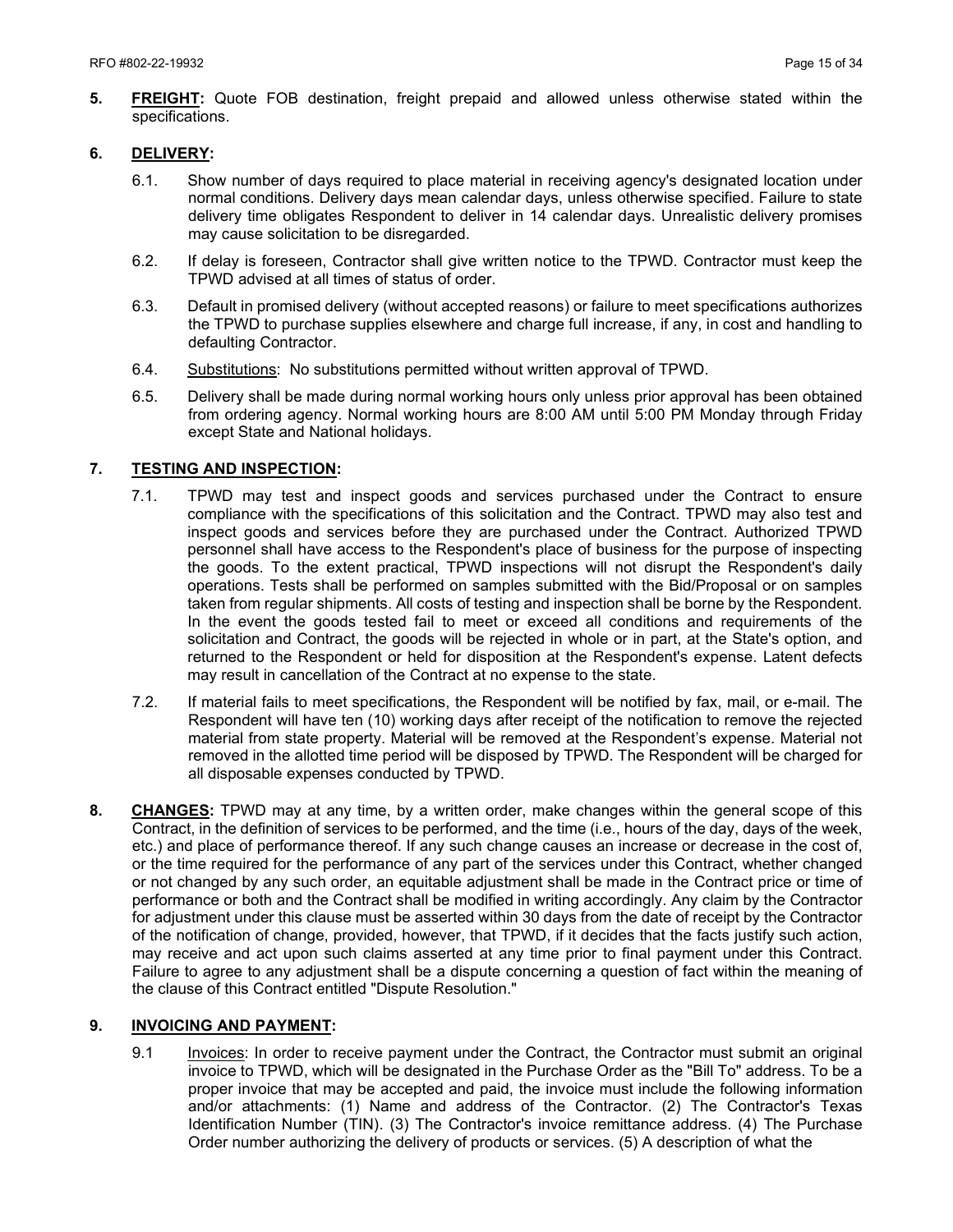- 9.2 Contractor delivered, including, as applicable, the time period, serial number, unit price, quantity, and total price of the products and services. If the invoice is for a lease, the Contractor must also include the payment number (e.g., 1 of 36).
- 9.3 Disputed Invoices: As stated above, the Contractor will receive notice of an error in an invoice submitted for payment by not later than the 21st day after the date the invoice was received by the TPWD. If an invoice dispute is resolved in favor of the Contractor, the Contractor is entitled to receive interest on the unpaid balance of the invoice, beginning on the date the invoice became overdue, pursuant to Gov't Code §2251. 021. If a dispute is resolved in favor of the TPWD, the Contractor shall submit a corrected invoice that must be paid in accordance with Section 2251.021. The unpaid balance accrues interest if the corrected invoice is not paid by the appropriate date.
- 9.4 Time and Manner of Payment: Pursuant to Texas Gov't Code Chapter 2251, payment by TPWD is overdue on the 31st day after the later of: (1) the date the TPWD receives the goods under the Contract; (2) the date the performance of the service under the Contract is completed; or (3) the date the TPWD receives the invoice for the goods or service. Payment by a political subdivision Customer whose governing body meets only once a month or less frequently is overdue on the 46th day after the later event of: (1) the date TPWD receives the goods under the Contract; (2) the date the performance of the service under the Contract is completed; or (3) the date TPWD receives the invoice for the goods or service.
- **10. PATENTS, TRADEMARKS, OR COPYRIGHTS: Respondent agrees to defend and indemnify the TPWD and State from claims involving infringement or violation of patents, trademarks, copyrights, trade secrets, or other proprietary rights, arising out of the TPWD's or the State's use of any good or service provided by the Respondent as a result of this solicitation.**
- **11. PROHIBITION ON LOBBYING:** The Respondent shall comply with the provisions of a federal law known generally as the Lobbying Disclosure Act, 2 U.S.C. §1601 et seq. By submitting a Bid/Proposal, the Respondent certifies that it shall not and has not used federally appropriated funds to pay any person or organization for influencing or attempting to influence any officer or employee of any federal agency, a member of Congress, officer or employee of Congress, or an employee of a member of Congress in connection with obtaining any federal Contract, grant, or any other award covered by 31 U.S.C. §1352. It also certifies that the Respondent shall disclose any lobbying with non-federal funds that takes place in connection with obtaining any federal award by completing and submitting Standard Form LLL.
- **12. ANTI-TRUST AND ASSIGNMENT OF CLAIMS:** The undersigned affirms under penalty of perjury of the laws of the State of Texas that (1) in connection with this Response, neither I nor any representative of the Respondent have violated any provision of the Texas Free Enterprise and Antitrust Act, Tex. Bus. & Comm Code Chapter 15; (2) in connection with this Response, neither I nor any representative of the Respondent have violated any federal antitrust law; and (3) neither I nor any representative of the Respondent have directly or indirectly communicated any of the contents of this Response to a competitor of the Respondent or any other company, firm, partnership or individual engaged in the same line of business as the Respondent. The successful Contractor hereby assigns to TPWD, any and all claims for overcharges associated with any contract resulting from this solicitation which arise under the antitrust laws of the United States 15 U.S.C.A., Section 1, et seq. (1973), and which arise under the antitrust laws of the State of Texas, Texas Business and Commercial Code Ann. Sec. 15.01, et seq. (1967).
- **13. DEBTS AND DELINQUENCIES:** As required by Gov't Code §2252.903, the Respondent agrees that any payments due under the Contract shall be directly applied towards eliminating any debt or delinquency is has to the State of Texas including, but not limited to, delinquent taxes, delinquent student loan payments, and delinquent child support.

#### **14. DISPUTE RESOLUTION:**

- 14.1. The dispute resolution process provided for in Chapter 2260 of Texas Gov't Code and TPWD regulations shall be used by TPWD and the Respondent to resolve all disputes arising under this Contract. The Contractor shall comply with such rules, as revised from time to time.
- 14.2. If the Contractor's claim for breach of Contract cannot be resolved informally with TPWD, it shall be submitted to the negotiation process provided in Chapter 2260. To initiate the process, the Contractor shall submit written notice, as required by Chapter 2260. The notice shall also be given to the individual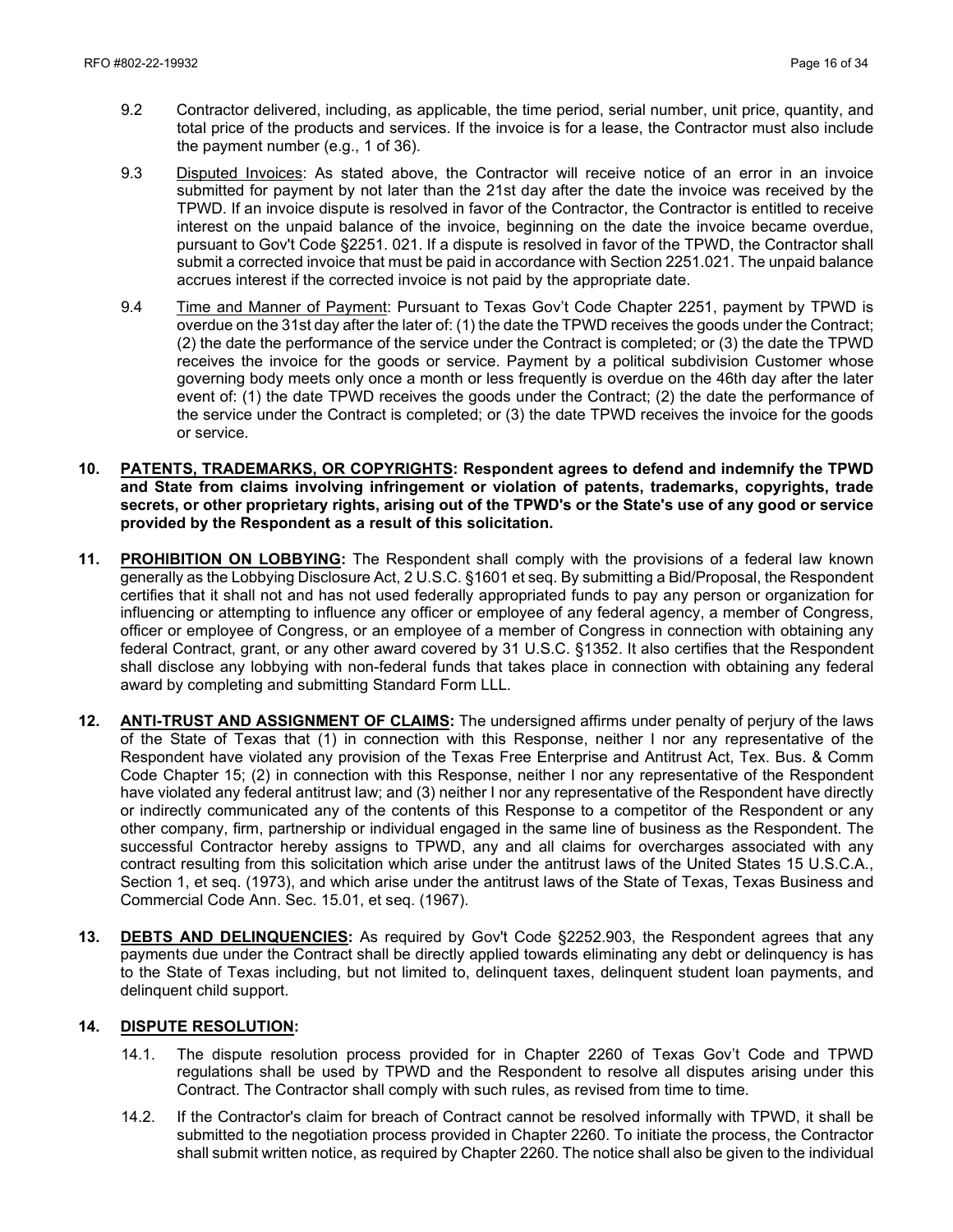identified in the Contract for receipt of notices. Any informal resolution efforts shall in no way modify the requirement or toll the timing of the formal written notice of a claim for breach of Contract required under § 2260.051 of Texas Gov't Code. Compliance by the Contractor with Chapter 2260 is a condition precedent to the filing of a contested case proceeding under Chapter 2260.

- 14.3. The contested case process provided in Chapter 2260 is the Contractor's sole and exclusive process for seeking a remedy for an alleged breach of Contract by TPWD if the Parties are unable to resolve their disputes as described above.
- 14.4. Compliance with the contested case process provided in Chapter 2260 is a condition precedent to seeking consent to sue from the Legislature under Chapter 107, Civil Practices and Remedies Code. Neither the execution of the Contract by TPWD nor any other conduct of any representative of TPWD relating to the Contract shall be considered a waiver of sovereign immunity to suit.
- 14.5. Notwithstanding any other provision of the Contract to the contrary, unless otherwise requested or approved in writing by TPWD, the Contractor shall continue performance and shall not be excused from performance during the period any breach of Contract claim or dispute is pending under either of the above processes; however, the Contractor may suspend performance during the pendency of such claim or dispute if the Contractor has complied with all provisions of Gov't Code §2251.051, and such suspension of performance is expressly applicable and authorized under that law.
- **15. FRAUD, WASTE, AND ABUSE:** By submitting a Response to this Solicitation, the Respondent represents and warrants that it has read and understood and shall comply with CPA's Anti-Fraud Policy, found at: https://comptroller.texas.gov/about/policies/ethics.php, as such Policy currently reads and as it is amended throughout the term of the Contract.

#### **16. NAME CHANGES AND SALES:**

- 16.1. If the Contractor changes its name or is sold to another entity, it must provide written notification to TPWD. The Contractor, in its notice, shall describe the circumstances of the name change or sale, state its new name, provide the new Tax Identification Number, and describe how the change will impact its ability to perform the Contract. If the change entails personnel changes for personnel performing the responsibilities of the Contract for the Contractor, the Contractor shall identify the new personnel and provide resumes to TPWD, if resumes were originally required by the Solicitation. TPWD may request other information about the change and its impact on the Contract and the Contractor shall supply the requested information within five (5) working days of receipt of the request.
- 16.2. TPWD may terminate the Contract due to a sale of or change to the Contractor that materially alters the Contractor's ability to perform under the Contract. The TPWD has the sole discretion to determine if termination is appropriate.

#### **17. CONTRACTOR RESPONSIBILITIES:**

- 17.1. Contractor agrees to comply with all terms and conditions contained in this solicitation and resulting Contract.
- 17.2. Contractor guarantees services offered will meet or exceed the written specifications identified in this solicitation.
- 17.3. Permits: Contractor shall be responsible, at the Contractor's expense, for obtaining any and all permits or licenses required by city, county, state, or federal rules, regulations, law, or codes that pertain to the Contract.
- 17.4. Electrical Items: All electrical items provided by the Contractor to TPWD under the Contract must meet all applicable OSHA standards and regulations, and bear the appropriate listing from UL, FMRC, or NEMA.
- 17.5. Executive Head: Pursuant to Gov't Code §669.003, the TPWD may not enter into a contract with a person who employs a current or former Executive Head of a state agency until four years have passed since that person was the executive head of the state agency. By submitting a Proposal, the Respondent certifies that it does not employ any person who was the Executive Head of a state agency in the past four years. If Section 669.003 applies, Respondent shall complete the following information in order for the response submission to be evaluated: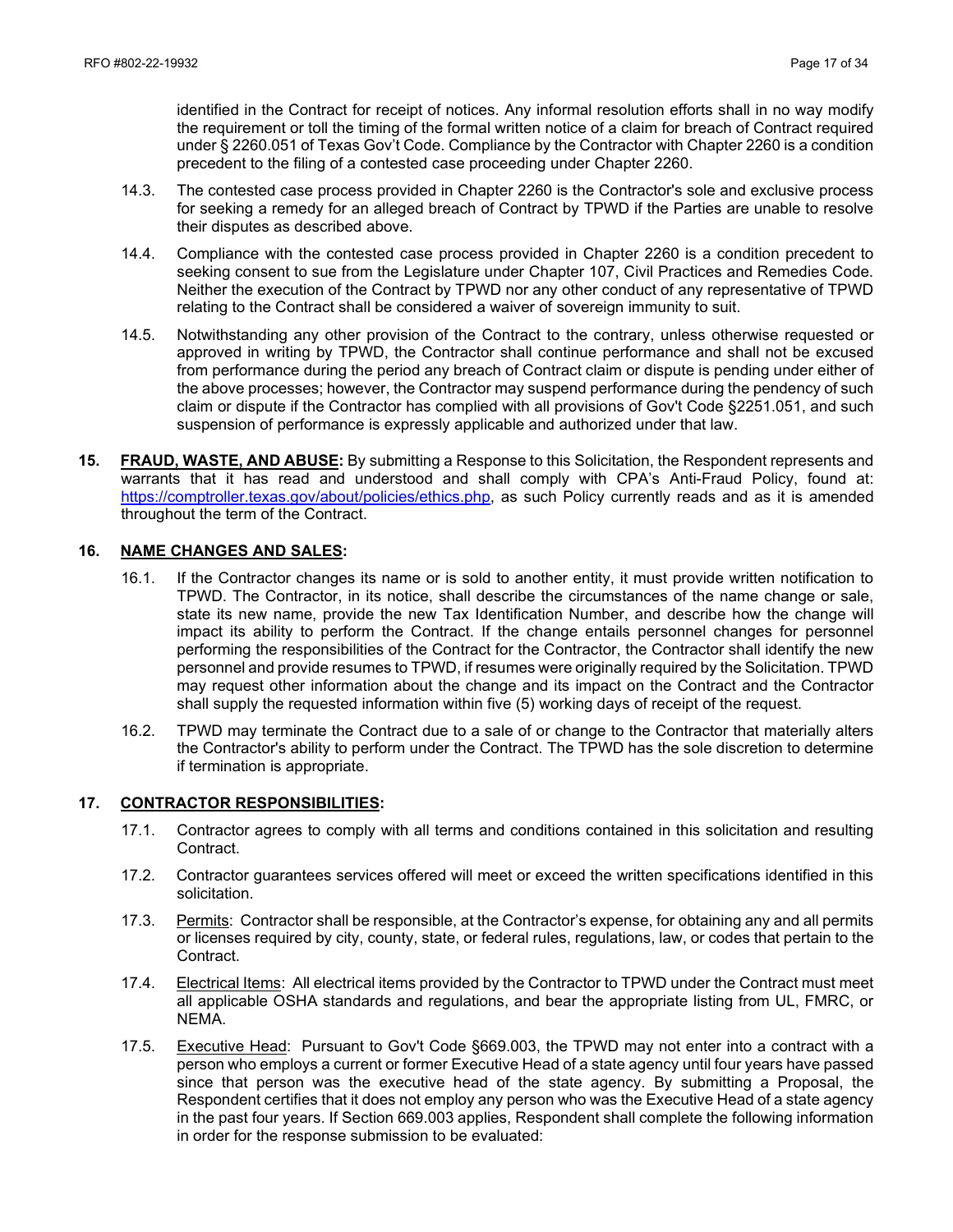| Name of former executive:             |  |
|---------------------------------------|--|
| Name of state agency:                 |  |
| Date of separation from state agency: |  |

Position with Respondent:

Date of employment with Respondent:

- 17.6. Contractor agrees to take precautions necessary to protect person or property against injury or damage and be responsible for such injury or damage.
- 17.7. Contractor agrees to comply with Federal law or State Worker's Compensation laws which are applicable to the work required or performed under this Contract and to pay or cause to be paid all compensation, medical or hospital bills which may become due or payable thereunder, and to protect and indemnify TPWD from and against any and all liability by reason of injury to employees of Contractor or subcontractor.
- 17.8. Contractor shall provide all labor, equipment, and materials (unless otherwise stated herein) necessary to furnish the goods or perform the service. All employees of the Contractor shall be a minimum of 17 years of age and experienced in the type of work to be performed. Only the Contractor and its employees will be allowed on state property during working hours.
- **18. TERMINATED CONTRACTS:** By submitting a Response, the Respondent certifies that it has not had a Contract terminated or been denied the renewal of any Contract for non-compliance with policies or regulations of any state or federally funded program within the past five (5) years nor is it currently prohibited from contracting with a governmental agency. If the Respondent does have such a terminated Contract, the Respondent shall identify each and provide an explanation for the termination.
- **19. INDEPENDENT CONTRACTOR:** The Contract shall not render the Contractor an employee, officer, or agent of the TPWD for any purpose. The Contractor is and shall remain an independent Contractor in relationship to the TPWD. The TPWD shall not be responsible for withholding taxes from payments made under the Contract. The Contractor shall have no claim against the TPWD for vacation pay, sick leave, retirement benefits, social security, worker's compensation, health or disability benefits, unemployment insurance benefits, or employee benefits of any kind.
- **20. RIGHT TO AUDIT / RECORDS RETENTION:** Under Section 2262.154 of the Texas Gov't Code, the State Auditor may conduct an audit or investigation of any entity receiving funds from the state directly under any Contract or indirectly through a subcontract under the Contract. The acceptance of funds by the Contractor or other entity or person directly under the Contract or indirectly through a subcontract under the Contract acts as acceptance of the authority of the State Auditor's Office, TPWD or any successor agency, under the direction of the legislative audit committee, to conduct an audit or investigation in connection with those funds. Under the direction of the legislative audit committee, the Contractor or other entity that is the subject of an audit or investigation by the State Auditor must provide the State Auditor with access to any information the State Auditor considers relevant to the investigation or audit. Contractor shall ensure that this paragraph concerning the State's authority to audit funds received indirectly by subcontractors through Contractor and the requirement to cooperate is included in any subcontract it awards. Contractor shall maintain and retain supporting fiscal and any other documents relevant to showing that any payments under these Contract funds were expended in accordance with the laws and regulations of the State of Texas, including but not limited to, requirements of the Comptroller of the State of Texas and the State Auditor. Contractor shall maintain all such documents and other records relating to this Contract and the State's property for a period of seven (7) years after the date of submission of the final invoices or until a resolution of all billing questions, whichever is later. Contractor shall make available at reasonable times and upon reasonable notice, and for reasonable periods, all documents and other information related to the work of this Contract. Contractor and the subcontractors shall provide the State Auditor with any information that the State Auditor deems relevant to any investigation or audit. Contractor must retain all work and other supporting documents pertaining to this Contract, for purposes of inspecting, monitoring, auditing, or evaluating by TPWD and any authorized agency of the State of Texas, including an investigation or audit by the State Auditor. Contractor shall cooperate with any authorized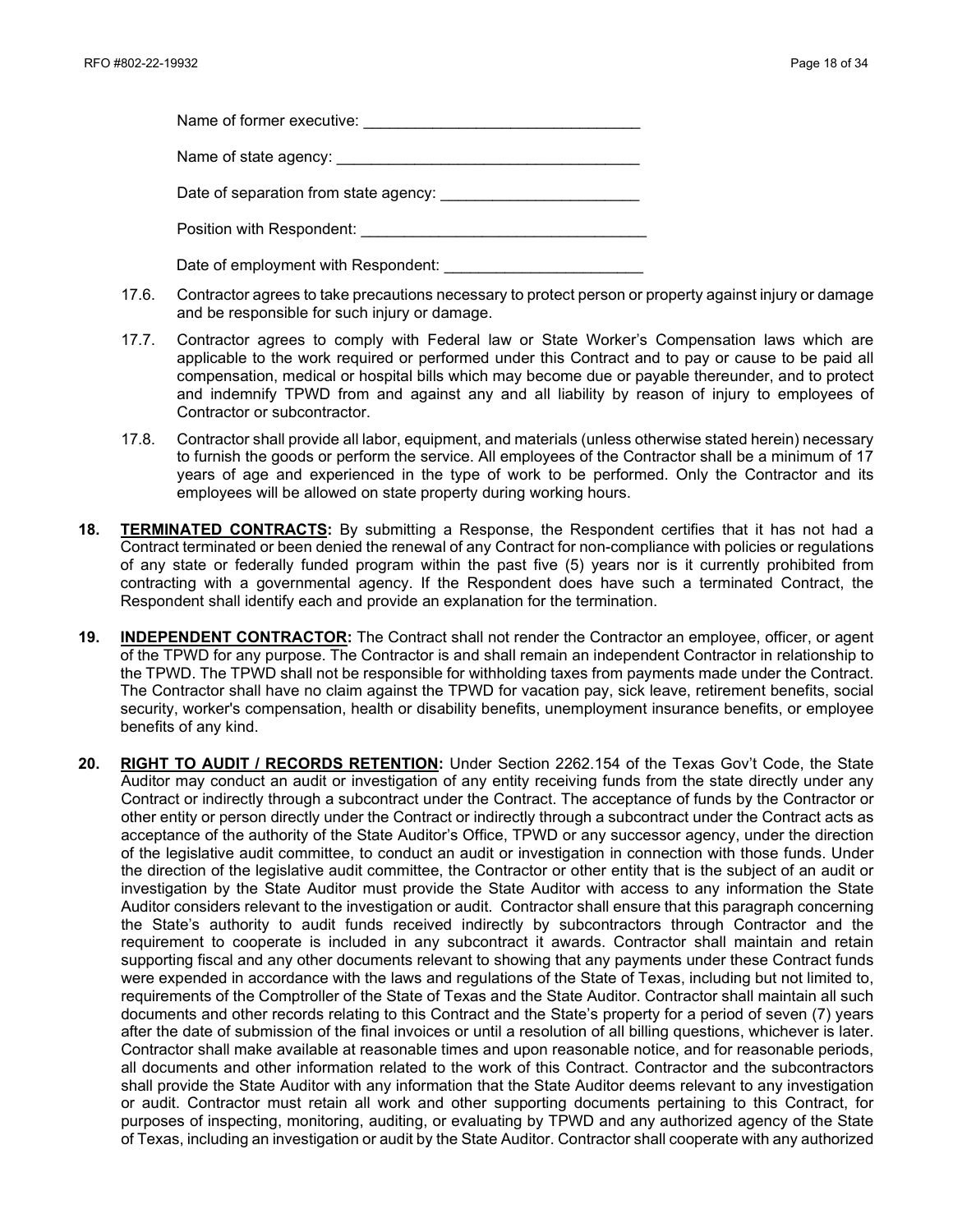agents of the State of Texas and shall provide them with prompt access to all of such State's work as requested. Contractor's failure to comply with this Section shall constitute a material breach of this Contract and shall authorize TPWD and the State of Texas to immediately assess appropriate damages for such failure.

**21. FORCE MAJEURE:** Neither Respondent nor TPWD shall be liable to the other party for any delaying, or failure of performance, of any requirement in the Contract caused by force majeure. The existence of such causes of delay or failure shall extend the period of performance until after the causes of delay or failure have been removed, provided the non-performing party exercises all reasonable due diligence to perform. Force majeure is defined as acts of God, fire, explosions, hurricanes, floods, epidemics, or pandemics, national or regional emergency, failures of transportation, or other causes that are beyond the reasonable control of either party and that by exercise of due foresight such party could not reasonably have been expected to avoid, and which, by the exercise of all reasonable due diligence, such party is unable to overcome. The burden of proof for the need of such relief shall rest upon the Contractor. To obtain release based on force majeure, the Contractor shall file a written request with TPWD reasonably promptly from the time the force majeure event occurs.

#### **22. PROPRIETARY OR CONFIDENTIAL INFORMATION; TEXAS PUBLIC INFORMATION ACT:**

- 22.1. Any proprietary, trade secret or otherwise confidential information Respondent includes in its Proposal must be clearly labeled as proprietary or confidential information, and Respondent must identify the specific exception to disclosure in the Public Information Act (PIA). Merely making a blanket claim the entire Proposal is protected from disclosure because it contains some proprietary information is not acceptable and shall make the entire Proposal subject to release under the PIA. In order for TPWD to initiate the process of seeking an Attorney General opinion on the release of proprietary or confidential information, the specific provisions of the Proposal that are considered by the Respondent to be proprietary or confidential must be clearly labeled as described herein. Any information which is not clearly identified as proprietary or confidential shall be deemed to be subject to disclosure pursuant to the PIA.
- 22.2. Information, documentation, and other material in connection with this Response or any resulting Contract may be subject to public disclosure under the Texas Public Information Act, Chapter 552 of the Texas Gov't Code.
- 22.3. Contractor is required to make any information created or exchanged with the state pursuant to this Contract, and not otherwise excepted from disclosure under the Texas Public Information Act, available in a format that is accessible by the public at no additional charge to the state**.**
- **23. RIGHT TO DATA, DOCUMENTS AND COMPUTER SOFTWARE (STATE OWNERSHIP):** Any software, research, reports studies, data, photographs, negatives or other documents, drawings or materials prepared by Contractor in the performance of its obligations under this Contract shall be the exclusive property of the State of Texas and all such materials shall be delivered to the State by the Contractor upon completion, termination, or cancellation of this Contract. Contractor may, at its own expense, keep copies of all its writings for its personal files. Contractor shall not use, willingly allow, or cause to have such materials used for any purpose other than the performance of Contractor's obligations under this Contract without the prior written consent of the State; provided, however, that Contractor shall be allowed to use non-confidential materials for writing samples in pursuit of the work. The ownership rights described herein shall include, but not be limited to, the right to copy, publish, display, transfer, prepare derivative works, or otherwise use the works.
- **24. PUBLIC DISCLOSURE / NEWS RELEASES:** No public disclosures or news releases pertaining to this solicitation shall be made without prior written approval of TPWD.
- **25. CONFIDENTIALITY AND SECURITY:** The Contractor should not receive any sensitive or confidential information under the Contract. Any information the Contractor compiles or creates as a result of the Contract must be maintained and protected in accordance with any federal, state, or local laws and regulations that apply. The Contractor shall establish a method to secure the confidentiality of records and other information relating to clients in accordance with applicable federal and state laws, rules, and regulations. The obligations of the Contractor under this Confidentiality and Security Article shall survive this Contract and shall be included in all subcontracts.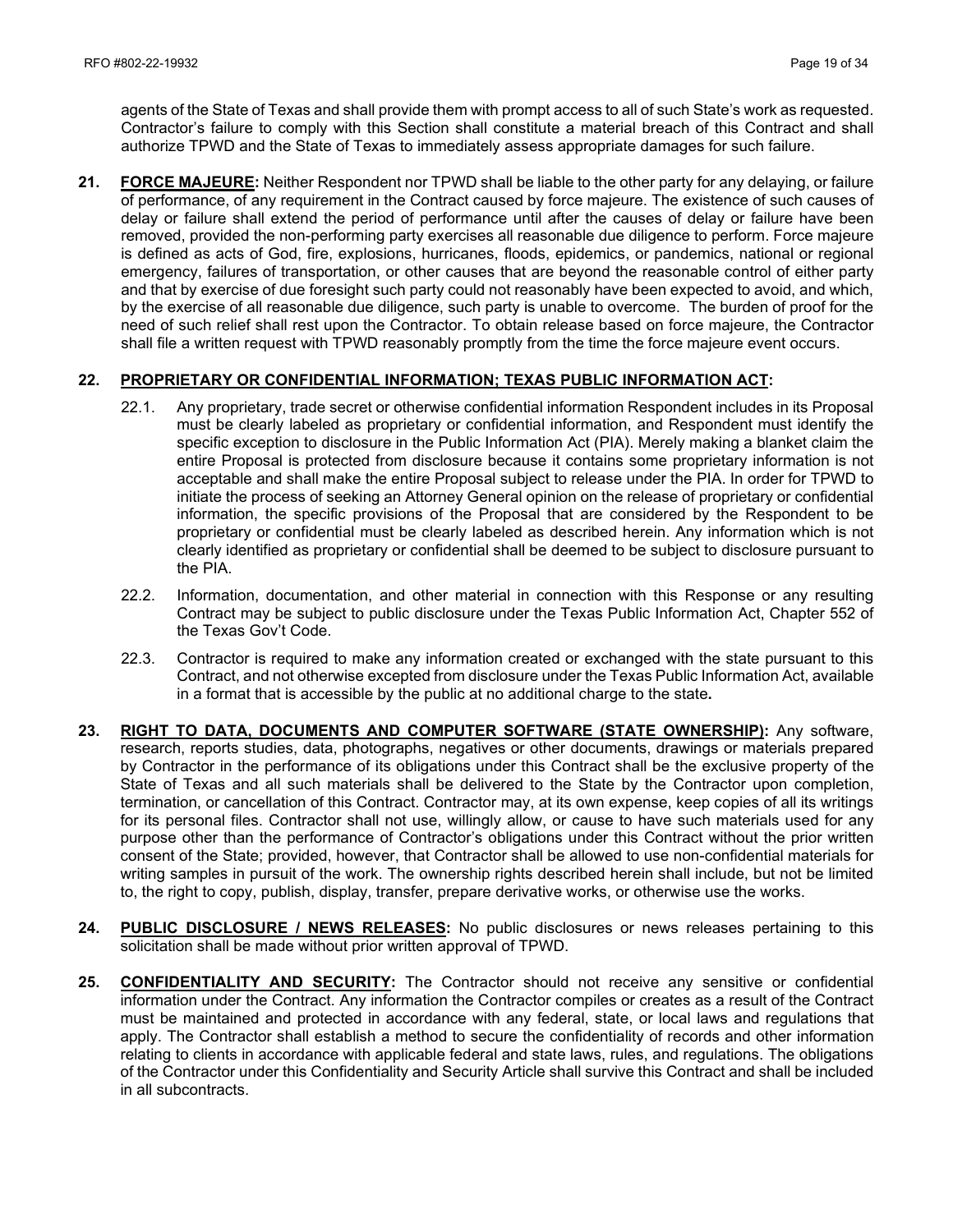- **26. TERMINATION:** This Contract shall terminate upon full performance of all requirements contained in this Contract, unless otherwise extended or renewed as provided in accordance with the Contract Terms and Conditions.
	- 26.1. Termination for Convenience: TPWD reserves the right to terminate the Contract at any time, in whole or in part, without cost or penalty, by providing 30 calendar days' advance written notice if TPWD determines that such termination is in the best interest of the state. In the event of such a termination, the Contractor shall, unless otherwise mutually agreed upon in writing, cease all work immediately upon the effective date of termination. TPWD will be liable for payments limited only to the portion of work authorized by TPWD in writing and completed prior to the effective date of cancellation, provided that TPWD shall not be liable for any work performed that is not acceptable to TPWD and/or does not meet Contract requirements. All work products produced by the Contractor and paid for by TPWD shall become the property of TPWD and shall be tendered upon request. Termination under this paragraph shall not relieve the Vendor of any obligation or liability that has occurred prior to cancellation.
	- 26.2. Termination for Cause/Default: If the Contractor fails to provide the goods or services contracted for according to the provisions of the Contract or fails to comply with any of the terms or conditions of the Contract, the TPWD may, upon written notice of default to the Contractor, terminate all or any part of the Contract after providing an opportunity to cure the default.
		- 26.2.1. Contractor will be responsible for paying damages to TPWD including but not limited to reprocurement costs, and any consequential damages to the State of Texas or TPWD resulting from Contractor's non-performance. The defaulting Contractor will not be considered in the resolicitation and may not be considered in future solicitations for the same type of work unless the specification or scope of work is significantly changed.
	- 26.3. The rights and remedies of TPWD provided in this clause shall not be exclusive and are in addition to any other rights and remedies provided by law or under this Contract.
	- 26.4. TPWD may exercise any other right, remedy or privilege which may be available to it under applicable law of the state and any other applicable law or may proceed by appropriate court action to enforce the provisions of the Contract, or to recover damages for the breach of any agreement being derived from the Contract. The exercise of any of the foregoing remedies will not constitute a termination of the Contract unless TPWD notifies the Contractor in writing prior to the exercise of such remedy. The Contractor shall remain liable for all covenants and indemnities under the Contract. The Contractor shall be liable for all costs and expenses, including court costs, incurred by TPWD with respect to the enforcement of any of the remedies listed herein.
- **27. SURVIVAL OF TERMS:** Termination of the Contract for any reason shall not release the Contractor from any liability or obligation set forth in the Contract that is expressly stated to survive any such termination or by its nature would be intended to be applicable following any such termination, including the provisions regarding confidentiality, indemnification, transition, records, audit, property rights, dispute resolution, and invoice and fees verification.
- **28. RIGHTS UPON TERMINATION OR EXPIRATION OF CONTRACT:** In the event that the Contract is terminated for any reason, or upon its expiration, TPWD shall retain ownership of all associated work products and documentation obtained from the Contractor under the Contract, unless otherwise specified.
- **29. CHANGE IN FEDERAL OR STATE REQUIREMENTS:** If federal or state laws or regulations or other federal or state requirements are amended or judicially interpreted so that either TPWD or the Contractor cannot reasonably fulfill the Contract and if the Parties cannot agree to an amendment that would enable substantial continuation of the Contract, the Parties shall be discharged from any further obligations under the Contract.
- **30. TAXES:** Purchases made for state uses are exempt from Texas State Sales Tax and Federal Excise Tax. An Excise Tax Exemption Certificate will be furnished upon written request to TPWD.
- **31. BUY TEXAS:** In accordance with §2155.4441, Gov't Code, the Contractor agrees that during the performance of a Contract for services it shall purchase products and materials produced in Texas when they are available at a price and time comparable to products and materials produced outside Texas.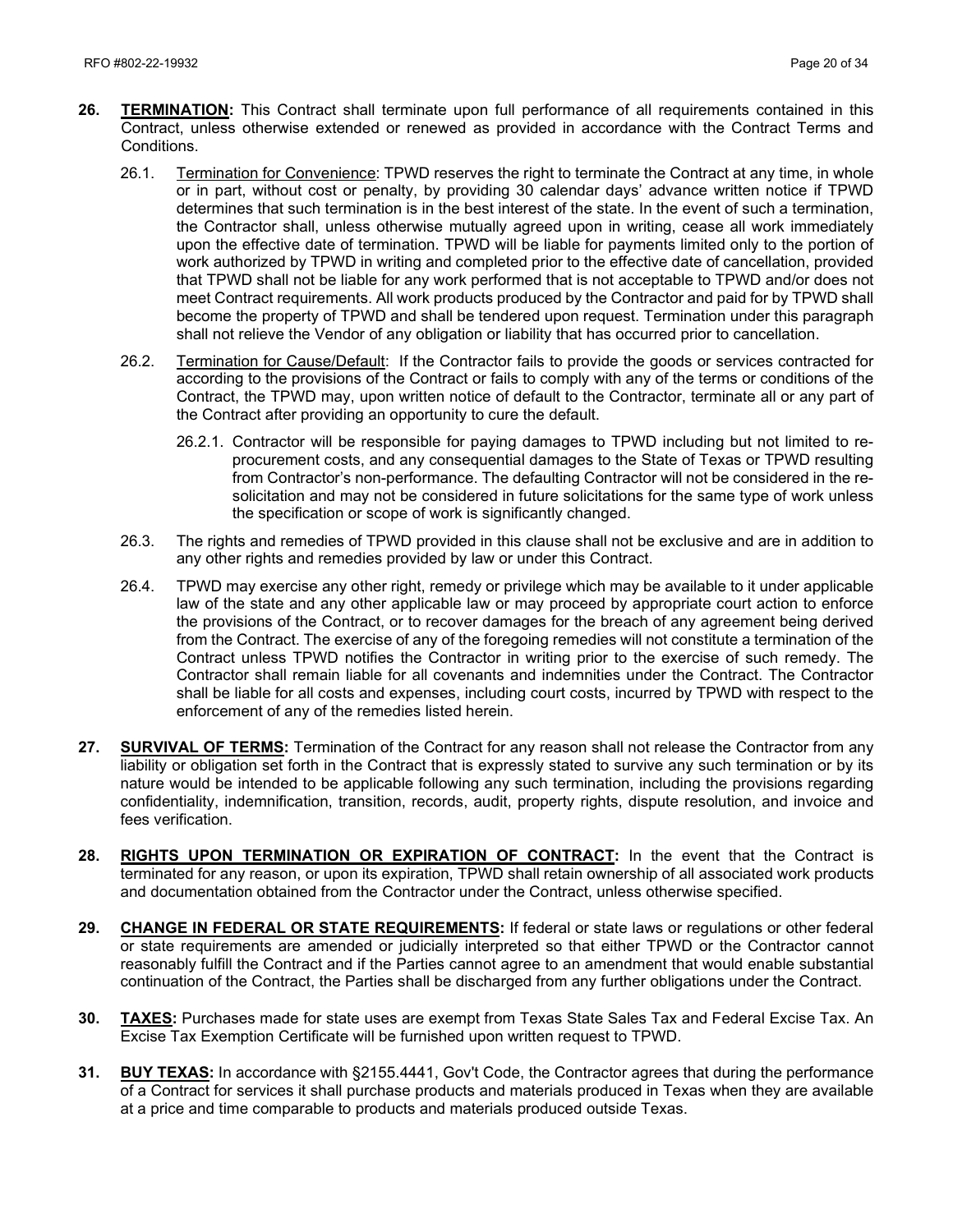- **32. NOTE TO RESPONDENT:** Any terms and conditions attached to a solicitation will not be considered unless specifically referred to on this solicitation form and may result in disqualification of the response submission. If any Respondent takes a 'blanket exception' to the entire solicitation or does not provide proposed alternative language, the Respondent's response may be disqualified from further consideration.
- **33. ACCESSIBILITY STANDARDS:** Under Texas Government Code, Chapter 2054, Subchapter M, TPWD must procure products that comply with the Accessibility Standards defined in the Texas Administrative Code, 1 TAC 206 and 1 TAC 213, when such products are available in the commercial marketplace or when such products are developed in response to a procurement solicitation. Accordingly, Contractor must provide electronic and information resources and associated product documentation and technical support that comply with these Accessibility Standards (in the form of a Voluntary Product Accessibility Template, or "VPAT") in its response to this solicitation. Vendors who do not already have accessibility documentation should complete the form located here: [http://www.itic.org/policy/accessibility/.](http://www.itic.org/policy/accessibility/) Contractors that claim their products are exempt from accessibility requirements must present that position to TPWD as a question during the question-and-answer period of the solicitation.
- **34. CERTIFICATION REGARDING DEBARMENT, SUSPENSION, INELIGIBILITY, AND VOLUNTARY EXCLUSION:** Respondent certifies that the responding entity and its principals are eligible to participate in this transaction and have not been subjected to suspension, debarment, or similar ineligibility determined by any federal, state or local governmental entity and the Respondent is in compliance with the State of Texas statutes and rules relating to procurement and that Respondent is not listed on the federal government's terrorism watch list as described in Executive Order 13224.
- **35. SYSTEM FOR AWARD MANAGEMENT (SAM):** Respondent certifies that it and its principals are not suspended or debarred from doing business with the state or federal government as listed on the State of Texas Debarred Vendor List maintained by the Texas Comptroller of Public Accounts and the System for Award Management (SAM) maintained by the General Services Administration. Prior to awarding state funds for goods and/or services rendered, the State of Texas will conduct a required search of your firm using SAM. This is a federal government-maintained database that records and tracks organizations, either known to or suspected of contributing to terrorist organizations. No state funds may be paid to an individual or firm whose name appears on this list. TPWD reserves the right, in its sole discretion, to deny and/or exclude any individual or firm from an award whose name appears on this list.
- **36. FEDERAL DISASTER RELIEF FRAUD:** Sections and 2261.053 of the Gov't Code, prohibit state agencies from accepting a response or awarding a Contract that includes proposed financial participation by a person who, in the past five years has been convicted of violating a federal law or assessed a penalty in connection with a Contract involving relief for Hurricane Rita, Hurricane Katrina, or any other disaster, as defined by Section 418.004 of the Gov't Code, occurring after September 24, 2005.Under Sections 2155.006 and 2261.053 of the Texas Gov't Code, Respondent certifies that the individual or business entity named in this response or Contract is not ineligible to receive the specified Contract and acknowledges that this Contract may be terminated and payment withheld if this certification is inaccurate.
- **37. APPLICABLE LAWS AND VENUE:** The Contract shall be governed by and construed in accordance with the laws of the State of Texas, with regards to the conflicts of law provisions. The venue of any suit arising under this Contract is fixed in any court of competent jurisdiction in Travis County, Texas, unless the specific venue is otherwise identified in a statute which directly names or otherwise identifies its applicability to TPWD.
- **38. APPLICABLE LAWS AND CONFORMING AMENDMENTS:** Contractor must comply with all laws, regulations, requirements and guidelines applicable to a Contractor providing services to the State of Texas as these laws, regulations, requirements and guidelines currently exist and as they are amended throughout the term of this Contract. TPWD reserves the right, in its sole discretion, to unilaterally amend this Contract throughout its term to incorporate any modifications necessary for TPWD or Contractor's compliance with all applicable State and federal laws, and regulations.

#### **39. COMPLIANCE WITH LAWS; DEALING WITH PUBLIC SERVANTS:**

39.1. The Respondent must comply with all applicable laws at all times, including, without limitation, the following: (i) Texas Penal Code §36.02, which prohibits bribery; (ii) Texas Penal Code §36.09, which prohibits the offering or conferring of benefits to public servants; (iii) Gov't Code §2155.003, which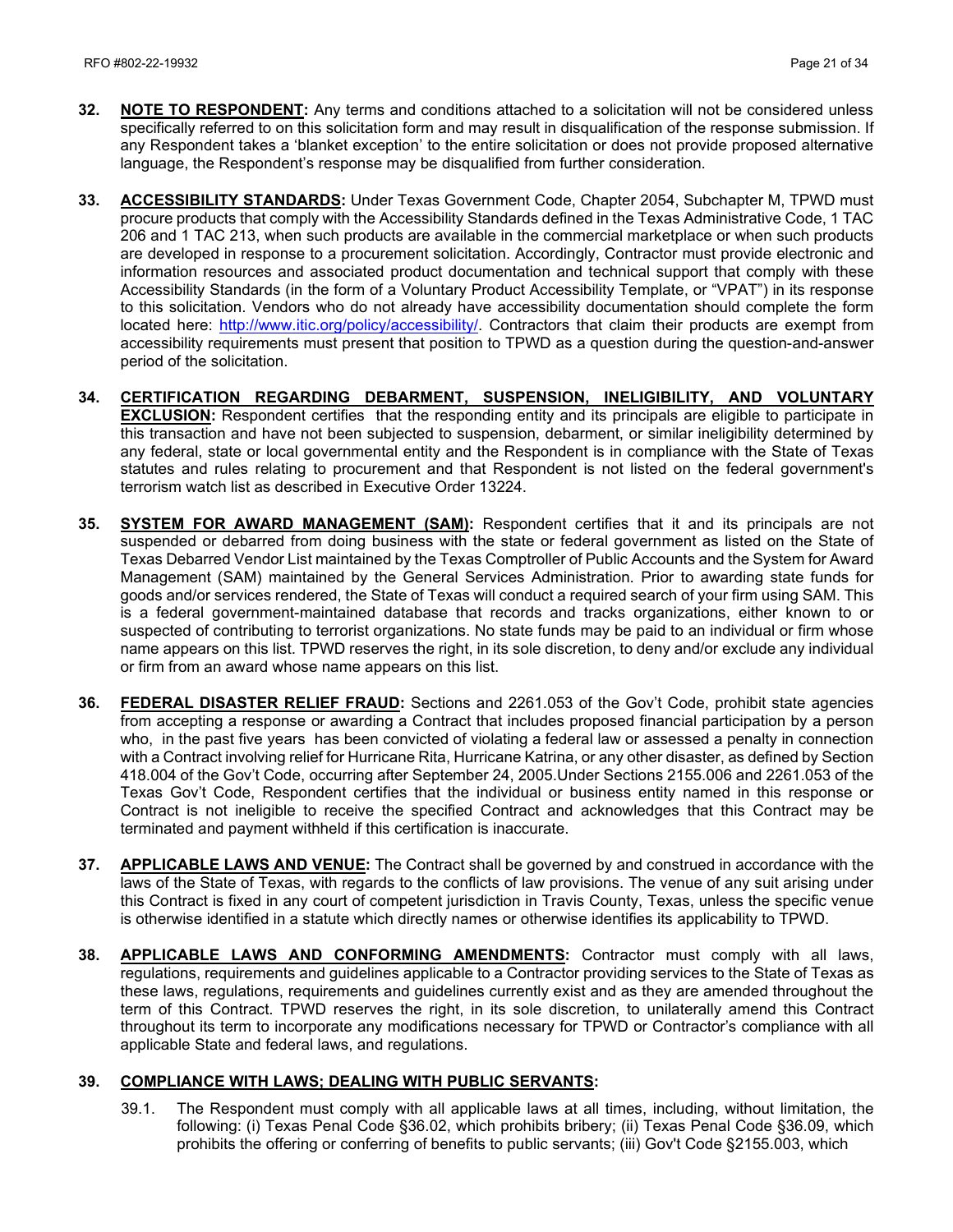prohibits the chief clerk or any other employee of the TPWD from having an interest in, or in any manner be connected with, a Contract or bid for a purchase of goods or services by an agency of the state or accept from any person to whom a Contract has been awarded anything of value or a promise, obligation, or Contract for future reward or compensation.

- 39.2. The Respondent shall give all notices and comply with all laws and regulations applicable to furnishing and performance of the Contract. Except where otherwise expressly required by applicable laws and regulations, TPWD shall not be responsible for monitoring Respondent's compliance with any laws or regulations. If Respondent performs any work knowing or having reason to know that it is contrary to laws or regulations, Respondent shall bear all claims, costs, losses and damages caused by, arising out of or resulting therefrom.
- **40. NO WAIVER:** Nothing in this Contract shall be construed as a waiver of the state's or TPWD's sovereign immunity. This Contract shall not constitute or be construed as a waiver of any of the privileges, rights, defenses, remedies, or immunities available to the State of Texas. The failure to enforce, or any delay in the enforcement, of any privileges, rights, defenses, remedies, or immunities available to the State of Texas. The failure to enforce, or any delay in the enforcement, of any privileges, rights, defenses, remedies, or immunities available to the State of Texas under this Contract or under applicable law shall not constitute a waiver of such privileges, rights, defenses, remedies, or immunities or be considered as a basis for estoppel. TPWD does not waive any privileges, rights, defenses, or immunities available to TPWD by entering into this Contract or by the conduct of any representative of TPWD, prior to or subsequent to entering into this Contract.
- **41. NO LIABILITY UPON TERMINATION:** If this Contract is terminated for any reason, TPWD and the State of Texas shall not be liable to Contractor for any damages, claims, losses, or any other amounts arising from or related to any such termination. However, Contractor may be entitled to the remedies provided in Gov't Code, Chapter 2260.
- **42. DECEPTIVE TRADE PRACTICES; UNFAIR BUSINESS PRACTICES:** Respondent represents and warrants that it has not been the subject of allegations of Deceptive Trade Practices violations under Tex. Bus. & Com. Code, Chapter 17, or allegations of any unfair business practice in any administrative hearing or court suit and that Respondent has not been found to be liable for such practices in such proceedings. Contractor certifies that it has no officers who have served as officers of other entities who have been the subject of Deceptive Trade Practice violations or allegations of any unfair business practices in an administrative hearing or court suit, and that such officers have not been found to be liable for such practices in such proceedings.
- **43. FALSE STATEMENTS; BREACH OF REPRESENTATIONS:** If Respondent signed its Bid/Proposal with a false statement or signs the Contract with a false statement or it is subsequently determined that Contractor has violated any of the representations, warranties, guarantees, certifications or affirmations included in the Contract, Contractor shall be in default under this Contract and TPWD may terminate or void the Contract for cause and pursue other remedies available to TPWD under this Contract and applicable law.
- **44. ACTUAL AND PERCEIVED CONFLICTS:** By submitting a Bid/Proposal, the Respondent represents and warrants that the provision of goods and services or other performance under the Contract will not constitute an actual or potential conflict of interest or reasonably create an appearance of impropriety. In its Bid/Proposal, the Respondent shall disclose any existing or potential conflict of interest that it might have in contracting with TPWD. The TPWD will decide, in its sole discretion, whether an actual or perceived conflict should result in Bid/Proposal disqualification or Contract termination.

#### **45. CURRENT AND FORMER TPWD EMPLOYEES:**

- 45.1. In addition to the disclosures required above, the Respondent shall also disclose any of its personnel who are current or former officers or employees of the TPWD or who are related, within the third degree by consanguinity (as defined by Gov't Code §573.023) or within the second degree by affinity (as defined by Gov't Code §573.025), to any current or former officers or employees of the TPWD.
- 45.2. Respondents must comply with all applicable Texas and federal laws and regulations relating to the hiring of former state employees (see e.g., Gov't Code Chapters 572 and 573). Such "revolving door" provisions generally restrict former agency heads from communicating with or appearing before the agency on certain matters for two years after leaving the agency. The revolving door provisions also restrict some former employees from representing clients on matters that the employee participated in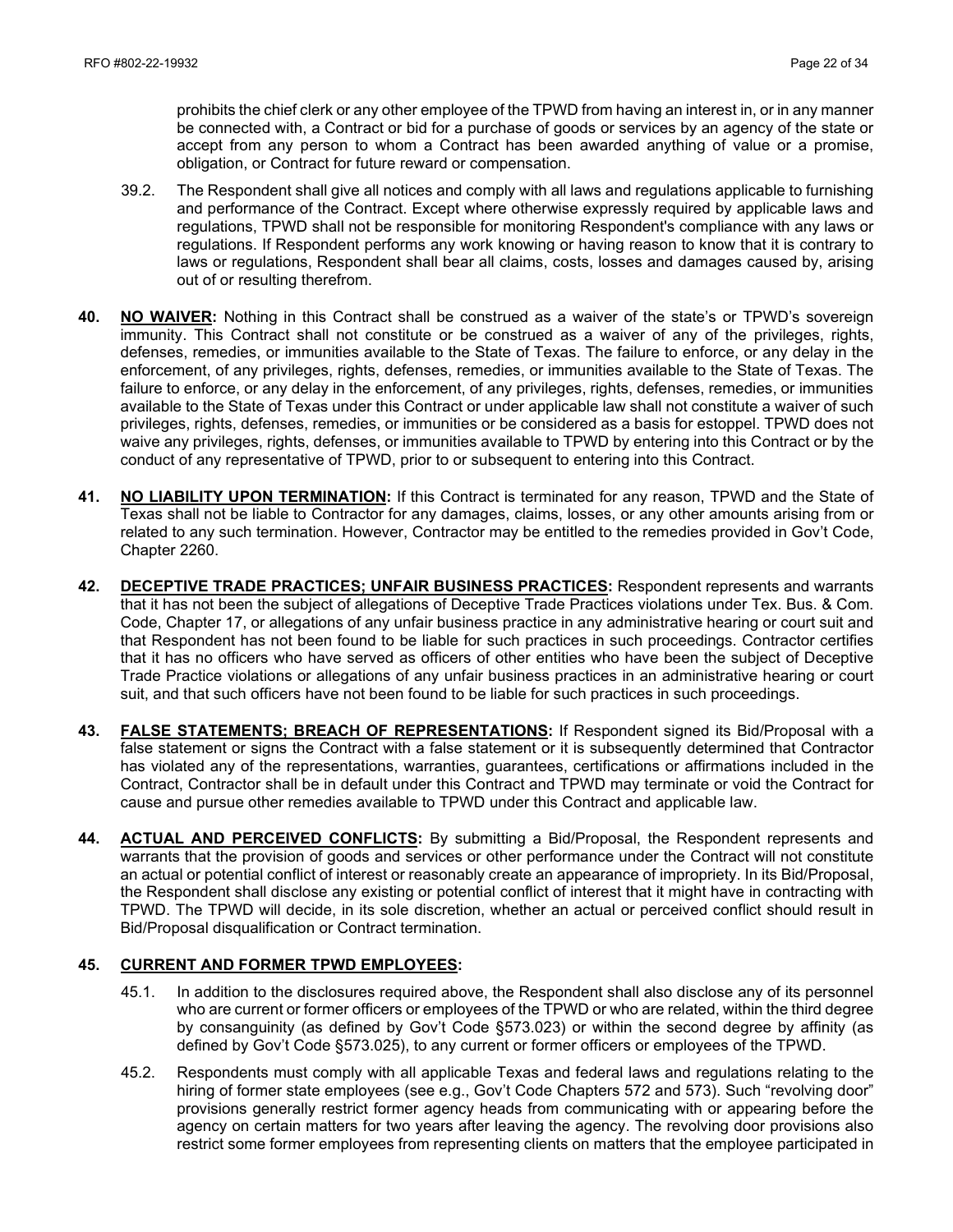during state service or matters that were in the employees' official responsibility or from working for certain entities after their state employment. Respondent, by signing this solicitation, certifies that it has complied with all applicable laws and regulations regarding former state employees.

#### **46. INSURANCE AND OTHER SECURITY:**

- 46.1. Respondent represents and warrants that it will, within ten (10) business days of executing this agreement, provide TPWD with current certificates of insurance or other proof acceptable to TPWD of the required insurance coverage.
- 46.2. The Respondent represents and warrants that it will obtain and maintain for the term of the Contract all insurance coverage required under this solicitation. Contractor's failure to obtain or maintain the specified coverage during the term of the agreement will be considered a breach of the Contract.
- 46.3. The Respondent represents and warrants that all of the above coverage will be obtained from companies that are licensed in the state of Texas, have an "A" rating from Best, and are authorized to provide the coverage. The Respondent shall furnish proof of insurance upon request of TPWD.
- **47. SEVERABILITY:** If any provision of the Contract is construed to be illegal or invalid, such construction will not affect the legality or validity of any of its other provisions. The illegal or invalid provision will be deemed severable and stricken from the Contract as if it had never been incorporated herein, but all other provisions will continue in full force and effect.
- **48. HISTORICALLY UNDERUTILIZED BUSINESSES (HUB):** Respondent represents and warrants that it shall comply with the Historically Underutilized Business requirements pursuant to Gov't Code, Chapter 2161.
- **49. AMENDMENTS:** Except as provided in *Section III, Paragraph 8* of this Contract, this Contract may be amended only upon written agreement between TPWD and Contractor; however, any Amendment of this Contract that conflicts with the laws of the State of Texas shall be void. The Contractor shall not be entitled to payment for any additional services, work, or products that are not authorized by a properly executed Contract amendment.
- **50. CHANGE MANAGEMENT:** The Respondent agrees that the key personnel assigned to the Contract shall remain available for the entirety of the project throughout the term of the Contract as long as that individual is employed by the Respondent or unless TPWD agrees to a change in the key personnel.
- **51. FEDERAL, STATE AND LOCAL REQUIREMENTS:** Respondent shall demonstrate on-site compliance with the Federal Tax Reform Act of 1986, Section 1706, amending Section 530 of the Revenue Act of 1978, dealing with issuance of Form W-2's to common law employees. Respondent is responsible for both federal and State unemployment insurance coverage and standard Worker's Compensation insurance coverage. Respondent shall comply with all federal and State tax laws and withholding requirements. The State of Texas shall not be liable to Respondent or its employees for any Unemployment or Workers' Compensation coverage, or federal or State withholding requirements. **Contractor shall indemnify the State of Texas and shall pay all costs, penalties, or losses resulting from its omission or breach of this Section.**

#### **52. INDEMNIFICATION AND LIABILITY:**

52.1 **Acts or Omissions: CONTRACTOR SHALL INDEMNIFY AND HOLD HARMLESS THE STATE OF TEXAS, TPWD, AND/OR THEIR OFFICERS, AGENTS, EMPLOYEES, REPRESENTATIVES, CONTRACTORS, ASSIGNEES, AND/OR DESIGNEES FROM ANY AND ALL LIABILITY, ACTIONS, CLAIMS, DEMANDS, OR SUITS, AND ALL RELATED COSTS, ATTORNEY FEES, AND EXPENSES ARISING OUT OF, OR RESULTING FROM ANY ACTS OR OMISSIONS OF THE CONTRACTOR OR ITS AGENTS, EMPLOYEES, SUBCONTRACTORS, ORDER FULFILLERS, OR SUPPLIERS OF SUBCONTRACTORS IN THE EXECUTION OR PERFORMANCE OF THE CONTRACT AND ANY PURCHASE ORDERS ISSUED UNDER THE CONTRACT. THE DEFENSE SHALL BE COORDINATED BY CONTRACTOR WITH THE OFFICE OF THE ATTORNEY GENERAL WHEN TEXAS STATE AGENCIES ARE NAMED DEFENDANTS IN ANY LAWSUIT AND CONTRACTOR MAY NOT AGREE TO ANY SETTLEMENT WITHOUT FIRST OBTAINING THE CONCURRENCE FROM THE OFFICE OF THE ATTORNEY GENERAL. CONTRACTOR AND TPWD AGREE TO FURNISH TIMELY WRITTEN NOTICE TO EACH OTHER OF ANY SUCH CLAIM.**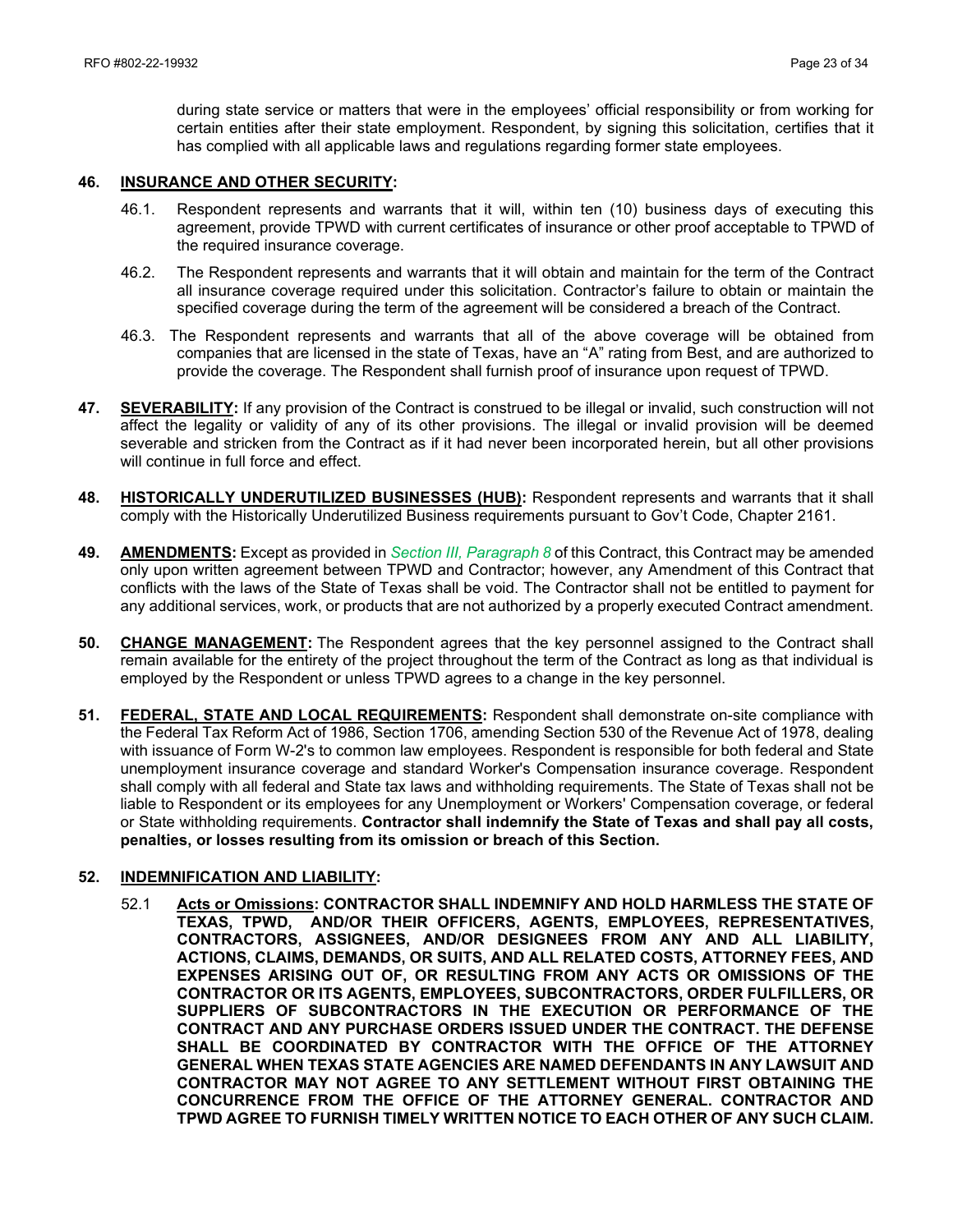- 52.2 **Infringements:** 
	- 52.2.1 **CONTRACTOR SHALL INDEMNIFY AND HOLD HARMLESS THE STATE OF TEXAS, TPWD, AND/OR THEIR EMPLOYEES, AGENTS, REPRESENTATIVES, CONTRACTORS, ASSIGNEES, AND/OR DESIGNEES FROM ANY AND ALL THIRD-PARTY CLAIMS INVOLVING INFRINGEMENT OF UNITED STATES PATENTS, COPYRIGHTS, TRADE AND SERVICE MARKS, AND ANY OTHER INTELLECTUAL OR INTANGIBLE PROPERTY RIGHTS IN CONNECTION WITH THE PERFORMANCES OR ACTIONS OF CONTRACTOR PURSUANT TO THIS CONTRACT. CONTRACTOR AND TPWD AGREE TO FURNISH TIMELY WRITTEN NOTICE TO EACH OTHER OF ANY SUCH CLAIM. CONTRACTOR SHALL BE LIABLE TO PAY ALL COSTS OF DEFENSE INCLUDING ATTORNEYS' FEES. THE DEFENSE SHALL BE COORDINATED BY CONTRACTOR WITH THE OFFICE OF THE ATTORNEY GENERAL WHEN TEXAS STATE AGENCIES ARE NAMED DEFENDANTS IN ANY LAWSUIT AND CONTRACTOR MAY NOT AGREE TO ANY SETTLEMENT WITHOUT FIRST OBTAINING THE CONCURRENCE FROM THE OFFICE OF THE ATTORNEY GENERAL.**
	- 52.2.2 Contractor shall have no liability under this Section if the alleged infringement is caused in whole or in part by: (i) use of the product or service for a purpose or in a manner for which the product or service was not designed, (ii) any modification made to the product without Contractor's written approval, (iii) any modifications made to the product by the Contractor pursuant to Customer's specific instructions, (iv) any intellectual property right owned by or licensed to Customer, or (v) any use of the product or service by Customer that is not in conformity with the terms of any applicable license agreement.
	- 52.2.3 If Contractor becomes aware of an actual or potential claim, or Customer provides Contractor with notice of an actual or potential claim, Contractor may (or in the case of an injunction against Customer, shall), at Contractor's sole option and expense; (i) procure for the Customer the right to continue to use the affected portion of the product or service, or (ii) modify or replace the affected portion of the product or service with functionally equivalent or superior product or service so that Customer's use is non-infringing.

#### 52.3 **Compensation/Unemployment Insurance – Including Indemnity:**

- 52.3.1 **CONTRACTOR AGREES AND ACKNOWLEDGES THAT DURING THE EXISTENCE OF THIS CONTRACT, CONTRACTOR SHALL BE ENTIRELY RESPONSIBLE FOR THE LIABILITY AND PAYMENT OF CONTRACTOR'S AND CONTRACTOR'S EMPLOYEES' TAXES OF WHATEVER KIND, ARISING OUT OF THE PERFORMANCES IN THIS CONTRACT. CONTRACTOR AGREES TO COMPLY WITH ALL STATE AND FEDERAL LAWS APPLICABLE TO ANY SUCH PERSONS, INCLUDING LAWS REGARDING WAGES, TAXES, INSURANCE, AND WORKERS' COMPENSATION. TPWD AND/OR THE STATE SHALL NOT BE LIABLE TO THE CONTRACTOR, ITS EMPLOYEES, AGENTS, OR OTHERS FOR THE PAYMENT OF TAXES OR THE PROVISION OF UNEMPLOYMENT INSURANCE AND/ OR WORKERS' COMPENSATION OR ANY BENEFIT AVAILABLE TO A STATE EMPLOYEE OR EMPLOYEE OF ANOTHER GOVERNMENTAL ENTITY CUSTOMER.**
- 52.3.2 **CONTRACTOR AGREES TO INDEMNIFY AND HOLD HARMLESS TPWD, THE STATE OF TEXAS AND/OR THEIR EMPLOYEES, AGENTS, REPRESENTATIVES, CONTRACTORS, AND/OR ASSIGNEES FROM ANY AND ALL LIABILITY, ACTIONS, CLAIMS, DEMANDS, OR SUITS, AND ALL RELATED COSTS, ATTORNEYS' FEES, AND EXPENSES, RELATING TO TAX LIABILITY, UNEMPLOYMENT INSURANCE AND/OR WORKERS' COMPENSATION IN ITS PERFORMANCE UNDER THIS CONTRACT. CONTRACTORSHALL BE LIABLE TO PAY ALL COSTS OF DEFENSE INCLUDING ATTORNEYS' FEES. THE DEFENSE SHALL BE COORDINATED BY VENDOR WITH THE OFFICE OF THE ATTORNEY GENERAL WHEN TEXAS STATE AGENCIES ARE NAMED DEFENDANTS IN ANY LAWSUIT AND CONTRACTOR MAY NOT AGREE TO ANY SETTLEMENT WITHOUT FIRST OBTAINING THE CONCURRENCE FROM THE OFFICE OF THE ATTORNEY GENERAL. CONTRACTOR AND TPWD AGREE TO FURNISH TIMELY WRITTEN NOTICE TO EACH OTHER OF ANY SUCH CLAIM.**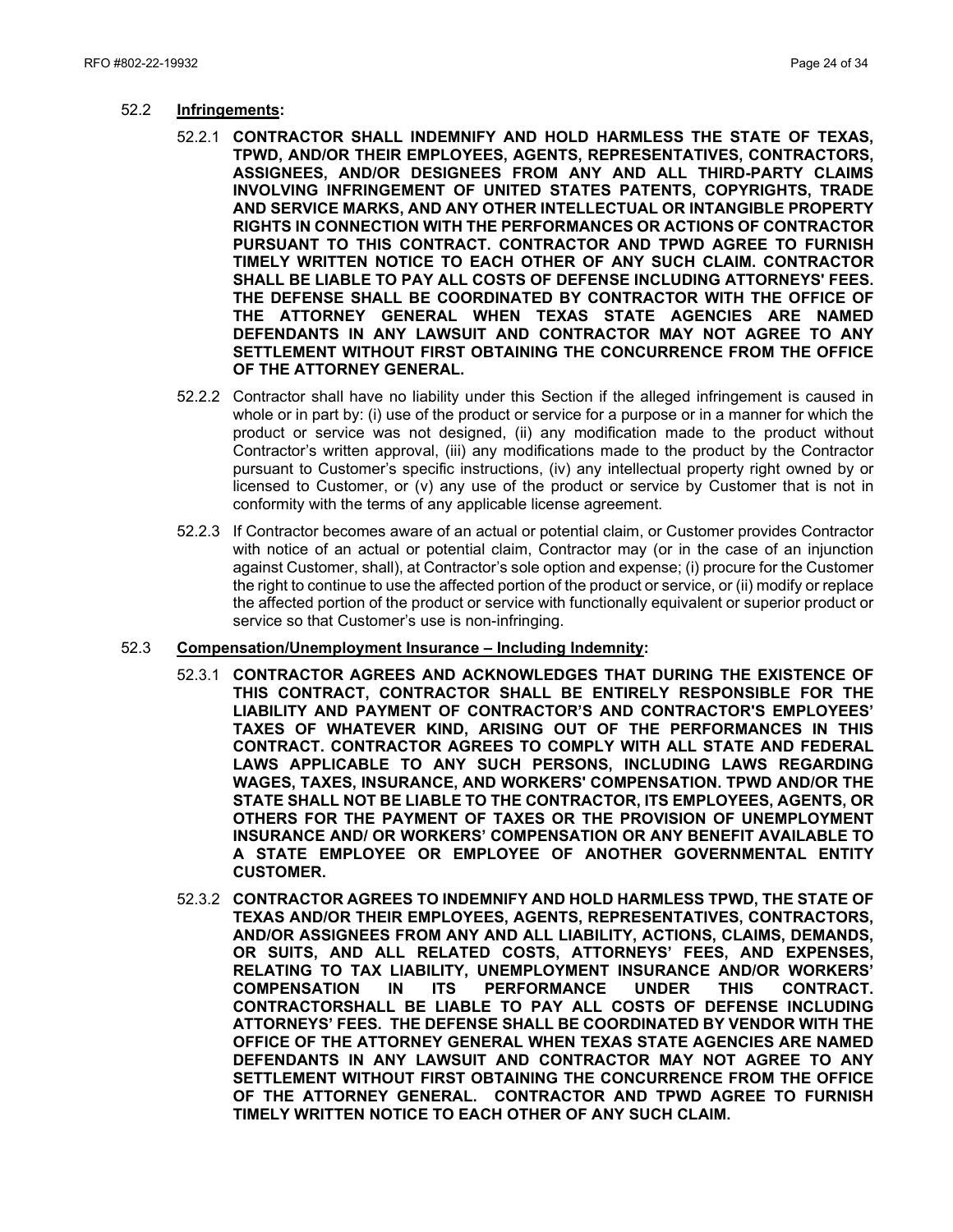- **53. CONTRACTOR LIABILITY FOR DAMAGE TO GOVERNMENT PROPERTY:** The Contractor shall be liable for all damages to government-owned, leased, or occupied property and equipment caused by the Contractor and its employees, agents, subcontractors, and suppliers, including any delivery or cartage company, in connection with any performance pursuant to the Contract. The Contractor shall notify the TPWD Contract Manager in writing of any such damage within one (1) calendar day.
- **54. FELONY CRIMINAL CONVICTIONS:** Respondent represents and warrants that Contractor has not and Respondent's employees have not been convicted of a felony criminal offense, or that, if such a conviction has occurred, Respondent has fully advised TPWD as to the facts and circumstances surrounding the conviction.
- **55. IMMIGRATION:** The Respondent represents and warrants that it shall comply with the requirements of the Immigration Reform and Control Act of 1986 and 1990 regarding employment verification and retention of verification forms for any individuals hired on or after November 6, 1986, who will perform any labor or services under the Contract. The Respondent also represents and warrants that it shall comply with the requirements of the Illegal Immigration Reform and Immigrant Responsibility Act of 1996 ("IIRIRA).
- **56. SUBCONTRACTORS:** Subcontractors providing service under the Contract shall meet the same requirements and level of experience as required of the Contractor. No subcontract under the Purchase Order shall relieve the primary Contractor of responsibility for the service. If the Contractor uses a subcontractor for any or all of the work required, the following conditions shall apply under the listed circumstances:
	- 56.1. Respondents planning to subcontract all, or a portion of the work shall identify the proposed subcontractors.
	- 56.2. Subcontracting shall be at the Contractor's expense.
	- 56.3. TPWD retains the right to check subcontractor's background and make determination to approve or reject the use of submitted subcontractors.
	- 56.4. The Contractor shall be the only Contact for TPWD and subcontractors. Respondent shall list a designated point of contact for all TPWD and subcontractor inquiries.
	- 56.5. The Contractor, in subcontracting for any performances specified herein, expressly understands and acknowledges that in entering into such subcontract(s), TPWD is in no manner liable to any subcontractor(s) of the Contractor. In no event shall this provision relieve the Contractor of the responsibility for ensuring that the performances rendered under all subcontracts are rendered so as to comply with all terms of this solicitation and Contract. The Contractor shall manage all quality and performance, project management, and schedules for subcontractors. The Contractor shall be held solely responsible and accountable for the completion of all work for which the Contractor has subcontracted.
- **57. PROTEST PROCEDURES:** Any actual or prospective Respondent who is aggrieved in connection with this solicitation, evaluation, or award of any Contract resulting from this solicitation may formally protest as provided in TPWD's rules at [TAC, Title 31, Part 2, Chapter 51, Subchapter L, Rule 51.350.](http://texreg.sos.state.tx.us/public/readtac$ext.TacPage?sl=R&app=9&p_dir=&p_rloc=&p_tloc=&p_ploc=&pg=1&p_tac=&ti=31&pt=2&ch=51&rl=350)
- **58. NON-APPROPRIATION OF FUNDS:** Any Contract resulting from this solicitation is subject to termination or cancellation, without penalty to TPWD, either in whole or in part, subject to the availability of state funds. TPWD is a state agency whose authority and appropriations are subject to actions of the Texas Legislature. If TPWD becomes subject to a legislative change, revocation of statutory authority, or lack of appropriated funds which would render TPWD's or Contractor's delivery or performance under the Contract impossible or unnecessary, the Contract will be terminated or cancelled and be deemed null and void. In the event of a termination or cancellation under this Section, TPWD will not be liable to Contractor for any damages, which are caused or associated with such termination, or cancellation and TPWD will not be required to give prior notice.
- **59. NON-DISCRIMINATION/CIVIL RIGHTS:** The Respondent agrees that no person shall, on the ground of race, color, religion, sex, national origin, age, disability, political affiliation, or religious belief, be excluded from the participation in, be denied the benefits of, be subjected to discrimination under, or be denied employment in the administration of, or in connection with, any program or activity funded in whole or in part with funds available under this Contract. The Respondent shall comply with Executive Order 11246, "Equal Employment Opportunity," as amended by Executive Order 11375, "Amending Executive Order 11246 relating to Equal Employment Opportunity," and as supplemented by regulations at 41 C.F.R. Part 60. The prime Contractor shall ensure that this clause is included in all subcontracts.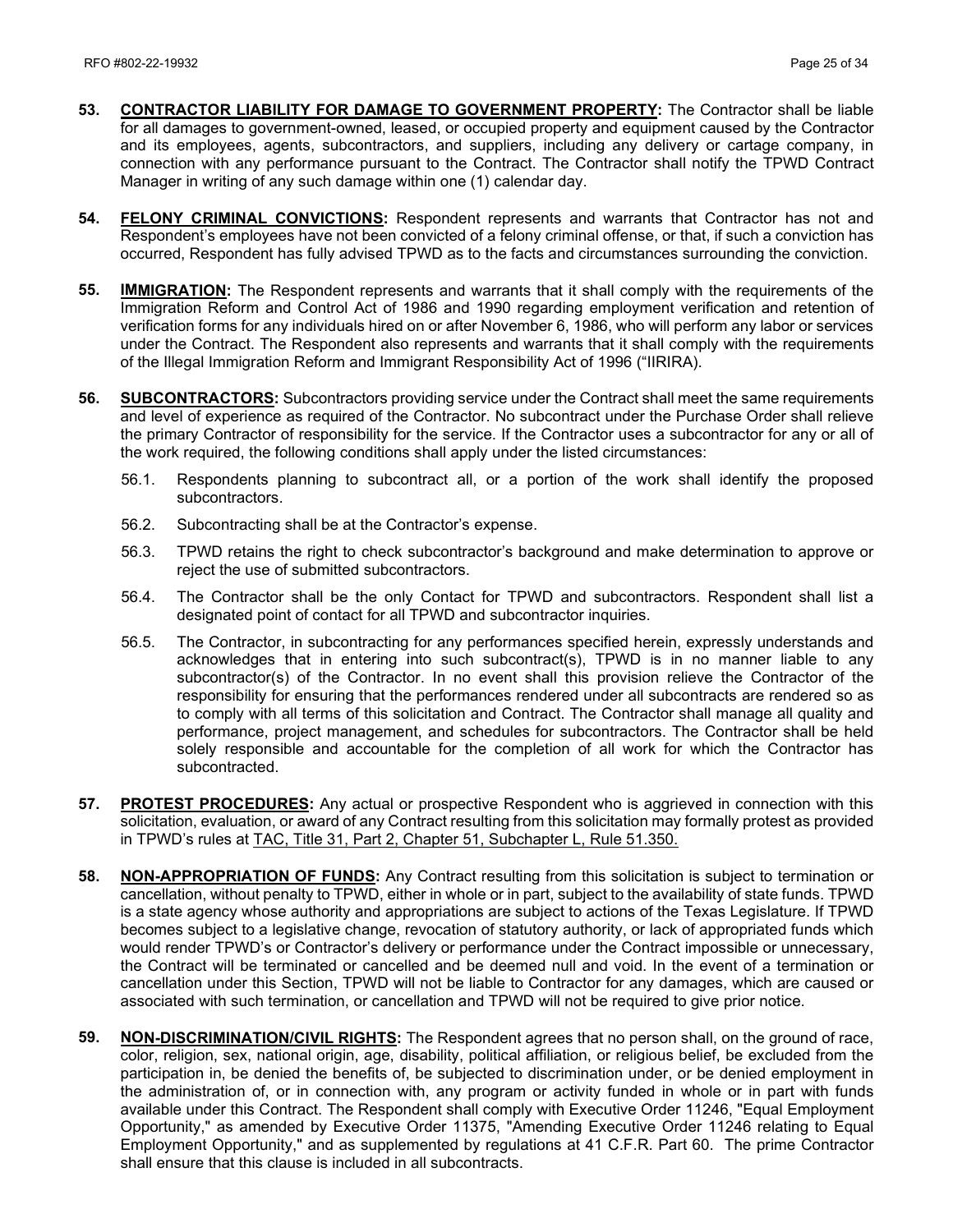- **60. CONFLICT OF INTEREST:** Under Gov't Code §2155.003, Respondent represents and warrants that it has not given, offered to give, nor intends to give at any time hereafter any economic opportunity, future employment, gift, loan, gratuity, special discount, trip, favor, or service to a public servant in connection with the Contract. A TPWD employee may not have an interest in, or in any manner be connected with a Contract or response for a purchase of goods or services by an agency of the state. Any individual who interacts with public purchasers in any capacity is required to adhere to the guidelines established in Section 1.2 of the State of Texas Procurement Manual, which outlines the ethical standards required of public purchasers, employees, and Respondents who interact with public purchasers in the conduct of state business, and with any opinions of or rules adopted by the Texas Ethics Commission. Entities who are interested in seeking business opportunities with the State must be mindful of these restrictions when interacting with public purchasers of TPWD or purchasers of other state agencies.
- **61. HB1295 CERTIFICATE OF INTERESTED PARTIES:** If value of Contract will exceed one million dollars, in accordance with 2252.908 of the Government Code, A business entity must use th[e Form 1295 filing application](https://www.ethics.state.tx.us/whatsnew/elf_info_form1295.htm) to enter the required information on Form 1295 and print a copy of the completed form. Once entered into the filing application, the completed form will include a unique certification number, called a "certification of filing." An authorized agent of the business entity must sign the printed copy of the form affirming under the penalty of perjury that the completed form is true and correct. The completed, printed, and signed Form 1295 bearing the unique certification of filing number must be filed with TPWD at the time of execution. Additional information can be found at:<https://www.ethics.state.tx.us/filinginfo/1295/> .
- **62. LIMITATION ON AUTHORITY; NO OTHER OBLIGATIONS:** Contractor shall have no authority to act for or on behalf of TPWD or the State of Texas except as expressly provided for in this Contract; no other authority, power or use is granted or implied. Contractor may not incur any debts, obligations, expenses, or liabilities of any kind on behalf of the State of Texas or TPWD.
- **63. DRUG-FREE WORKPLACE:** The Contractor shall comply with the applicable provisions of the Drug-Free Workplace Act of 1988.
- **64. NOTICES:** Any written notices required under this Contract will be by either hand delivery to Contractor's office address specified in the *Execution of Proposal, Exhibit A* of this Contract or by U.S. Mail, certified, return receipt requested, to TPWD, Attn: Purchasing, 4200 Smith School Road, Austin, TX 78744*.* Notice will be effective on receipt by the affected party. Either party may change the designated notice address in this Section by written notification to the other party.
- **65. ORDER OF PRECEDENCE:** In the case of conflicts between the Contract documents, the following shall control in this order of priority:
	- 65.1. Signed Contract/Purchase Order (or Notice of Award)
	- 65.2. Attachments to the Contract/Purchase Order (or Notice of Award)
	- 65.3. The Solicitation (e.g., RFP, IFB)
	- 65.4. Contractor's Response to the Solicitation and Contractor's Best and Final Offer, if applicable
- **66. CHILD SUPPORT OBLIGATION AFFIRMATION:** Under Section 231.006 of the Family Code, the vendor or applicant certifies that the individual or business entity named in this contract, bid or application is not ineligible to receive the specified grant, loan, or payment and acknowledges that this contract may be terminated, and payment may be withheld if this certification is inaccurate.
- **67. NO ASSIGNMENT BY CONTRACTOR:** The awarded Contractor shall not assign its rights under the Contract or delegate the performance of its duties under the Contract without prior written approval from the TPWD. Any attempted assignment in violation of this provision is void and without effect.
- **68. COMPLIANCE WITH OTHER LAW:** In the execution of this Contract, Contractor shall comply with all applicable federal, state, and local laws, including laws governing labor, equal opportunity, safety, and environmental protection. Contractor shall make itself familiar with and at all times shall observe and comply with all federal, state, and local laws, ordinances, and regulations which in any manner affect performance under this Contract.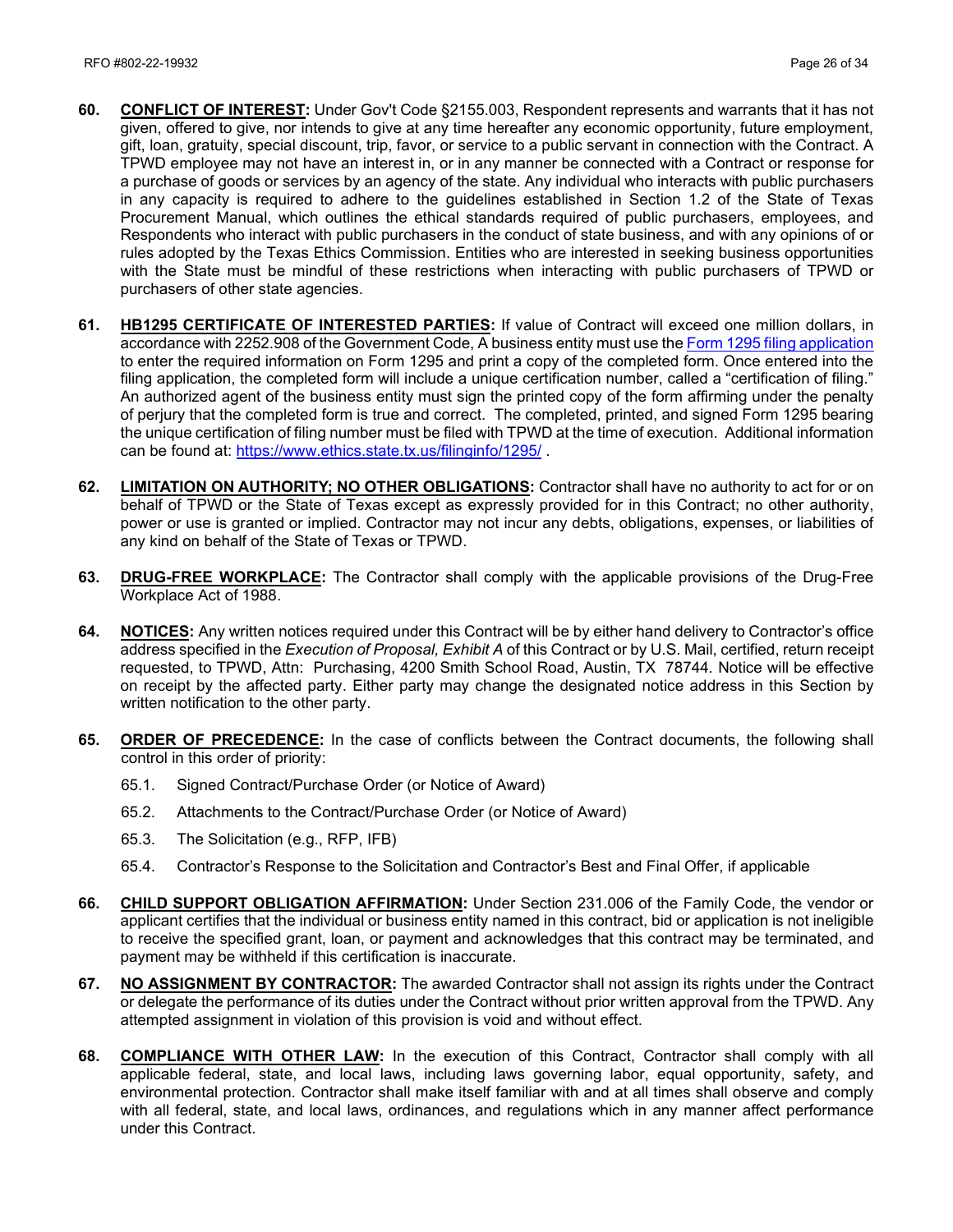**69. ENVIRONMENTAL PROTECTION:** The Respondent shall be in compliance with all applicable standards, orders, or regulations issued pursuant to the mandates of the Clean Air Act (42 U.S.C. §7401 et seq.) and the Federal Water Pollution Control Act, as amended, (33 U.S.C. §1251 et seq.).

#### **70. U.S. DEPARTMENT OF HOMELAND SECURITY'S E-VERIFY SYSTEM:**

- 70.1. By entering into this Contract, the Contractor certifies and ensures that it utilizes and will continue to utilize, for the term of this Contract, the U.S. Department of Homeland Security's E-Verify system to determine the eligibility of:
	- 70.1.1. All persons employed to perform duties within Texas, during the term of the Contract; and
	- 70.1.2. All persons (including subcontractors) assigned by the Respondent to perform work pursuant to the Contract, within the United States of America
- 70.2. The Contractor shall provide, upon request of TPWD, an electronic or hardcopy screenshot of the confirmation or tentative non-confirmation screen containing the E-Verify case verification number for attachment to the Form I-9 for the three most recent hires that match the criteria above, by the Contractor, and Contractor's subcontractors, as proof that this provision is being followed.
- 70.3. If this certification is falsely made, the Contract may be immediately terminated, at the discretion of the state and at no fault to the state, with no prior notification. The Contractor shall also be responsible for the costs of any re-solicitation that the state must undertake to replace the terminated Contract.
- **71.** Pursuant to Texas Government Code, Title 10, Subchapter F, §§ 2270.001-2270.002, TPWD may not enter into a Contract that has a value of \$100,000 or more with a company and that employs 10 or more full-time employees (as defined by Texas Government Code, Title 8, Subchapter A, § 808.001, (except that the term does not include a sole proprietorship) that boycotts Israel. By signing this bid, Bidder verifies that in accordance with Texas Government Code, Title 10, Subchapter F, §§ 2270.001-2270.002, Bidder:
	- 71.1. Does not boycott Israel; and
	- 71.2. Will not boycott Israel during the term of the Contract.
- **72.** Pursuant to *Texas Government Code*, Title 10, Subchapter F, §§ 2252.151-2252.154, TPWD may not enter into a Contract with a company (as defined by *Texas Government Code*, Title 8, Subchapter A, § 806.051) that is identified on a list prepared and maintained by the Texas Comptroller of Public Accounts under *Texas Government Code*, §§ 806.001, 807.051 or 2252.153. By signing this bid, Bidder certifies that it is not a company identified on a list as prepared and maintained by the Texas Comptroller of Public Accounts pursuant to *Texas Government Code*, §§ 806.001, 807.051 or 2252.153.
- **73.** By signature hereon, the bidder acknowledges that *Texas Government Code*, Title 10, Subchapter F, §§ 2252.201-2252.205 requires that all iron or steel products produced through a manufacturing process used in this project must be produced in the United States. By signing this bid, Bidder certifies that its bid price represents full compensation for compliance with the requirements of *Texas Government Code*, Title 10, Subchapter F, §§ 2252.201-2252.205.
- **74. TEXAS BIDDER AFFIRMATION:** Respondent certifies that if a Texas address is shown as the address of the Respondent on this response, Respondent qualifies as a Texas Bidder as defined in Section 2155.444(c) of the Texas Government Code.
- **75. CONTRACTING INFORMATION RESPONSIBILITIES:** In accordance with Section 552.372 of the Texas Government Code, Contractor agrees to (1) preserve all contracting information related to the Contract as provided by the records retention requirements applicable to TPWD for the duration of the Contract, (2) promptly provide TPWD any contracting information related to the Contract that is in the custody or possession of the Contractor on request of TPWD, and (3) on termination or expiration of the Contract, either provide at no cost to TPWD all contracting information related to the Contract that is in the custody or possession of the Contractor or preserve the contracting information related to the Contract as provided by the records retention requirements applicable to TPWD. Except as provided by Section 552.374(c) of the Texas Government Code, the requirements of Subchapter J, Chapter 552, Government Code may apply to the Contract and the Contractor agrees that the Contract can be terminated if the Contractor knowingly or intentionally fails to comply with a requirement of that subchapter.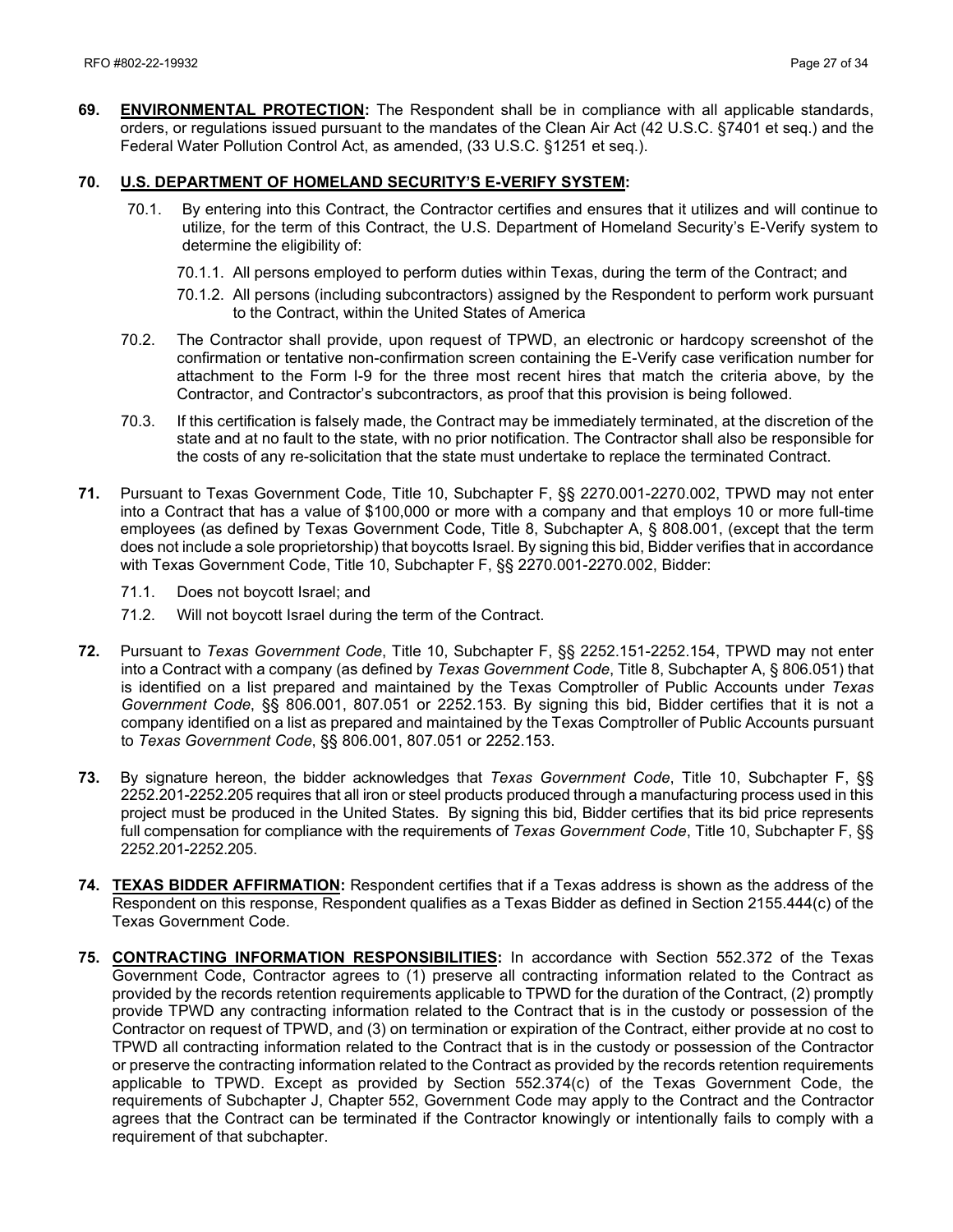- **76. CYBERSECURITY TRAINING:** If Respondent has access to any state computer system or database, Respondent shall complete cybersecurity training and verify completion of the training program to TPWD pursuant to and in accordance with Gov't Code § 2054.5192.
- **77. CLOUD COMPUTING STATE RISK AND AUTHORIZATION MANAGEMENT PROGRAM:** Pursuant to Section 2054.0593(d)-(f) of the Texas Government Code, relating to cloud computing state risk and authorization management program, Respondent represents and warrants that it complies with the requirements of the state risk and authorization management program and Respondent agrees that throughout the term of the contract it shall maintain its certifications and comply with the program requirements in the performance of the contract.
- **78. DISASTER RECOVERY PLAN:** In accordance with 13 TAC § 6.94(a)(9), Respondent shall provide to Agency the descriptions of its business continuity and disaster recovery plans.
- **79. TECHNOLOGY ACCESS CLAUSE:** Respondent expressly acknowledges that state funds may not be expended in connection with the purchase of an automated information system unless that system meets certain statutory requirements relating to accessibility by persons with visual impairment. Accordingly, Respondent represents and warrants to Agency that the technology provided to Agency for purchase is capable, either by virtue of features included within the technology or because it is readily adaptable by use with other technology, of:
	- providing equivalent access for effective use by both visual and non-visual means;
	- presenting information, including prompts used for interactive communications, in formats intended for nonvisual use; and
	- being integrated into networks for obtaining, retrieving, and disseminating information used by individuals who are not blind or visually impaired.

For purposes of this Section, the phrase "equivalent access" means a substantially similar ability to communicate with or make use of the technology, either directly by features incorporated within the technology or by other reasonable means such as assistive devices or services which would constitute reasonable accommodations under the Americans With Disabilities Act or similar state or federal laws. Examples of methods by which equivalent access may be provided include, but are not limited to, keyboard alternatives to mouse commands and other means of navigating graphical displays, and customizable display appearance.

- **80. FINANCIAL PARTICIPATION PROHIBITED AFFIRMATION:** Pursuant to Section 2155.004(a) of the Texas Government Code, Respondent certifies that neither Respondent nor any person or entity represented by Respondent has received compensation from TPWD to participate in the preparation of the specifications or solicitation on which this Response or Contract is based. Under Section 2155.004(b) of the Texas Government Code, Respondent certifies that the individual or business entity named in this Response or Contract is not ineligible to receive the specified Contract and acknowledges that the Contract may be terminated, and payment withheld if this certification is inaccurate.
- **81. ABORTION PROVIDER AND AFFILIATE TRANSACTIONS PROHIBITED:** Respondent represents and warrants that the Contract is not a taxpayer resource transaction prohibited by Section 2272.003 of the Texas Government Code and that payments made by TPWD to Contractor and Contractor's receipt of appropriated funds under the Contract are not prohibited by Article IX, Section 6.25 of the General Appropriations Act.
- **82. FOREIGN TERRORIST ORGANIZATIONS:** Section 2252.152 of the Texas Government Code prohibits TPWD from awarding a Contract to any person who does business with Iran, Sudan, or a foreign terrorist organization as defined in Section 2252.151 of the Texas Government Code. Respondent certifies that it is not ineligible to receive the Contract.
- **83. HUMAN TRAFFICKING PROHIBITION:** Under Section 2155.0061 of the Texas Government Code, the Respondent certifies that the individual or business entity named in this Response or Contract is not ineligible to receive the specified Contract and acknowledges that this Contract may be terminated, and payment withheld if this certification is inaccurate.
- **84. COMPANIES THAT BOYCOTT CERTAIN ENERGY COMPANIES:** Under Section 2274.002 of the Texas Government Code, by submitting the Response, Respondent certifies and warrants that it does not boycott energy companies; and will not boycott energy companies during the term of the Contract.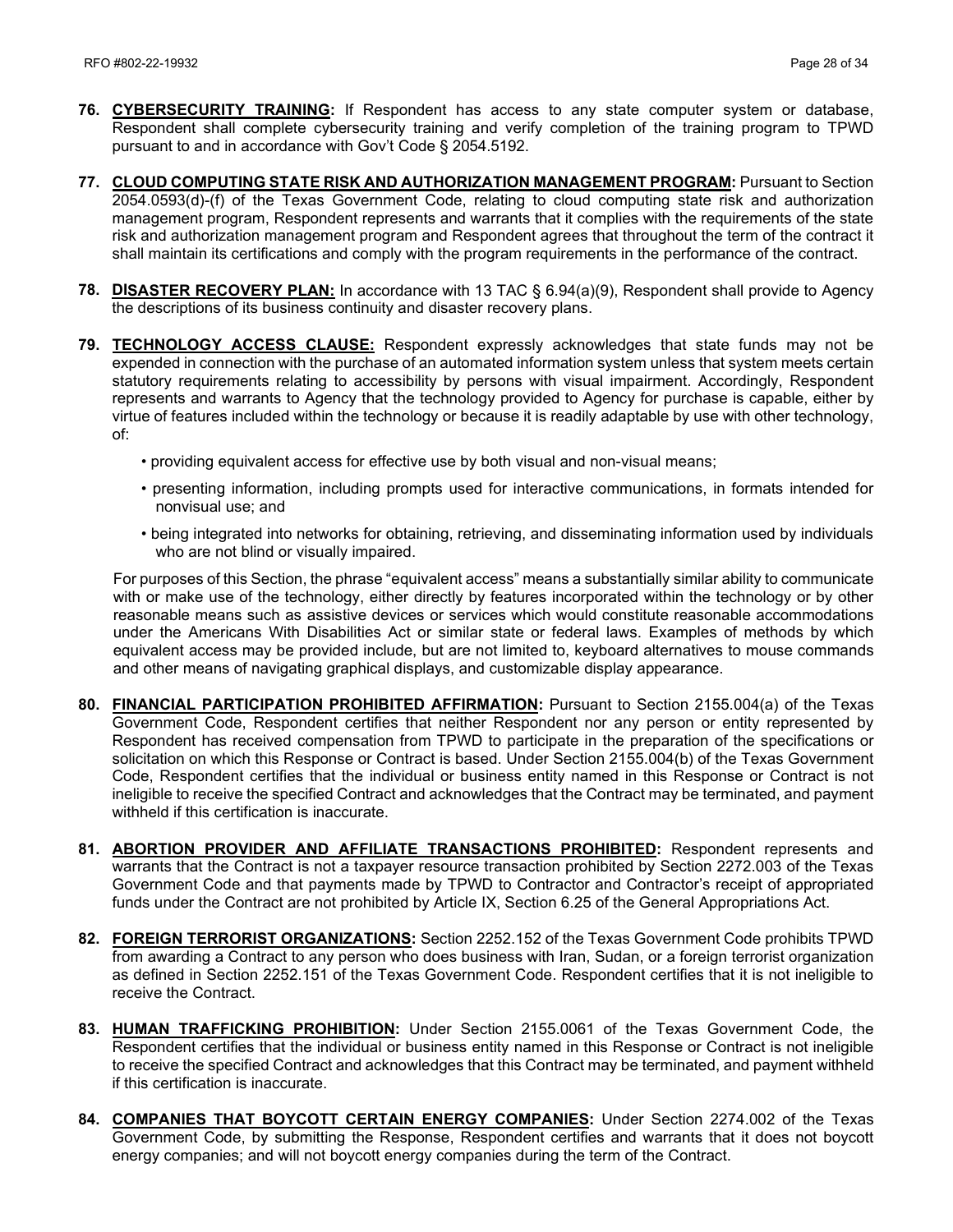- **85. DISCRIMINATION AGAINST FIREARM OR AMMUNITION INDUSTRIES:** Under Section 2274.002 of the Texas Government Code, by submitting the Response, Respondent certifies and warrants that it does have a practice, policy, guidance, or directive that discriminates against a firearm entity or firearm trade association; and will not discriminate during the term of the Contract against said industries.
- **86. AGREEMENTS RELATED TO CRITICAL INFRASTRUCTURE:** Pursuant to Texas Government Code Section 2274.0102, TPWD may not enter into a Contract with a company (as defined by Texas Government Code Section 2274.0101(1)) that meets the criteria provided under Texas Government Code Sections 2274.0102 and 2274.0103. By signing this bid, Bidder certifies that it is not a company that meets the criteria provided under Texas Government Code Sections 2274.0102 and 2274.0103.
- **87. COVID-19 VACCINE PASSPORT PROHIBITION:** Under Section 161.0085 of the Texas Health and Safety Code, Respondent certifies that the individual or business entity named in this Response or contract is not ineligible to receive the specified contract.
- **88. DATA MANAGEMENT AND SECURITY CONTROLS:** In accordance with Section 2054.138 of the Texas Government Code, Respondent certifies that it will comply with the security controls required under this contract and will maintain records and make them available to Agency as evidence of Respondent's compliance with the required controls.
- **89. SIGNATURE AUTHORITY:** By submitting the Response, Respondent represents and warrants that the individual submitting this document and the documents made part of this Response is authorized to sign such documents on behalf of the Respondent and to bind the Respondent under any Contract that may result from the submission of this response.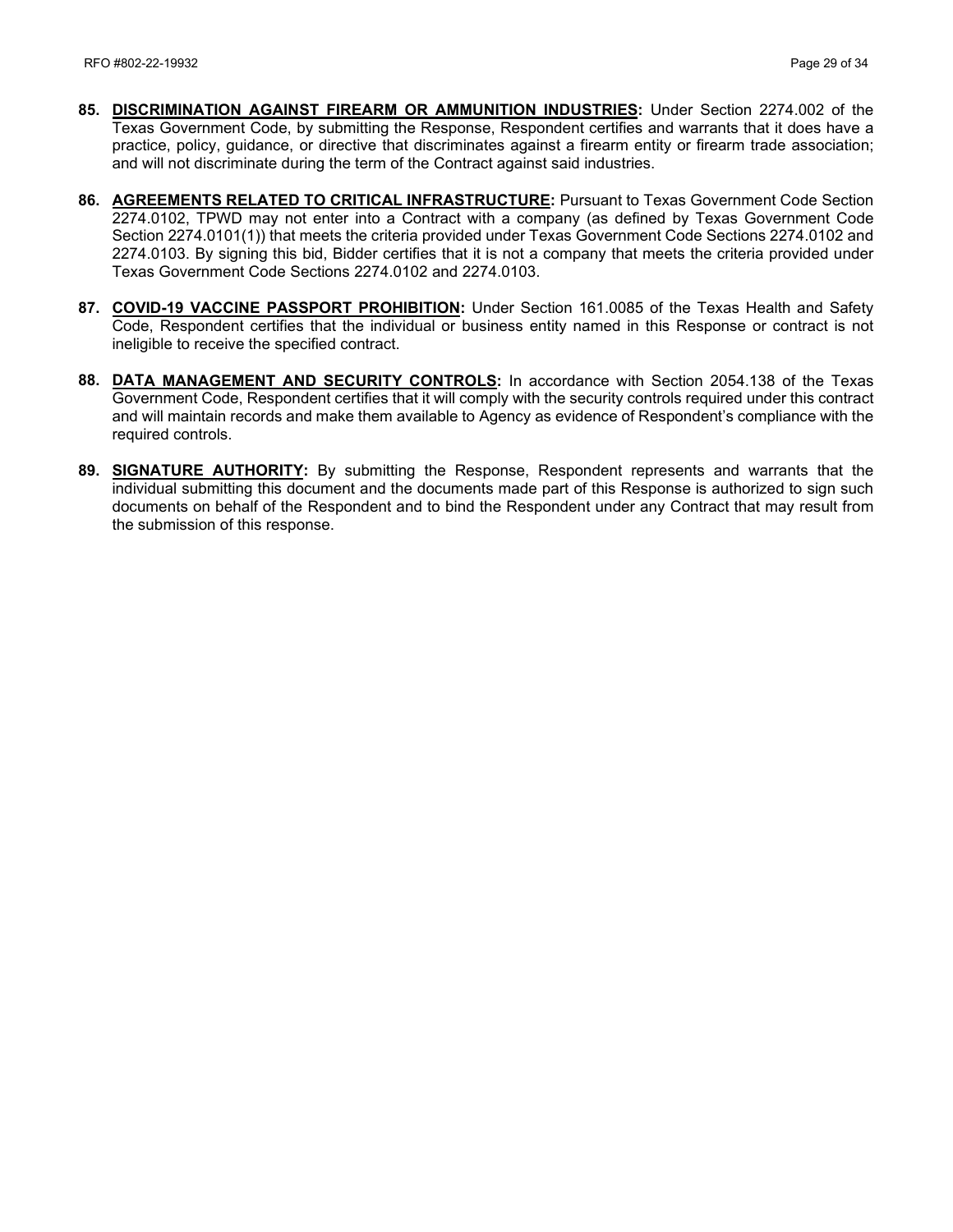# **EXHIBIT A – EXECUTION OF OFFER**

#### <span id="page-29-0"></span>**NOTE: RESPONDENTS SHALL COMPLETE AND RETURN THIS EXHIBIT WITH OFFER. Failure to do so will result in disqualification of the offer.**

#### **1. By signature hereon, the Respondent certifies that:**

- 1.1. All statements and information prepared and submitted in response to this RFO are current, complete, and accurate.
- 1.2. **Certification Concerning Dealings with Public Servants:** Respondent has not given, offered to give, nor intends to give at any time hereafter, any economic opportunity, future employment, gift, loan gratuity, special discount, trip, favor, or service to a public servant in connection with the submitted response. Failure to sign the Execution of Offer or signing it with a false statement shall void the submitted offer or any resulting contracts.
- 1.3. Neither the Respondent or the firm, corporation, partnership, or institution represented by the Respondent or anyone acting for such firm, corporation, or institution has violated the antitrust laws of this State, codified in Section 15.01, et seq., Texas Business and Commerce Code, or the Federal antitrust laws, nor communicated directly or indirectly the offer made to any competitor or any other person engaged in such line of business. By signing this RFO, Respondent certifies that if a Texas address is shown as the address of the respondent, respondent qualifies as a Texas Resident Respondent as defined in Texas Administrative Code, Title 34, Part 1, Chapter 20.
- 1.4. Pursuant to Section 2155.004 (a), Government Code, the Respondent has not received compensation for participation in the preparation of the specifications for this RFO.
- 1.5. Under Section 2155.004 (b), Government Code, the Contractor certifies that the individual or business entity named in this bid or contract is not ineligible to receive the specified contract and acknowledges that this contract may be terminated, and payment withheld if this certification is inaccurate.
- 1.6. Child Support Obligations: Pursuant to Section 231.006 (d), Family Code, re: child support, the Respondent certifies that the individual or business entity named in this RFO is not ineligible to receive the specified payment and acknowledges that this contract may be terminated, and payment may be withheld if this certification is inaccurate.
- 1.7. **Contractor shall defend, indemnify, and hold harmless the State of Texas, its officers, and employees, and Texas Parks and Wildlife Department (TPWD), its officers, and employees and contractors, from and against all claims, actions, suits, demands, proceedings, costs, damages, and liabilities, including without limitation attorneys' fees and court costs, arising out of, connected with, or resulting from any acts or omissions of contractor or any agent, employee, subcontractor, or supplier of contractor in the execution or performance of this contract. Contractor shall coordinate its defense with the Texas Attorney General as requested by TPWD.**

This paragraph is not intended to and shall not be construed to require contractor to indemnify or hold harmless the State or TPWD for any claims or liabilities resulting from the negligent acts or omission of TPWD or its employees.

- 1.8. Respondent agrees that any payments due under this contract will be applied towards any debt, including but not limited to delinquent taxes and child support that is owed to the State of Texas.
- 1.9. Respondent certifies that they are in compliance with section 669.003 of Texas Government Code, relating to contracting with executive head of a State agency. If section 669.003 applies, Respondent will complete the following information for the RFO to be evaluated:
	- 1.9.1 Name of former executive: \_\_\_\_\_\_\_\_\_\_\_\_\_\_\_\_\_\_\_\_\_\_\_\_\_\_\_\_
	- 1.9.2 Name of state agency:
	- 1.9.3 Date of separation from state agency: \_\_\_\_\_\_\_\_\_\_\_\_\_\_\_\_\_\_\_
	- 1.9.4 Position with respondent: \_\_\_\_\_\_\_\_\_\_\_\_\_\_\_\_\_\_\_\_\_\_\_\_\_\_\_\_\_\_\_\_\_
	- 1.9.5 Date of employment with respondent:
- 1.10. Respondent agrees to comply with Government Code 2155.4441, pertaining to service contract use of products produced in the State of Texas.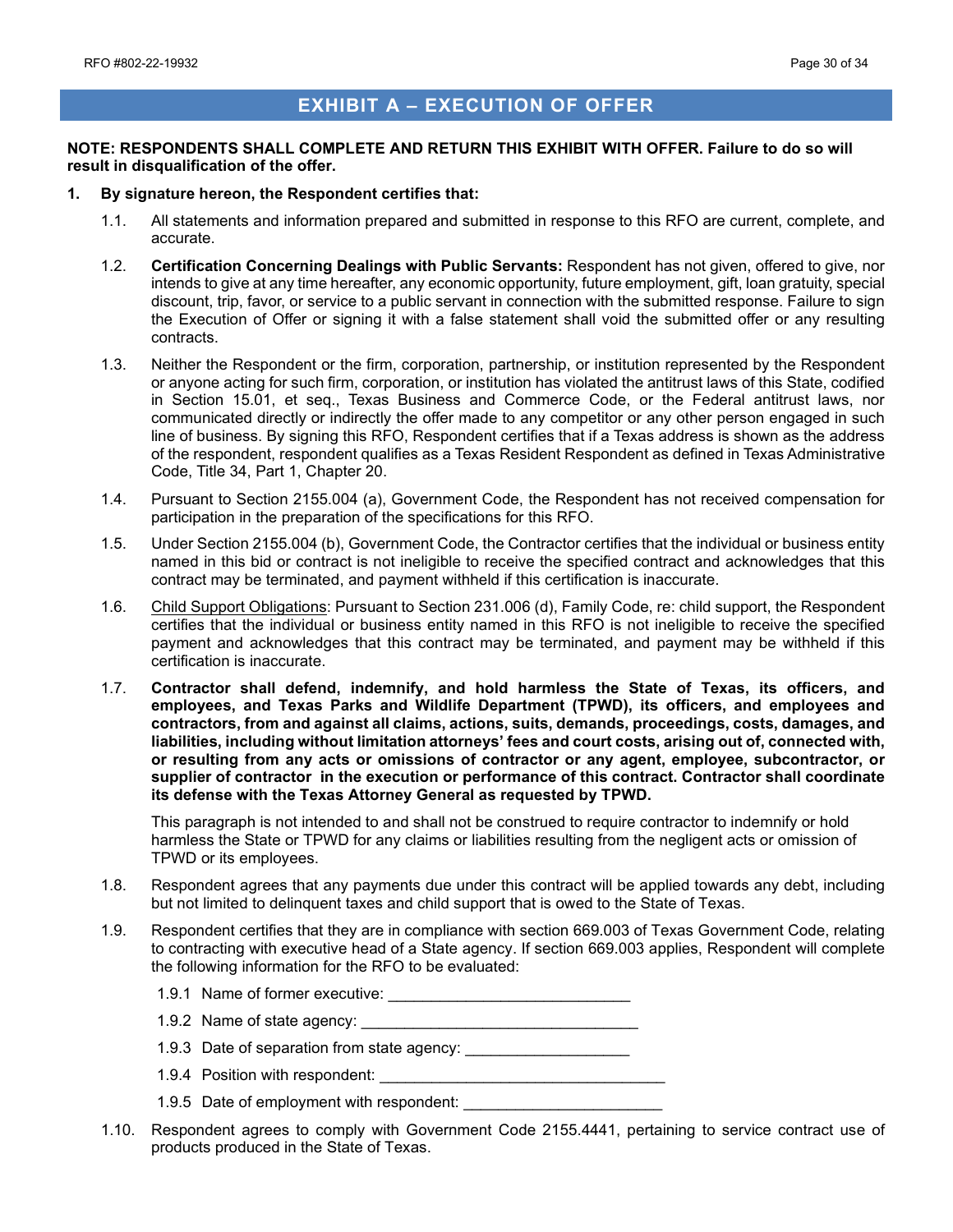- 1.11. Contractor understands that acceptance of funds under this contract acts as acceptance of the authority of the State Auditor's Office, or any successor agency, to conduct an audit or investigation in connection with those funds. Contractor further agrees to cooperate fully with the State Auditor's Office or its successor in the conduct of the audit or investigation, including providing all records requested. Contractor will ensure that this clause concerning the authority to audit funds received indirectly by subcontractors through Contractor and the requirement to cooperate is included in any subcontract it awards.
- 1.12. Pursuant to Section 231.006 (c), Family Code, RFO must include names and Social Security Numbers of each person with at least 25% ownership of the business entity submitting the RFO. Attach name & social security numbers for each person. This information must be provided prior to contract award.
- 1.13. Suspension, Debarment, and Terrorism: Respondent certifies that the bidding entity and its principals are eligible to participate in this transaction and have not been subjected to suspension, debarment, or similar ineligibility determined by any federal, state or local governmental entity and that Respondent is in compliance with the State of Texas statutes and rules relating to procurement and that Respondent is not listed on the federal government's terrorism watch list as described in Executive Order 13224. Entities ineligible for federal procurement are listed at [https://www.sam.gov/portal/SAM/#1.](https://www.sam.gov/portal/SAM/#1)
- 1.14. Respondent represents and warrants that the individual signing this Execution of Proposal is authorized to sign this document on behalf of the Respondent and to bind the Respondent under any contract resulting from this proposal.

**PREFERENCES**

**2.** In the case of a tie between two (2) or more Respondents, the award will be made in accordance with preferences as outlined in TAC, Title 34, Part 1, Chapter 20, Subchapter C, Section 20.306. If a tie still exists after review of preferences claimed by Respondents, TPWD will draw lots to break the tie.

|                                                                                                                                                                                                                                                                                                                                                                                                                                                                                                                                                                                                                                                                                                        | FNLI LNLIVULJ<br>See Appendix 21 of the State of Texas Procurement and Contract Management Guide regarding preferences.                                                                                                                                                                                                                                                                                                                                                                                                                                                     |
|--------------------------------------------------------------------------------------------------------------------------------------------------------------------------------------------------------------------------------------------------------------------------------------------------------------------------------------------------------------------------------------------------------------------------------------------------------------------------------------------------------------------------------------------------------------------------------------------------------------------------------------------------------------------------------------------------------|-----------------------------------------------------------------------------------------------------------------------------------------------------------------------------------------------------------------------------------------------------------------------------------------------------------------------------------------------------------------------------------------------------------------------------------------------------------------------------------------------------------------------------------------------------------------------------|
|                                                                                                                                                                                                                                                                                                                                                                                                                                                                                                                                                                                                                                                                                                        | Check below if preference claimed under TAC, Title 34, Part 1, Chapter 20, Subchapter C, Section 20.306                                                                                                                                                                                                                                                                                                                                                                                                                                                                     |
| □ Agricultural products grown in Texas<br>□ Agricultural products offered by a Texas Respondent<br>□ Texas Vegetation Native to the Region<br>□ USA produced supplies, materials, or equipment<br>□ Products of persons with mental or physical disabilities<br>□ Energy Efficient Products<br>□ Rubberized asphalt paving material<br>□ Recycled motor oil and lubricants<br>□ Products produced at facilities located on formerly contaminated property<br>□ Products and services from economically depressed or blighted areas<br>□ Contractors that meet or exceed air quality standards<br>□ Recycled or Reused Computer Equipment of Other Manufacturers<br>□ Foods of Higher Nutritional Value | □ Goods produced or offered by a Texas Respondent that is owned by a Texas resident service-disabled veteran<br>□ Goods produced in Texas or offered by a Texas Respondent that is not owned by a Texas resident service-disabled veteran<br>□ Services offered by a Texas Respondent that is owned by a Texas resident service-disabled veteran<br>□ Services offered by a Texas Respondent that is not owned by a Texas resident service-disabled veteran<br>□ Products made of recycled, remanufactured, or environmentally sensitive materials including recycled steel |
|                                                                                                                                                                                                                                                                                                                                                                                                                                                                                                                                                                                                                                                                                                        |                                                                                                                                                                                                                                                                                                                                                                                                                                                                                                                                                                             |
|                                                                                                                                                                                                                                                                                                                                                                                                                                                                                                                                                                                                                                                                                                        |                                                                                                                                                                                                                                                                                                                                                                                                                                                                                                                                                                             |
|                                                                                                                                                                                                                                                                                                                                                                                                                                                                                                                                                                                                                                                                                                        |                                                                                                                                                                                                                                                                                                                                                                                                                                                                                                                                                                             |
|                                                                                                                                                                                                                                                                                                                                                                                                                                                                                                                                                                                                                                                                                                        |                                                                                                                                                                                                                                                                                                                                                                                                                                                                                                                                                                             |
|                                                                                                                                                                                                                                                                                                                                                                                                                                                                                                                                                                                                                                                                                                        |                                                                                                                                                                                                                                                                                                                                                                                                                                                                                                                                                                             |
|                                                                                                                                                                                                                                                                                                                                                                                                                                                                                                                                                                                                                                                                                                        |                                                                                                                                                                                                                                                                                                                                                                                                                                                                                                                                                                             |
|                                                                                                                                                                                                                                                                                                                                                                                                                                                                                                                                                                                                                                                                                                        |                                                                                                                                                                                                                                                                                                                                                                                                                                                                                                                                                                             |
|                                                                                                                                                                                                                                                                                                                                                                                                                                                                                                                                                                                                                                                                                                        |                                                                                                                                                                                                                                                                                                                                                                                                                                                                                                                                                                             |
| TEXAS IDENTIFICATION NUMBER (TIN):                                                                                                                                                                                                                                                                                                                                                                                                                                                                                                                                                                                                                                                                     | See definition / instructions for Texas ID Number in General Terms & Conditions, Paragraph 1.11.                                                                                                                                                                                                                                                                                                                                                                                                                                                                            |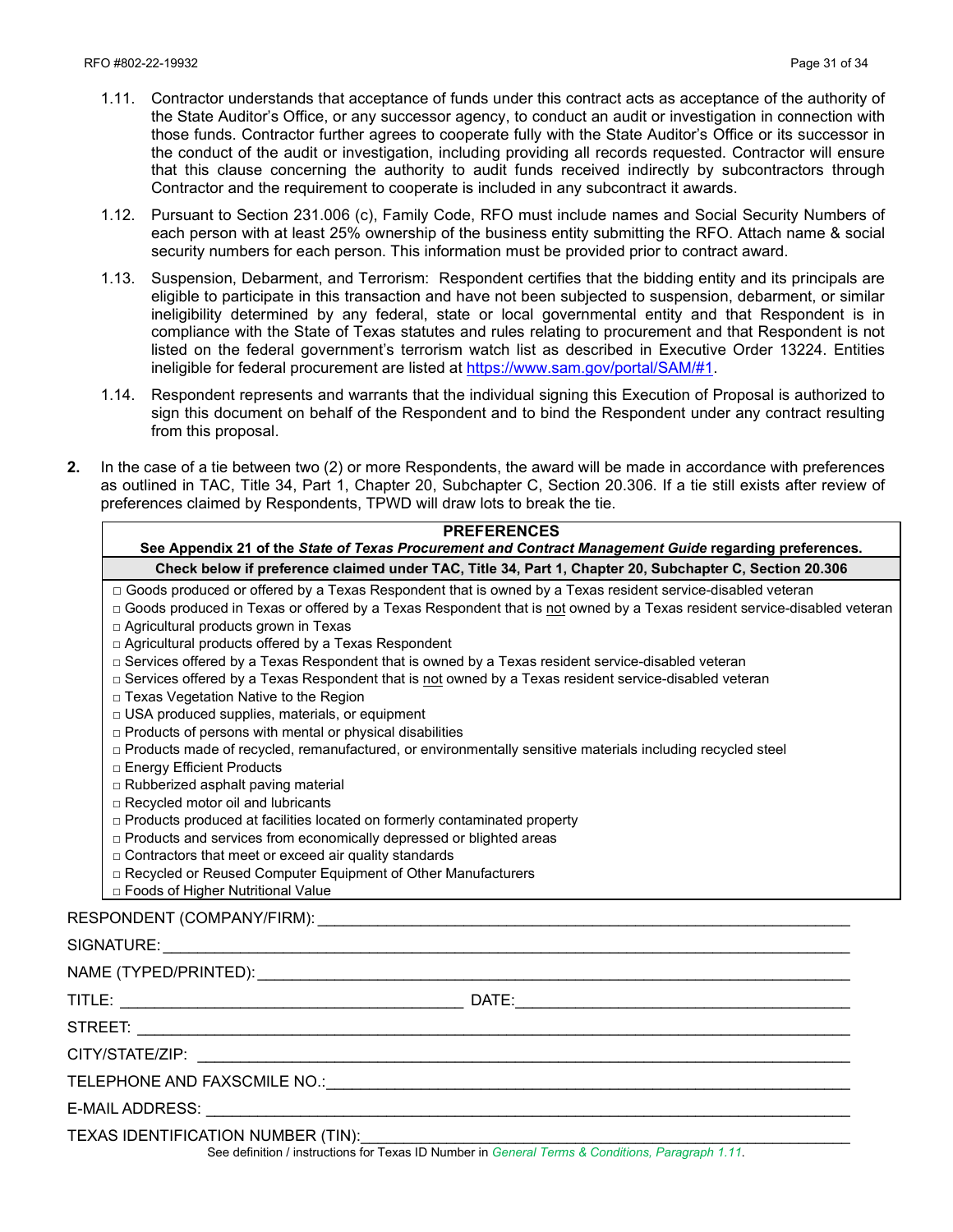# **EXHIBIT B –PRICE SHEET**

#### <span id="page-31-0"></span>**Respondent (Company/Firm):**

#### **EXHIBIT C, PRICE SHEET, SHALL BE COMPLETED AND RETURNED WITH THE RESPONSE. FAILURE TO RETURN EXHIBIT WILL RESULT IN THE DISQUALIFICATION OF THE RESPONSE.**

Respondents shall submit all pricing that TPWD shall consider for the purchase of the proposed solution. If applicable, Respondent should provide a summary of any assumptions and exclusions.

| <b>Deliverable</b> | <b>Quantity</b> | Unit of<br><b>Measure</b> | <b>Proposed</b><br><b>Unit Price</b> | <b>Total Proposed</b><br>Price |
|--------------------|-----------------|---------------------------|--------------------------------------|--------------------------------|
|                    |                 |                           |                                      |                                |
|                    |                 |                           |                                      |                                |
|                    |                 |                           |                                      |                                |
|                    |                 |                           |                                      |                                |
|                    |                 |                           |                                      |                                |
|                    |                 |                           |                                      |                                |

#### **Option to Renew:**

TPWD in its sole discretion may renew services for up to three (3) additional one (1) year periods. Respondent to provide pricing to renew services listed above.

| <b>Renewal Period</b><br>(1, 2, 3) | <b>Deliverable</b> | Quantity | Unit of<br><b>Measure</b> | <b>Proposed</b><br>Unit Price | <b>Total Proposed</b><br><b>Price</b> |
|------------------------------------|--------------------|----------|---------------------------|-------------------------------|---------------------------------------|
|                                    |                    |          |                           |                               |                                       |
|                                    |                    |          |                           |                               |                                       |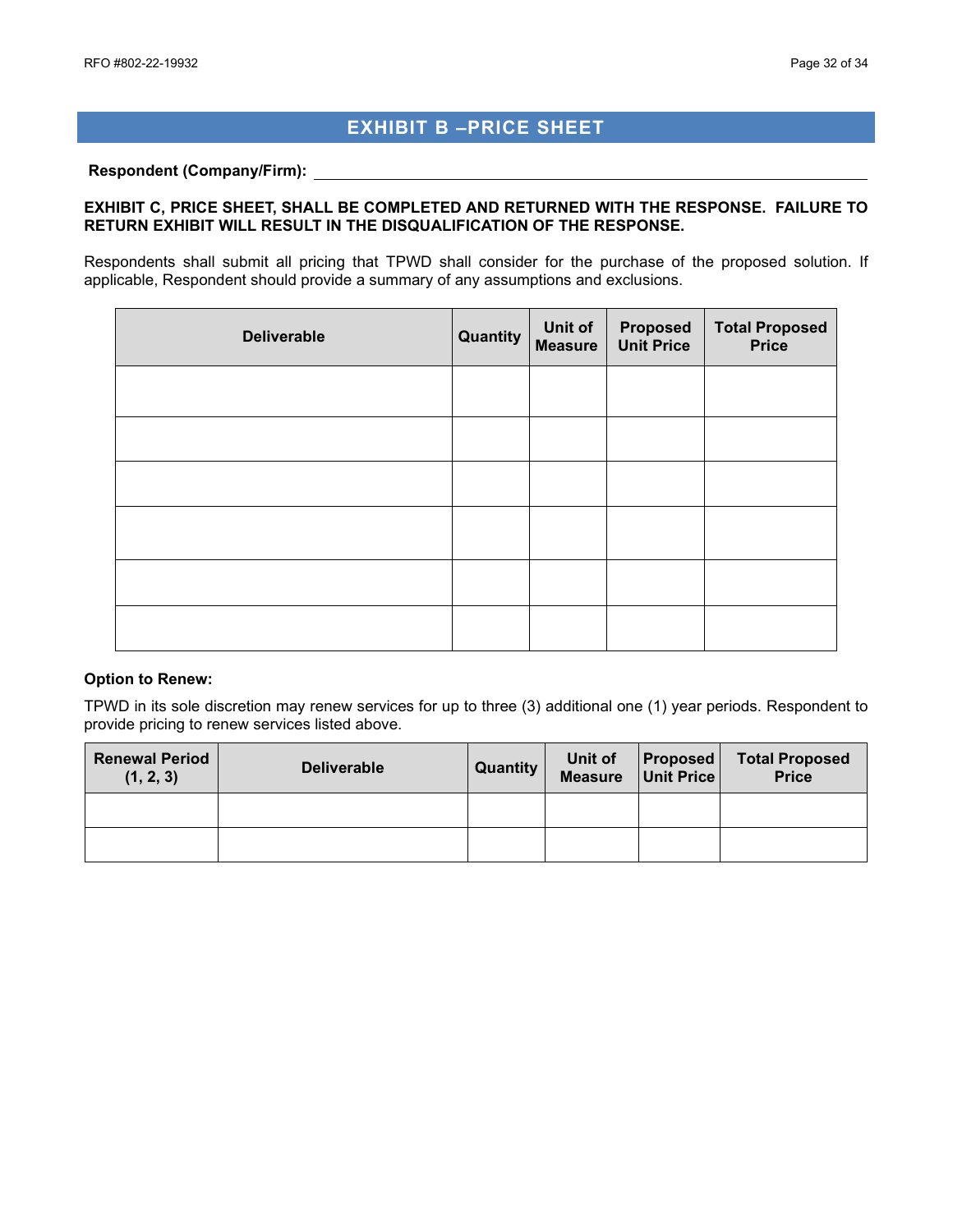# **EXHIBIT C – COMPANY PROFILE**

<span id="page-32-0"></span>Respondent shall use this exhibit to clearly demonstrate how they meet the requirements set forth in this solicitation. This form may be modified as needed to comply with the requirement to document company information. *Failure to return Exhibit D, Company Profile, may result in the response being considered non-responsive.*

| <b>Company Name:</b>                                                                                                                                  |                                                                                                                 |  |  |  |  |
|-------------------------------------------------------------------------------------------------------------------------------------------------------|-----------------------------------------------------------------------------------------------------------------|--|--|--|--|
| Principal place of business (Corporate Headquarters):                                                                                                 |                                                                                                                 |  |  |  |  |
| Address:                                                                                                                                              |                                                                                                                 |  |  |  |  |
| City, State, Zip:                                                                                                                                     |                                                                                                                 |  |  |  |  |
| Facility responsible for servicing the contract:                                                                                                      |                                                                                                                 |  |  |  |  |
| <b>Address:</b>                                                                                                                                       |                                                                                                                 |  |  |  |  |
| City, State, Zip:                                                                                                                                     |                                                                                                                 |  |  |  |  |
| Contact Person regarding Company's submission to the solicitation:                                                                                    |                                                                                                                 |  |  |  |  |
| Name & Title:                                                                                                                                         |                                                                                                                 |  |  |  |  |
| <b>Phone &amp; Email Address:</b>                                                                                                                     |                                                                                                                 |  |  |  |  |
| this solicitation.                                                                                                                                    | Personnel who will be responsible for management and day-to-day operation of services described in              |  |  |  |  |
| Name & Title:                                                                                                                                         |                                                                                                                 |  |  |  |  |
| <b>Phone &amp; Email Address:</b>                                                                                                                     |                                                                                                                 |  |  |  |  |
|                                                                                                                                                       | Indicate if Company or any of its subsidiaries filed or met criteria for bankruptcy within the last five years. |  |  |  |  |
| $\overline{\phantom{0}}$ No<br>Yes<br>If yes, explain.                                                                                                |                                                                                                                 |  |  |  |  |
|                                                                                                                                                       | Indicate if Company or any of its subsidiaries has been involved in litigation within the last five years.      |  |  |  |  |
| <b>No</b><br>If yes, explain.<br>Yes                                                                                                                  |                                                                                                                 |  |  |  |  |
| Number years in business:                                                                                                                             | <b>Number of employees:</b>                                                                                     |  |  |  |  |
|                                                                                                                                                       | Number of years actively offering the goods/services described herein:                                          |  |  |  |  |
| Provide company background,<br>experience, qualifications &<br>capabilities in areas of<br>goods/services described herein.<br>Attach page if needed. |                                                                                                                 |  |  |  |  |
| Provide present commitments for<br>related or similar services.                                                                                       |                                                                                                                 |  |  |  |  |
| Provide description of industry<br>certifications, if applicable.                                                                                     |                                                                                                                 |  |  |  |  |